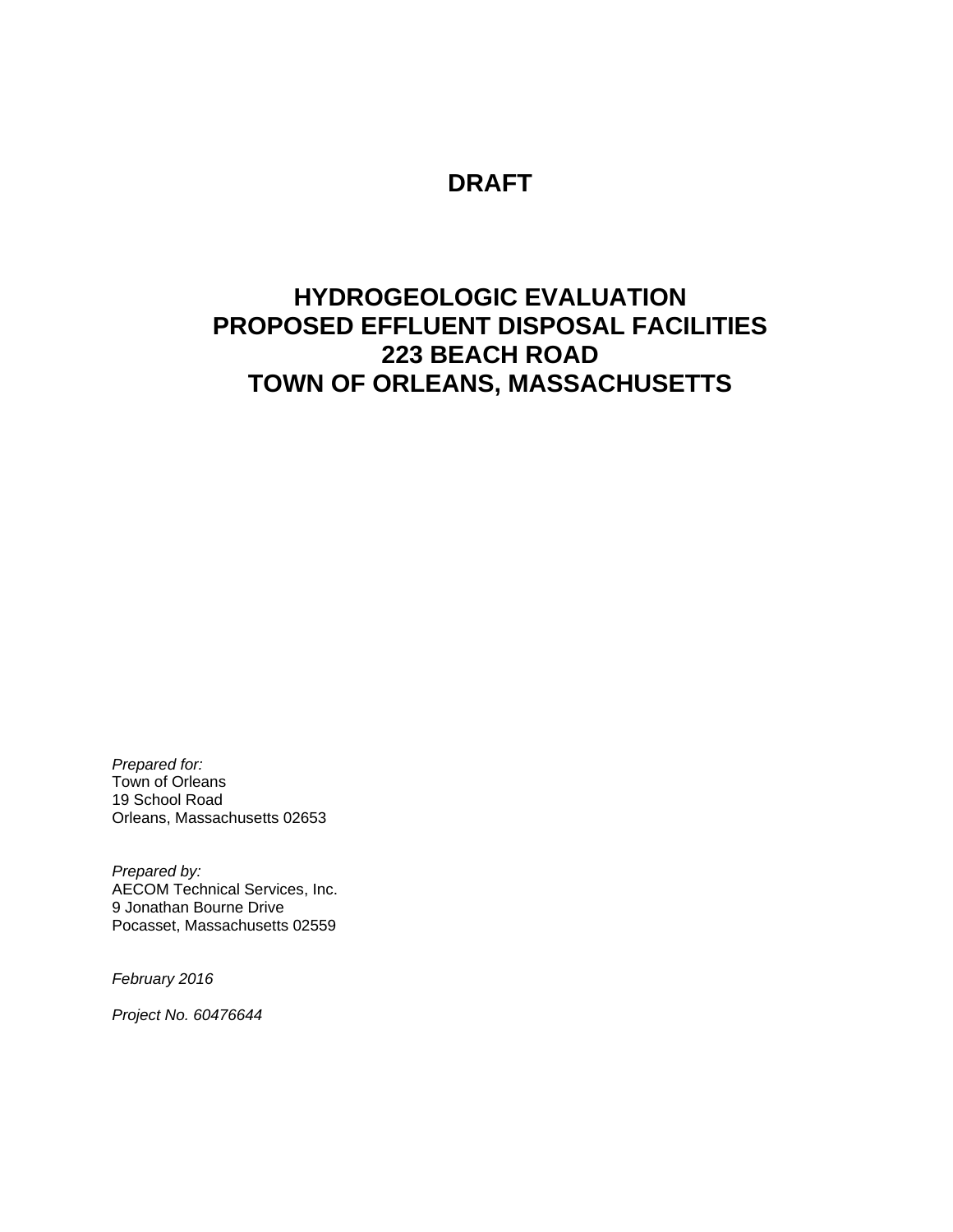## **TABLE OF CONTENTS**

| 1.0 |                                                                                                 |    |
|-----|-------------------------------------------------------------------------------------------------|----|
| 1.1 |                                                                                                 |    |
| 1.2 |                                                                                                 |    |
| 1.3 |                                                                                                 |    |
| 1.4 | Hybrid Plan Site Identification Criteria Used During OWQAP Process ___________________________5 |    |
| 1.5 |                                                                                                 |    |
| 2.0 | PROPOSED COLLECTION, TREATMENT AND DISCHARGE FACILITIES ______________________7                 |    |
| 2.1 |                                                                                                 |    |
| 2.2 |                                                                                                 |    |
| 2.3 |                                                                                                 |    |
| 3.0 |                                                                                                 |    |
| 3.1 |                                                                                                 |    |
| 3.2 |                                                                                                 |    |
| 3.3 |                                                                                                 |    |
| 3.4 |                                                                                                 |    |
| 3.5 |                                                                                                 |    |
| 4.0 |                                                                                                 |    |
| 4.1 |                                                                                                 |    |
| 4.2 |                                                                                                 |    |
| 4.3 |                                                                                                 |    |
| 4.4 | Surface Water 26                                                                                |    |
| 5.0 |                                                                                                 |    |
| 5.1 | <b>Modeling Method</b>                                                                          | 27 |
| 5.2 |                                                                                                 |    |
| 5.3 |                                                                                                 |    |
| 5.4 |                                                                                                 |    |
| 5.5 |                                                                                                 |    |
| 5.6 |                                                                                                 |    |
| 5.7 |                                                                                                 |    |
| 5.8 |                                                                                                 |    |
| 6.0 |                                                                                                 |    |
| 7.0 |                                                                                                 |    |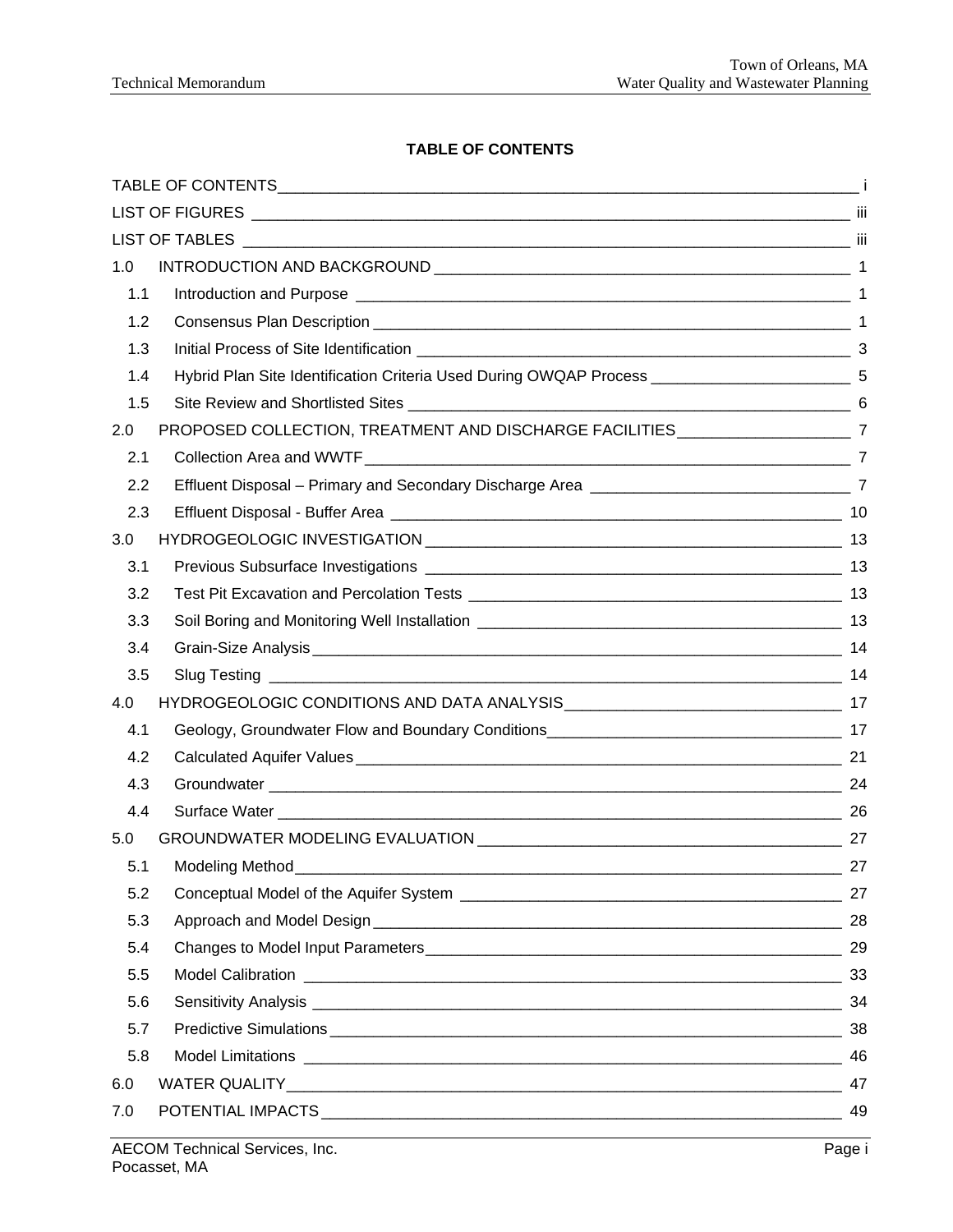| 7.1  |                                                                                  | 49 |
|------|----------------------------------------------------------------------------------|----|
| 7.2  |                                                                                  |    |
| 8.0  |                                                                                  |    |
| 8.1  |                                                                                  |    |
| 8.2  |                                                                                  |    |
| 8.3  |                                                                                  |    |
| 8.4  |                                                                                  |    |
| 9.0  | ESTIMATED COSTS OF GROUNDWATER DISPOSAL FACILITIES ___________________________55 |    |
| 9.1  |                                                                                  |    |
| 9.2  |                                                                                  |    |
| 10.0 |                                                                                  |    |
|      |                                                                                  |    |
| A    |                                                                                  |    |
| В    |                                                                                  |    |
| C    |                                                                                  |    |
| D    |                                                                                  |    |
| D    |                                                                                  |    |
| E    |                                                                                  |    |
| F    |                                                                                  |    |
| G    |                                                                                  |    |
| н    |                                                                                  |    |
| L    |                                                                                  |    |
|      |                                                                                  |    |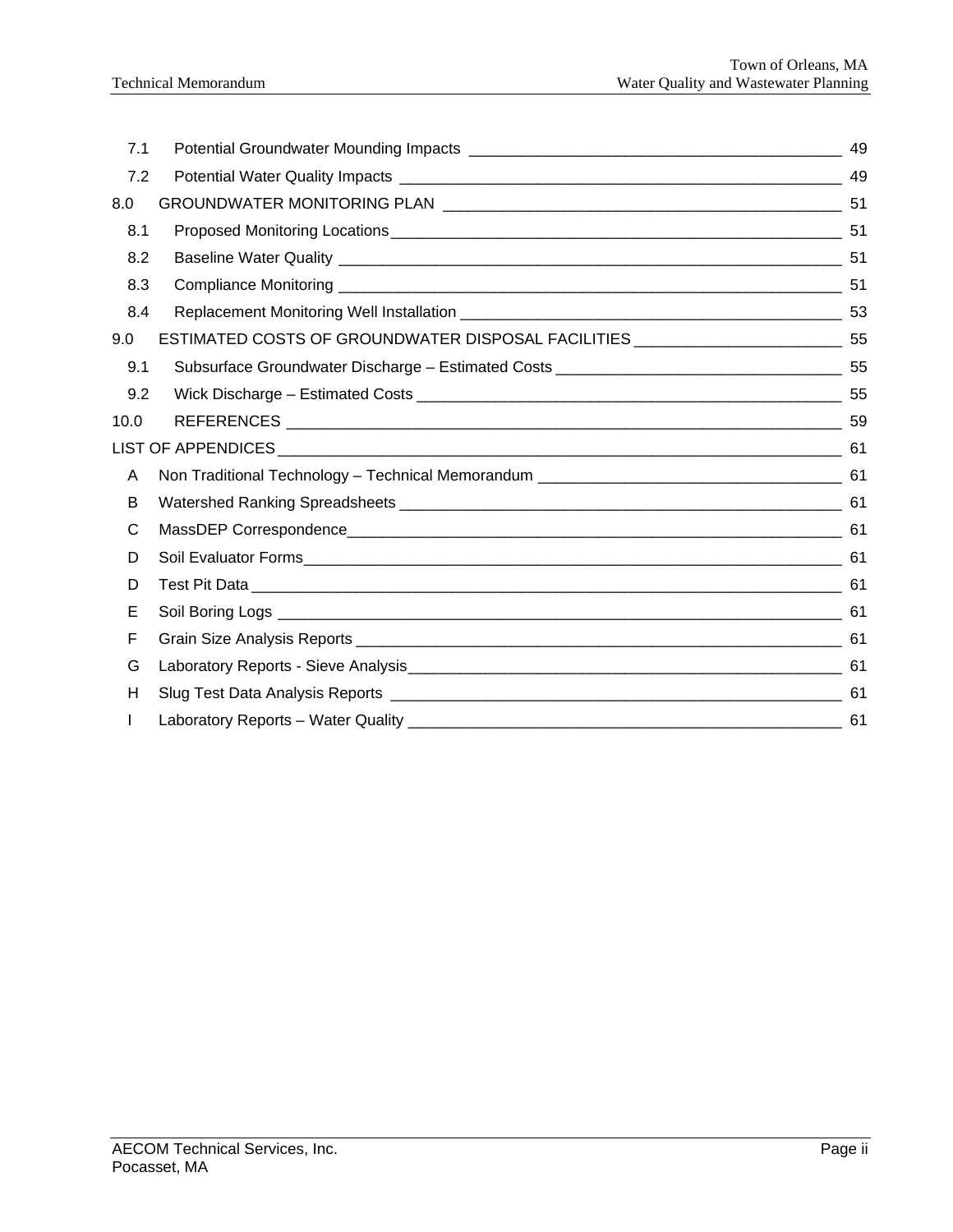## **LIST OF FIGURES**

- 1 Locus
- 2 Conceptual Approach to Meet Orleans Water Quality Goals
- Site Plan
- 4 Primary and Reserve Discharge Area<br>5 Leaching Chamber Trenches
- **Leaching Chamber Trenches**
- 6 Lines of Geologic Cross Section
- 7 Geologic Cross Section A-A'
- 8 Geologic Cross Section B-B'
- 9 Static Groundwater Contours
- 10 Model Grid and Location of General Head Boundaries and Drain Nodes
- 11 Hydraulic Conductivity Values
- 12 Model Results Steady State Contours & Calibration Targets
- 13 Model Scenario A
- 14 Model Scenario B
- 15 Model Scenario C
- 16 Model Scenario D
- 17 Model Scenario E
- 18 Location of Water Supply Wells
- 19 Proposed Monitoring Locations

## **LIST OF TABLES**

- 1 Summary of Well Construction Details
- 2 Summary of Aquifer Characteristics Grain Size Analysis
- 3 Summary of Aquifer Characteristics Slug Test
- 4 Comparison of Mass Balance
- 5 Summary of Model Residuals
- 6 Summary of Sensitivity Analysis
- 7 Comparison of Model Scenarios
- 8 Summary of Baseline Water Quality Results
- 9 Summary of Estimated Costs Subsurface Groundwater Discharge<br>10 Summary of Estimated Costs Wick Discharge
- Summary of Estimated Costs Wick Discharge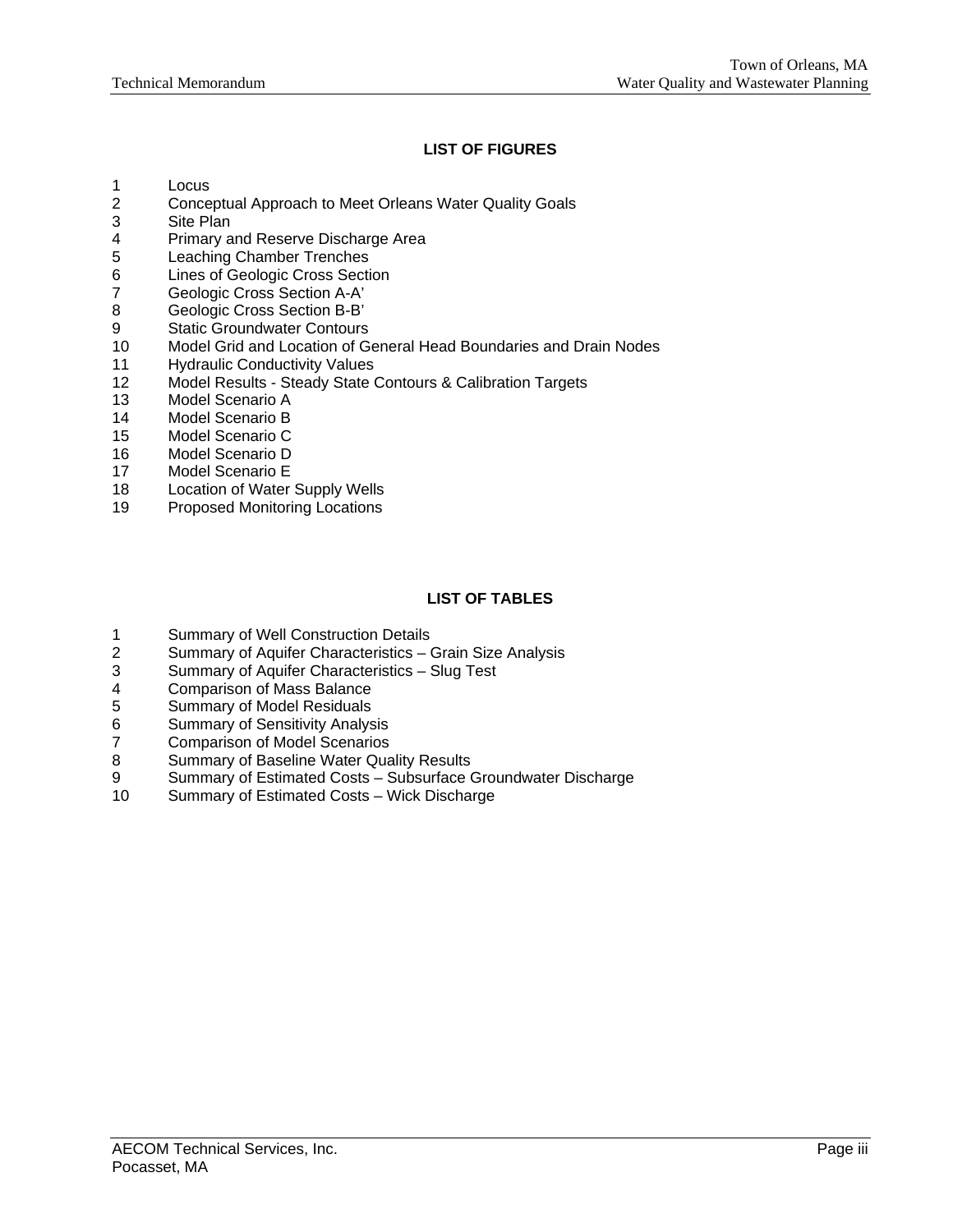## **1.0 INTRODUCTION AND BACKGROUND**

## **1.1 Introduction and Purpose**

The Hydrogeologic Evaluation Technical Memorandum documents the process used to evaluate 223 Beach Road (Figure 1) for a groundwater discharge from the proposed Meetinghouse Pond area wastewater treatment facility (WWTF). This Memorandum includes the following:

- Description of the initial process that was employed to develop the Orleans Consensus Plan and associated potential groundwater discharge sites;
- Description of the initial steps taken in the process of evaluating groundwater discharge sites;
- Summary of existing data that is available to help evaluate the 223 Beach Road site;
- Summary of field investigations conducted at 223 Beach Road site;
- Evaluation of field investigations and other available data;
- Results of groundwater flow modeling and groundwater mounding analysis; and
- Recommended maximum discharge capacity for the 223 Beach Road Site.

The purpose of this document is to provide a transparent and objective assessment of the 223 Beach Road Site for the discharge of WWTF effluent. The Hydrogeologic Evaluation will be submitted to the Massachusetts Department of Environmental Protection (MassDEP) as part of the Groundwater Discharge Permit (GWDP) application process.

## **1.2 Consensus Plan Description**

The Orleans Water Quality Advisory Panel (OWQAP) was convened to achieve consensus and build widespread community support for a customized, affordable water quality management plan for the Town of Orleans. The panel consisted of stakeholder representatives (Orleans Selectmen and representatives of engaged citizen constituencies), and liaisons from key town boards and commissions, organizations, neighboring towns, and regional, state, and federal partners. The OWQAP met for twelve half-day meetings starting in July 2014, all of which were open to public attendance and comment.

Potential alternative planning scenarios to meet water quality standards were developed for the OWQAP and presented at meetings and workshops. Initially, a Hybrid Plan was designed that included specific sites for aquaculture and coastal habitat restoration (CHR), as well as permeable reactive barriers (PRB) and floating constructed wetlands (FCW). The number of acres of shellfish growing area, as well as linear feet of PRBs and square footage for FCW, were quantified to achieve specific nitrogen-removal targets. This exercise was undertaken to ensure that the quantities of shellfish (and all other non-traditional technologies) proposed in the Consensus Plan were feasible to install. These specific locations became the basis for potential demonstration site locations for aquaculture and CHR, as well as FCWs and PRBs.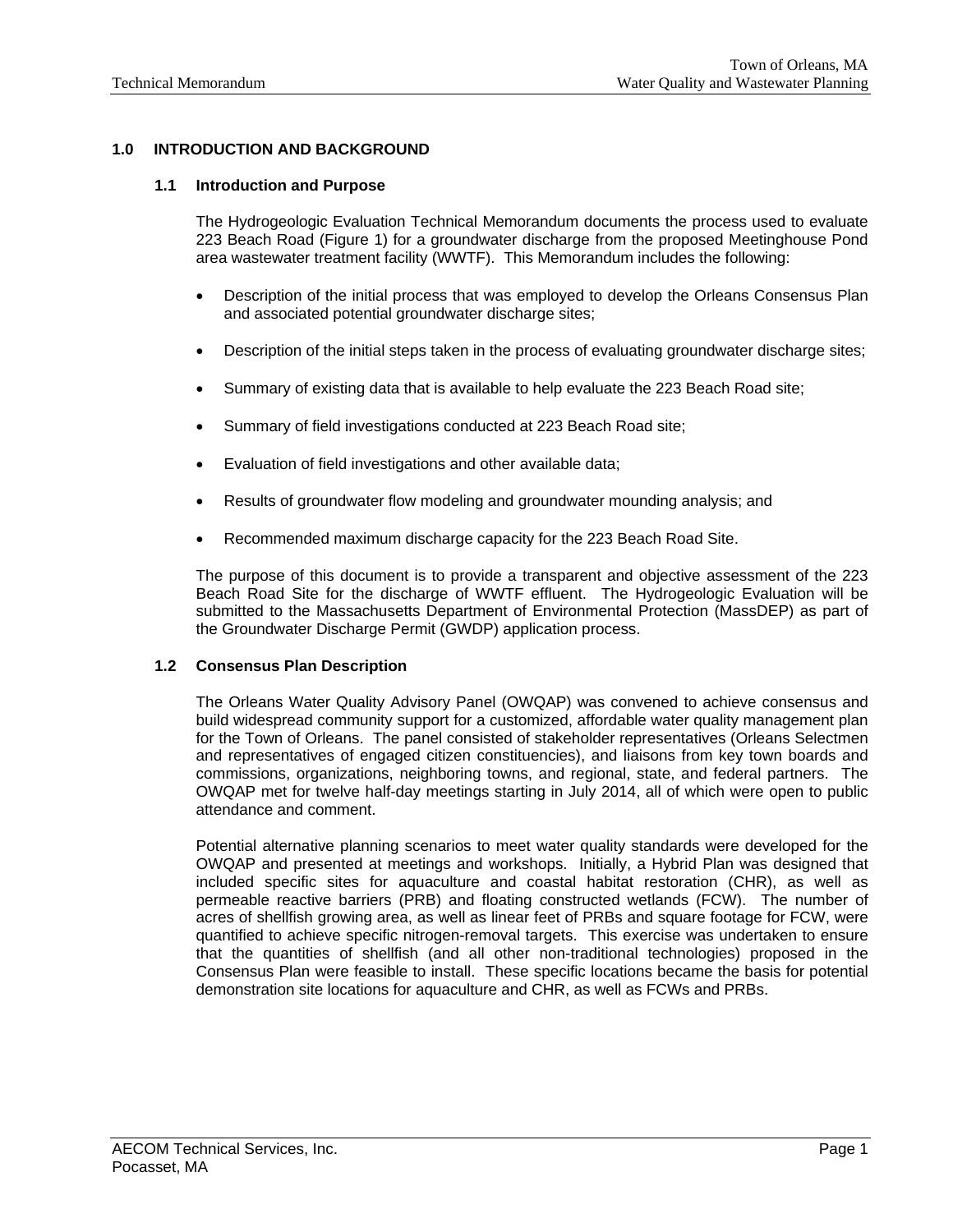Figure 1 – Locus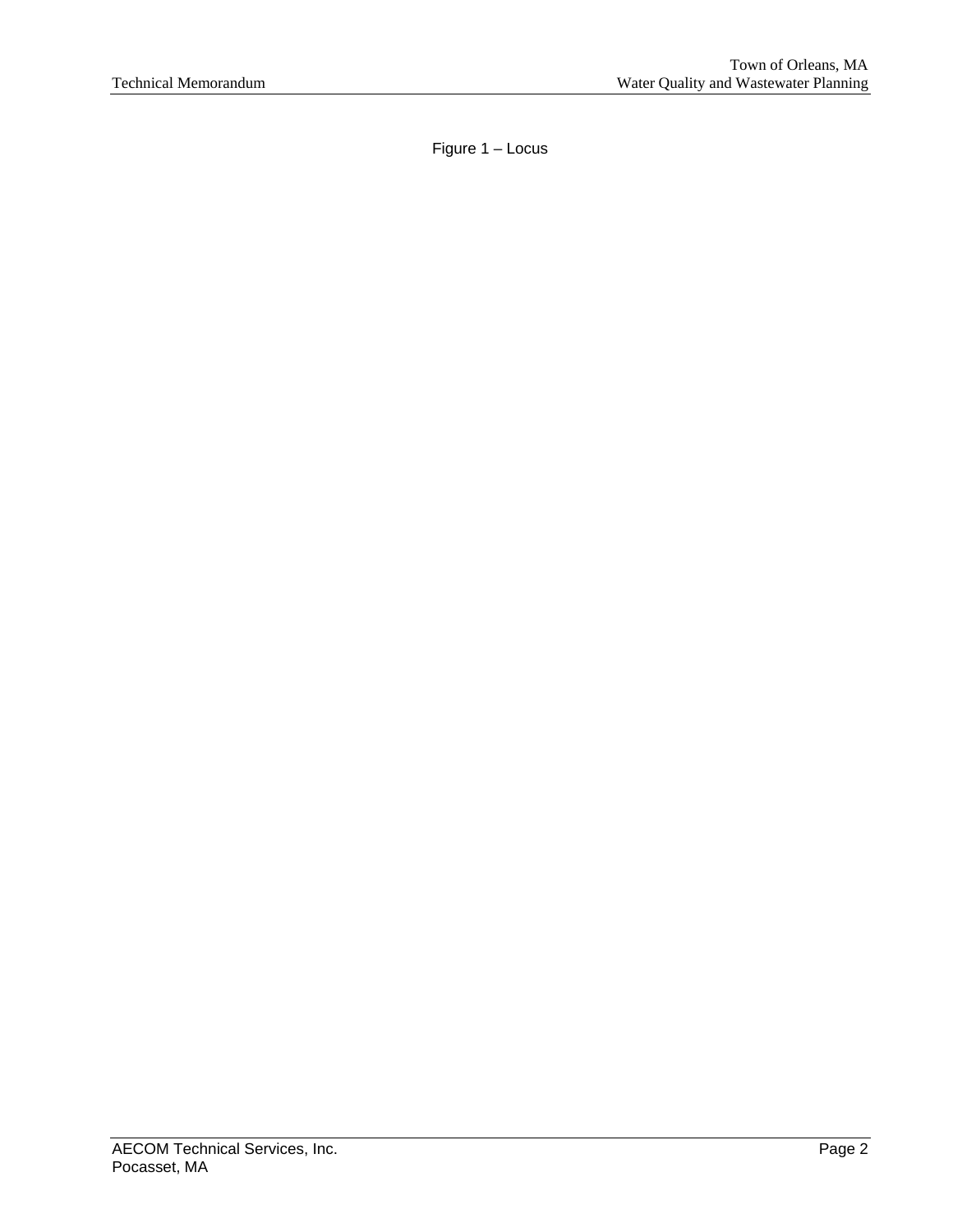The Hybrid Plan was vetted through the OWQAP during three meetings, including a day-long workshop. This iterative process resulted in a draft Consensus Plan that included a combination of non-traditional and traditional technologies. Once the feasibility of using shellfish and other non-traditional technologies as part of the Town's nutrient management strategy was established, the OWQAP decided that the final Consensus Plan would not specify exact growing locations, but instead focus on overall area of shellfish and other alternative technologies needed to remove the appropriate mass of nitrogen at the watershed level.

The resulting map (Figure 2), entitled Conceptual Approach to Meet Orleans Water Quality Goals (March 2015) shows the agreed upon water quality management plan and includes 5.5 acres of shellfish in the Nauset Harbor watershed and 9 acres of shellfish in Pleasant Bay. Neither coastal habitat restoration nor aquaculture is part of the plan for the Rock Harbor watershed. This map also specifies acreages for FCW and linear feet of PRBs.

## **1.3 Initial Process of Site Identification**

As part of updating the 208 Plan, The Cape Cod Commission (CCC) created Traditional and Non-Traditional Scenarios that would meet the regulatory requirements for nitrogen, formalized as Total Maximum Daily Loads (TMDLs) for Orleans' impaired water bodies. The Traditional Scenario for Orleans used centralized sewers exclusively. The Non-Traditional Scenario met nitrogen-removal goals through a subset of the many alternatives that are described in the 208 Plan's Technology Matrix. The subset of technologies in the Commission's Non-Traditional Scenario included PRBs, FCWs, CHR, shellfish aquaculture, fertigation, composting and urinediverting toilets and innovative/alternative septic systems. In order to ensure consistency with this established regulatory framework, the Non-Traditional Scenario developed by the Commission became the starting point for customizing a non-traditional bookend for the OWQAP and consensus-building process.

This planning and design process for tailoring a non-traditional bookend for Orleans included studying the information prepared by the CCC, and collecting and analyzing a significant amount of additional local data that was not reviewed as part of the regional planning process undertaken by the Commission. Local data from satellite images, geographic information system (GIS) maps, groundwater maps, and coastal pond bathymetry data was reviewed. Paper records on the history of local aquaculture, and Town shellfish propagation were aggregated into a database for trending and other analyses. Site visits both by land and by water were conducted to validate locations for shellfish aquaculture and CHR. Interviews with the Orleans Shellfish Constable, the former Shellfish Constable, and local shell fishers were also conducted to verify initial findings.

This local data was used to:

- Evaluate depth to groundwater and aquifer thickness for PRB installations;
- Assess roads and neighborhoods for PRB installations;
- Classify water bodies in terms of suitability for aquaculture and/or CHR based on water quality data contained in Massachusetts Estuaries Project (MEP) Reports and data synthesis from the Pleasant Bay Alliance;
- Inventory potential and existing use conflicts (boating, moorings, aesthetic preferences);
- Identify specific areas for shellfish growing within waterbody; and
- Recommend different species for specific areas, including quahogs, oysters, and mussels.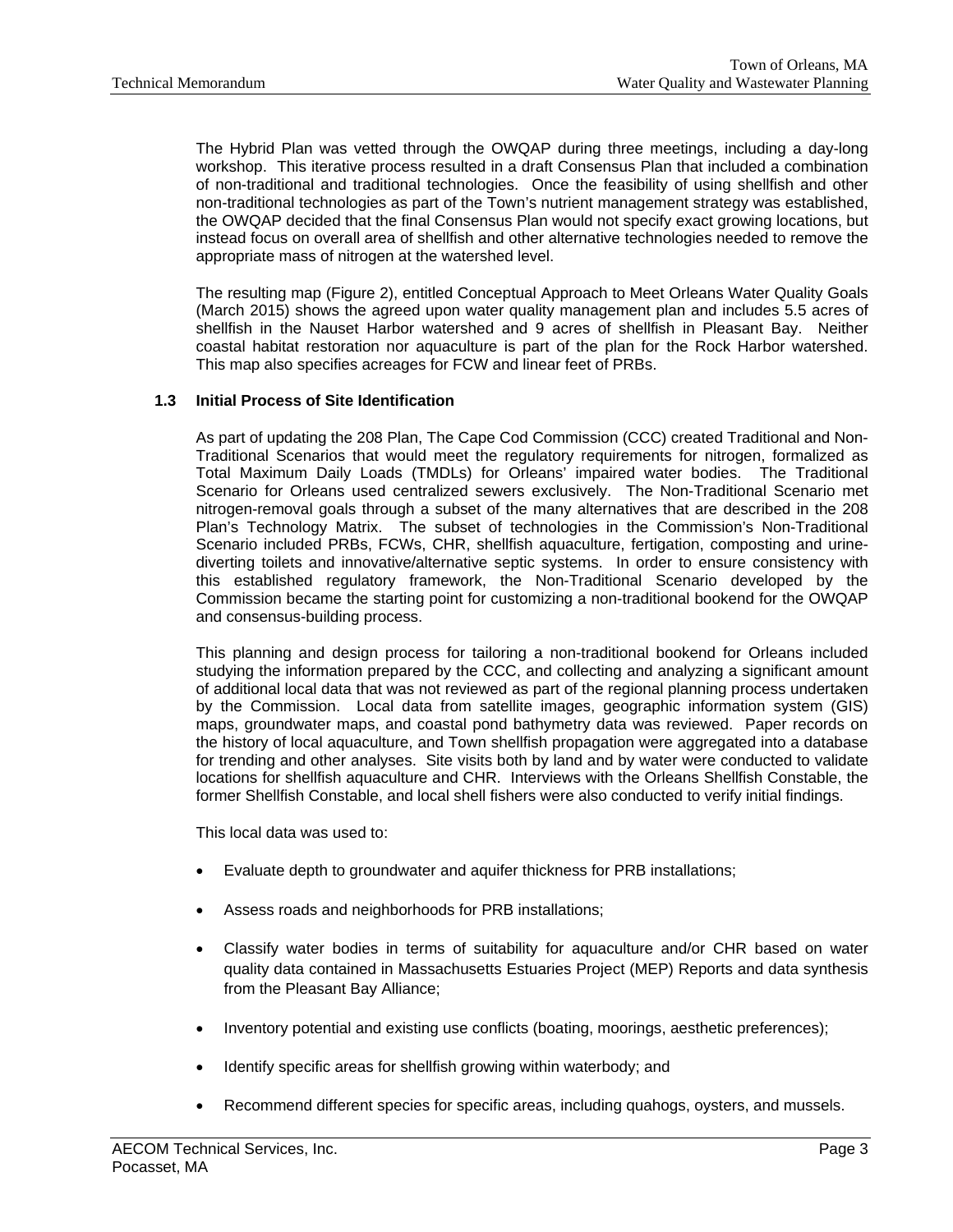#### Figure 2 – Consensus Plan

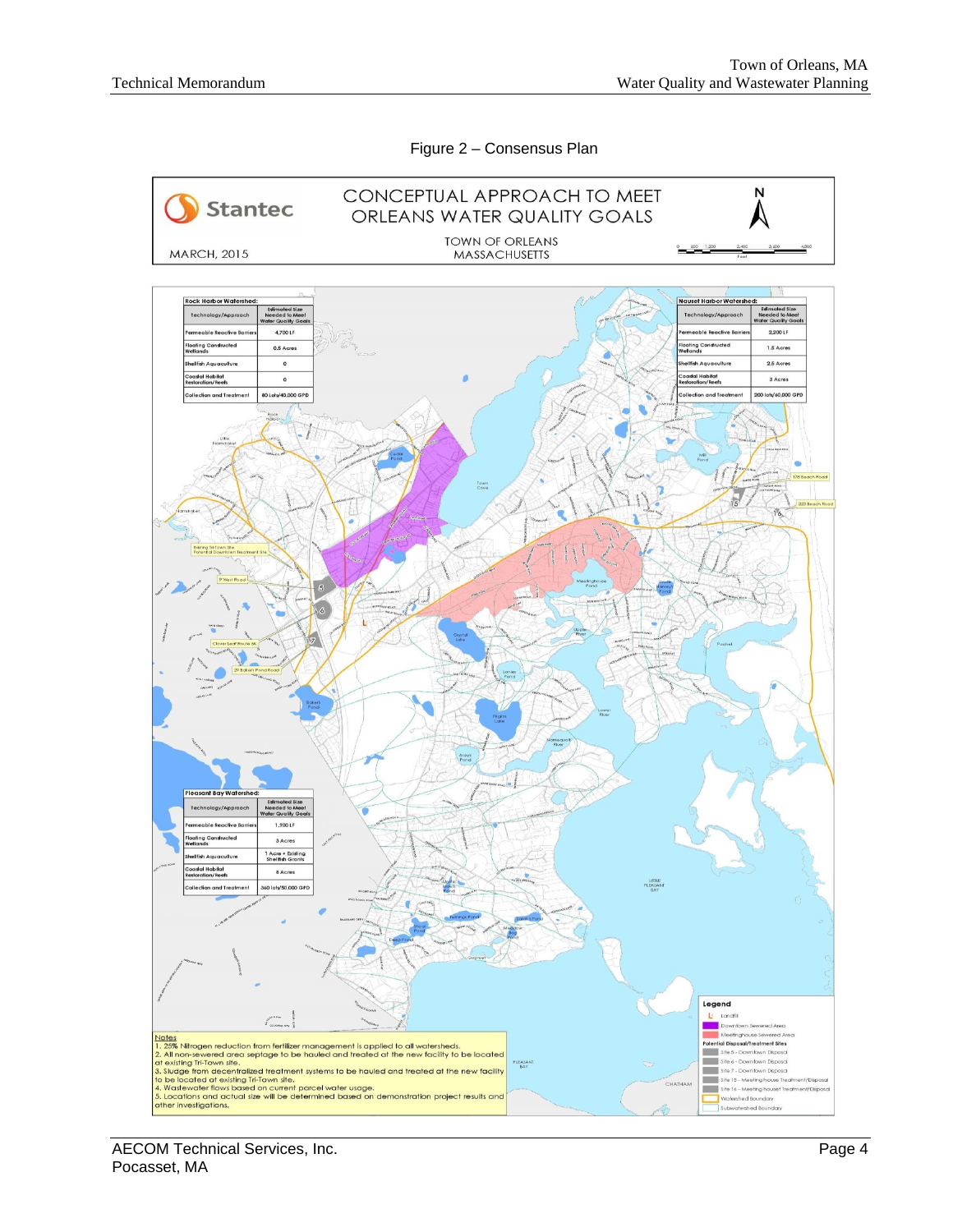This local data collection and evaluation allowed the Non-Traditional Bookend for Orleans to be based on key validated site parameters, ensuring that the non-traditional technologies were feasible in their planned locations. In addition, a Technical Memorandum on Non-Traditional Technologies (Appendix A) was prepared and submitted to the OWQAP. This Technical Memorandum detailed initial performance expectations, as well as key site and permitting considerations that should be used to verify the usefulness of these technologies for specific subwatersheds in Orleans.

The results of this detailed analysis and resulting initial locations for non-traditional technologies were presented and thoroughly discussed during the October 8, 2014 OWQAP Stakeholder meeting. Based on this technical review, as well as direction from the OWQAP, specific nontraditional technologies were then selected to be used to create a "Hybrid Plan" that included both non-traditional as well as traditional technologies for Orleans. The Hybrid Plan showed both technologies in specific locations in order to verify that appropriate nutrient loads could be removed.

#### **1.4 Hybrid Plan Site Identification Criteria Used During OWQAP Process**

During a day-long OWQAP public workshop on December 17, 2014, the Hybrid Plan was presented, screened, and evaluated. This plan described a combination of traditional and nontraditional technologies that meet the MEP load-reduction targets for nitrogen in each impaired waterbody. The OWQAP then formed three subgroups to discuss, evaluate and revise the Hybrid Plan. To assist in this process, the OWQAP received a Technology Evaluation Decision Support Tool that allowed risks and benefits of each technology to be evaluated by subwatershed. Preliminary comparative costs were also presented on a relative dollars/kilogram of nitrogen removed basis. Spreadsheets with ranking for each subwatershed are included in Appendix B.

Ranked categories include:

- Nutrient removal certainty: nitrogen (saltwater), phosphorus (freshwater);
- Implementation certainty;
- Other benefits: ecosystems, economic, social;
- Adaptability to uncertainty in nutrient-reduction goals and build-out; and
- Contaminants of emerging concern (CEC) removal.
- Overall cost

Based on these criteria, two areas were identified for wastewater collection, treatment and discharge. These areas were identified as the Downtown and Meetinghouse Sewered Areas (Figure 2). The following WWTF effluent discharge sites were identified as part of the process of defining the Consensus Plan:

- 9 West Road:
- Cloverleaf Route 6A;
- 29 Baker Pond Road;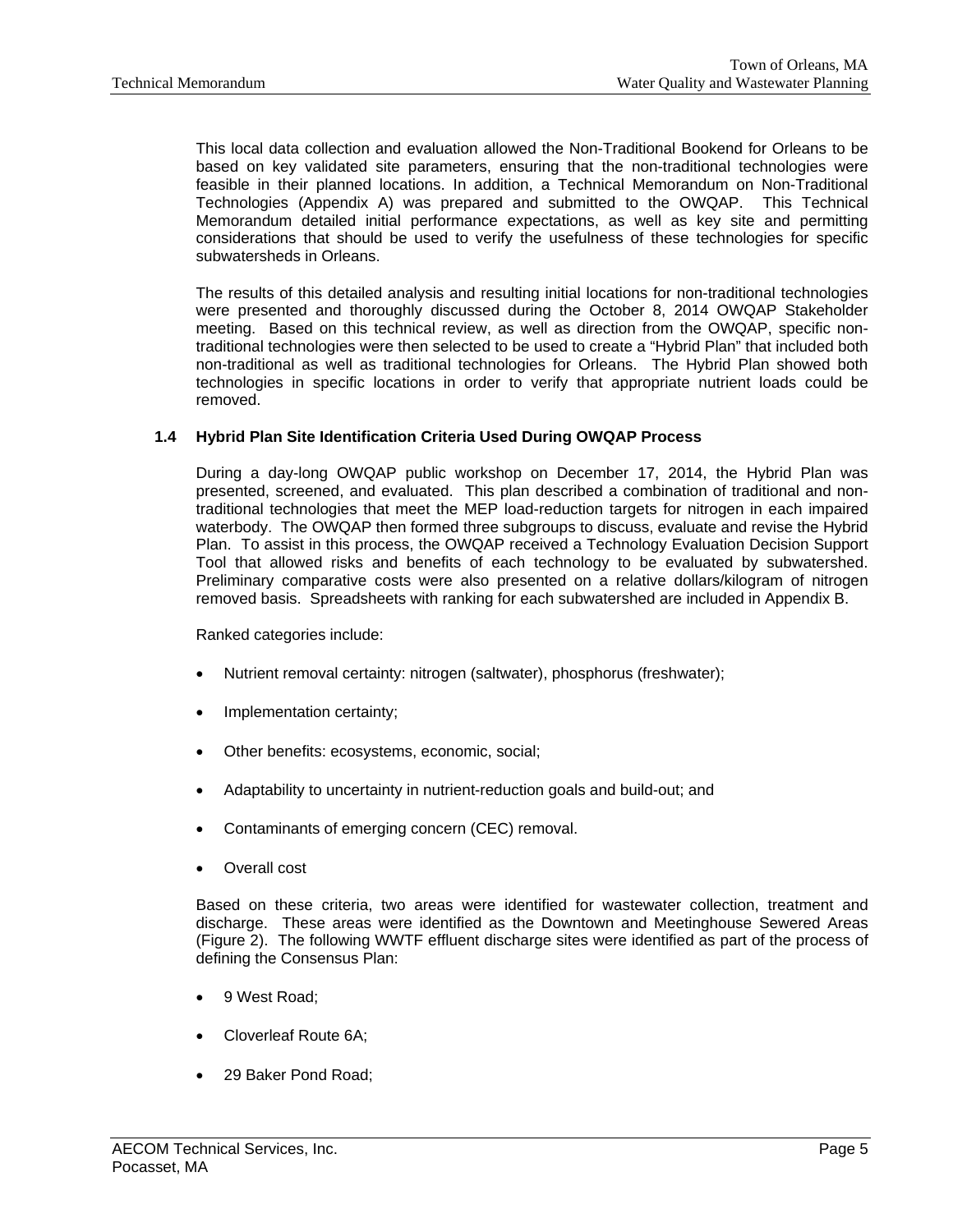- 178 Beach Road; and
- 223 Beach Road.

## **1.5 Site Review and Shortlisted Sites**

The initial groundwater discharge sites, taken from the Hybrid Plan developed during the OWQAP process were further evaluated by the Town. Two locations were initially shortlisted for hydrogeologic evaluation; Cloverleaf Route 6A and 223 Beach Road. These sites met the goals and objectives of the OWQAP's Consensus Plan.

The Town of Orleans did not own the parcel within the southeast cloverleaf of the Route 6 Interchange (Exit 12) with Route 6A. In the fall of 2015, the Town approached MassDOT for permission to access the Cloverleaf site to perform a hydrogeologic investigation. When a site access agreement could not be obtained, the Cloverleaf Site was dropped from consideration in mid-January, 2016. Alternative groundwater discharge sites are being considered.

The 223 Beach Road site is located in east Orleans near Nauset Beach. The parcel is owned by the Town. On November 30, 2015, a proposed scope of work to conduct a Hydrogeologic Site Evaluation was submitted to MassDEP for review and comment. The notification of the proposed scope of work was published in the December 23, 2015 Environmental Monitor. The proposal was open to public comment. The Proposed Hydrogeologic Site Evaluation was approved by MassDEP on January 19, 2016 after receiving no public comments. Copies of the proposed Hydrogeologic Evaluation scope of work, Environmental Monitor Notification and MassDEP approval letter are provided in Appendix A. The following Technical Memorandum reports on the scope of work, methodology, findings, conclusions, and recommendations of the 223 Beach Road Hydrogeologic Evaluation.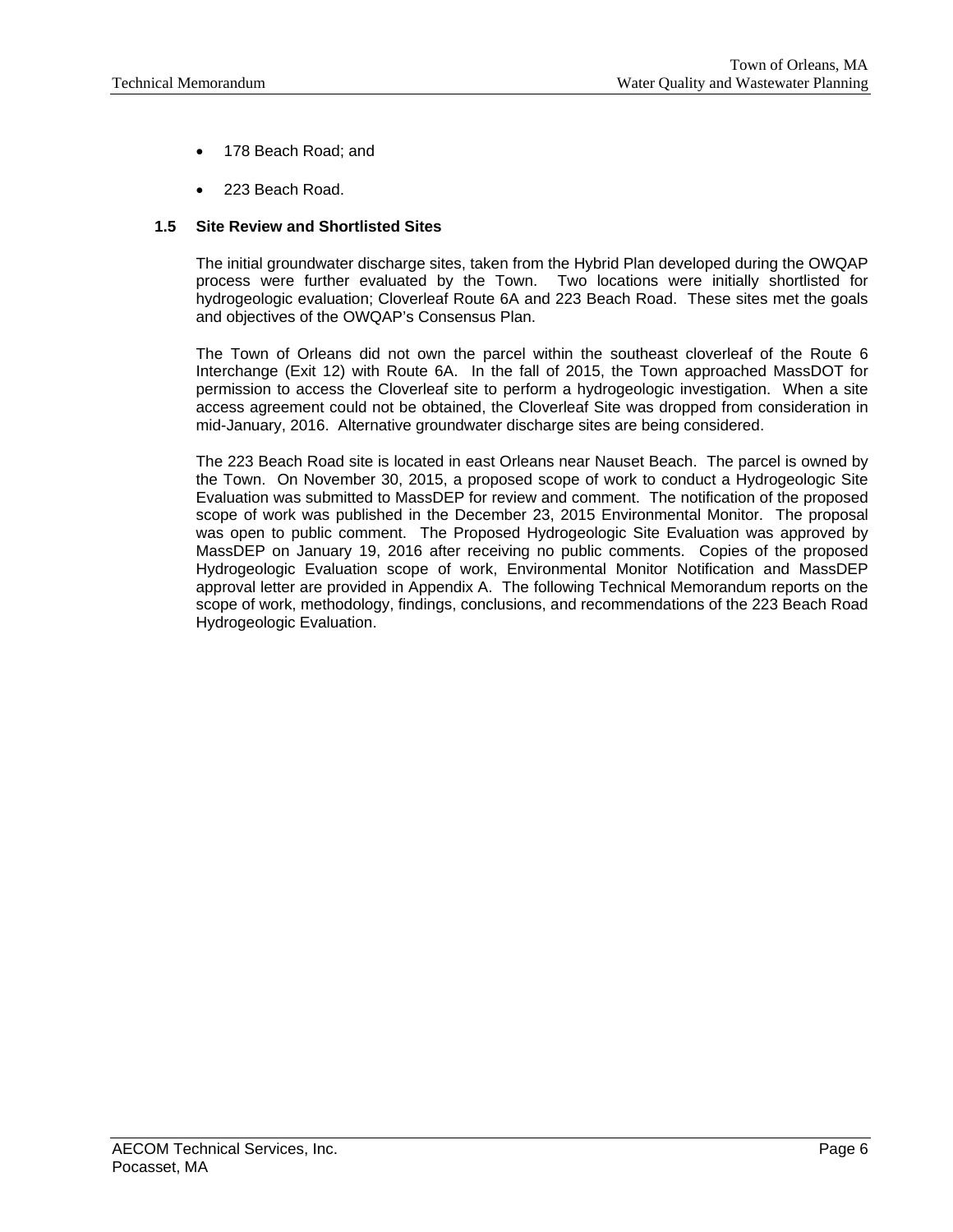## **2.0 PROPOSED COLLECTION, TREATMENT AND DISCHARGE FACILITIES**

(Additional detail will be added to this section in the final submittal)

#### **2.1 Collection Area and WWTF**

MEP estimates that 100 percent of the nitrate load from existing and future septic systems will need to be removed from the Meetinghouse Pond Watershed to meet the nutrient load reduction target for Meetinghouse Pond. The OWQAP evaluated traditional and non-traditional nutrient reduction technologies for nitrate removal within the watershed. Due to the high percentage of nitrate removal and the limited potential for use of non-traditional technologies within the Meetinghouse Pond Watershed, the OWQAP proposed to manage a majority of the nitrate load through the construction of wastewater collection, treatment, and disposal facilities in the Consensus Plan. Flow from the collection area will be primarily residential and commercial. Flows are estimated at 50,000 to 60,000 gallons per day (gpd). The proposed collection area is shown on the Consensus Plan map (Figure 2). The location of the proposed WWTF was being evaluated at of the time of this technical memorandum. The location of the proposed discharge site, 223 Beach Road, is shown on Figure 3.

#### **2.2 Effluent Disposal – Primary and Secondary Discharge Area**

The Beach Road site was considered for two primary reasons. First, the site is owned by the Town; second, the site is located outside the Meetinghouse Pond Watershed and discharges to the Atlantic Ocean and not to an estuary where the nitrate in the effluent could be a potential issue (Figure 3). The Town also plans to use the site for Nauset Beach parking. Installation of a subsurface discharge at the site would not interfere with these plans.

The potential discharge area at 223 Beach Road is shown on Figure 4. The potential discharge area is approximately 140,000 square feet (sqft). At this time the projected flow and location of the primary and reserve discharge areas within the highlighted area has not been determined. However, at a flow of 60,000 gpd, approximately 30,000 sqft would be required for the primary discharge with the reserve located between the laterals of the primary discharge.

Based on the soils investigations performed by AECOM, the primary and reserve discharge leaching facilities will be designed using a percolation rate less than 2 minutes per inch. This percolation rate has been verified by percolation tests conducted on January \_\_, 2016. As required in the MassDEP's "Guidelines for the Design, Construction, Operation, and Maintenance of Small Sewage Treatment Facilities with Land Disposal", this percolation rate combined with leaching chamber trenches, provides an allowable loading rate of 3 gallons per day per square foot (gpd/ft<sup>2</sup>) of effective leaching surface area. Therefore, a total of  $\_\_$  square feet of leaching area (\_\_ linear feet of Infiltrator Chamber) is required.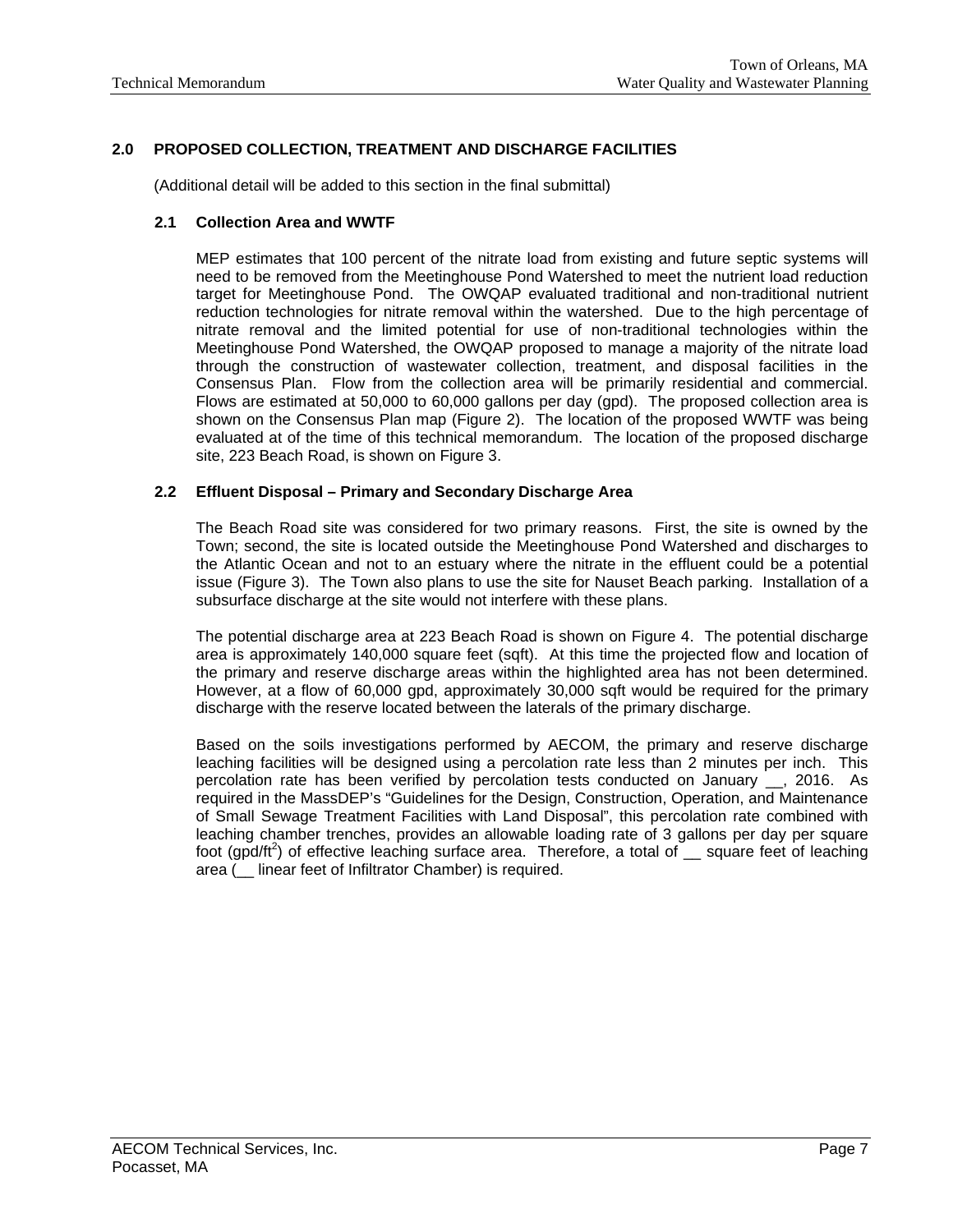Figure 3 – 223 Beach Road Site – Site Map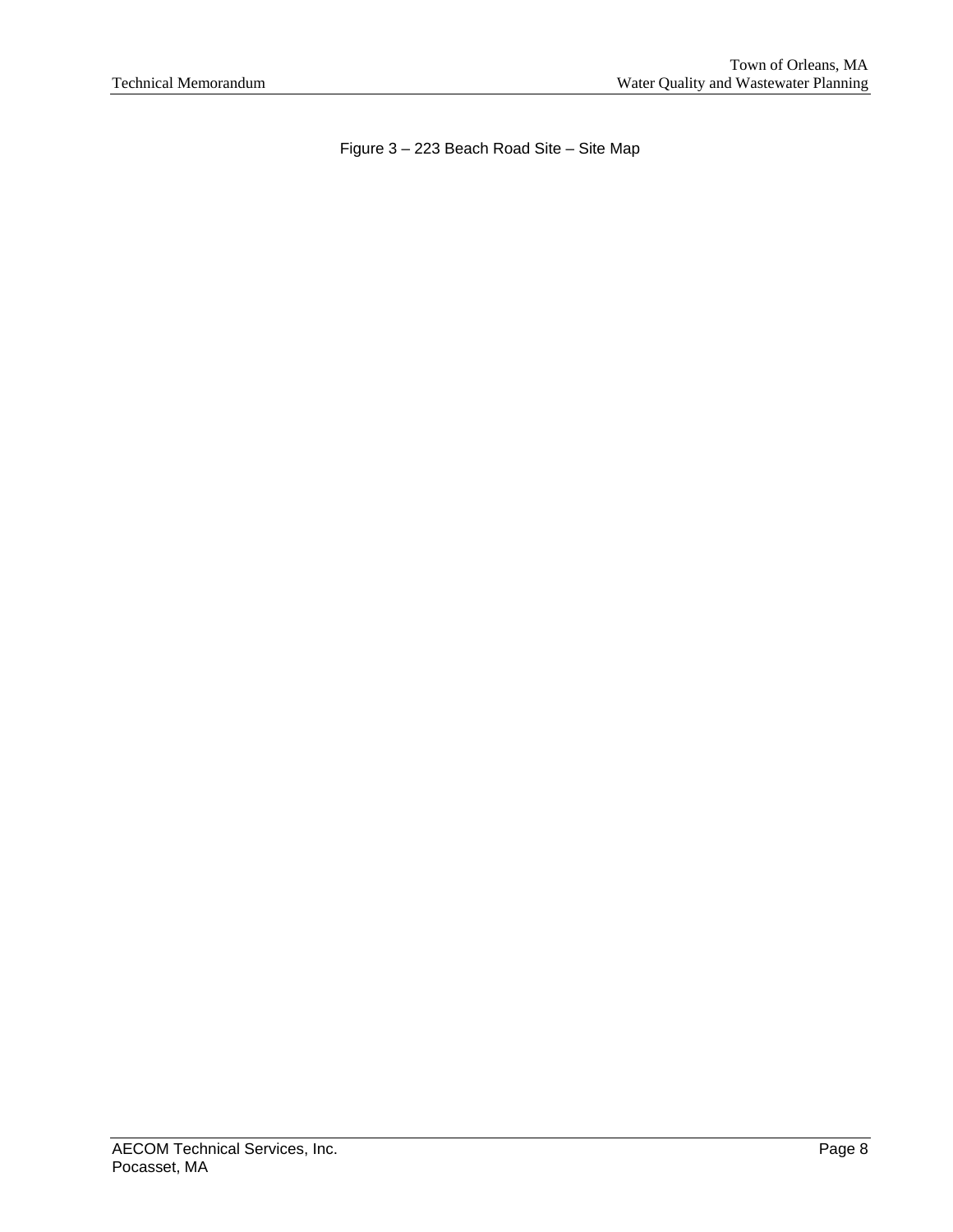Figure 4 – Primary and Reserve Discharge Areas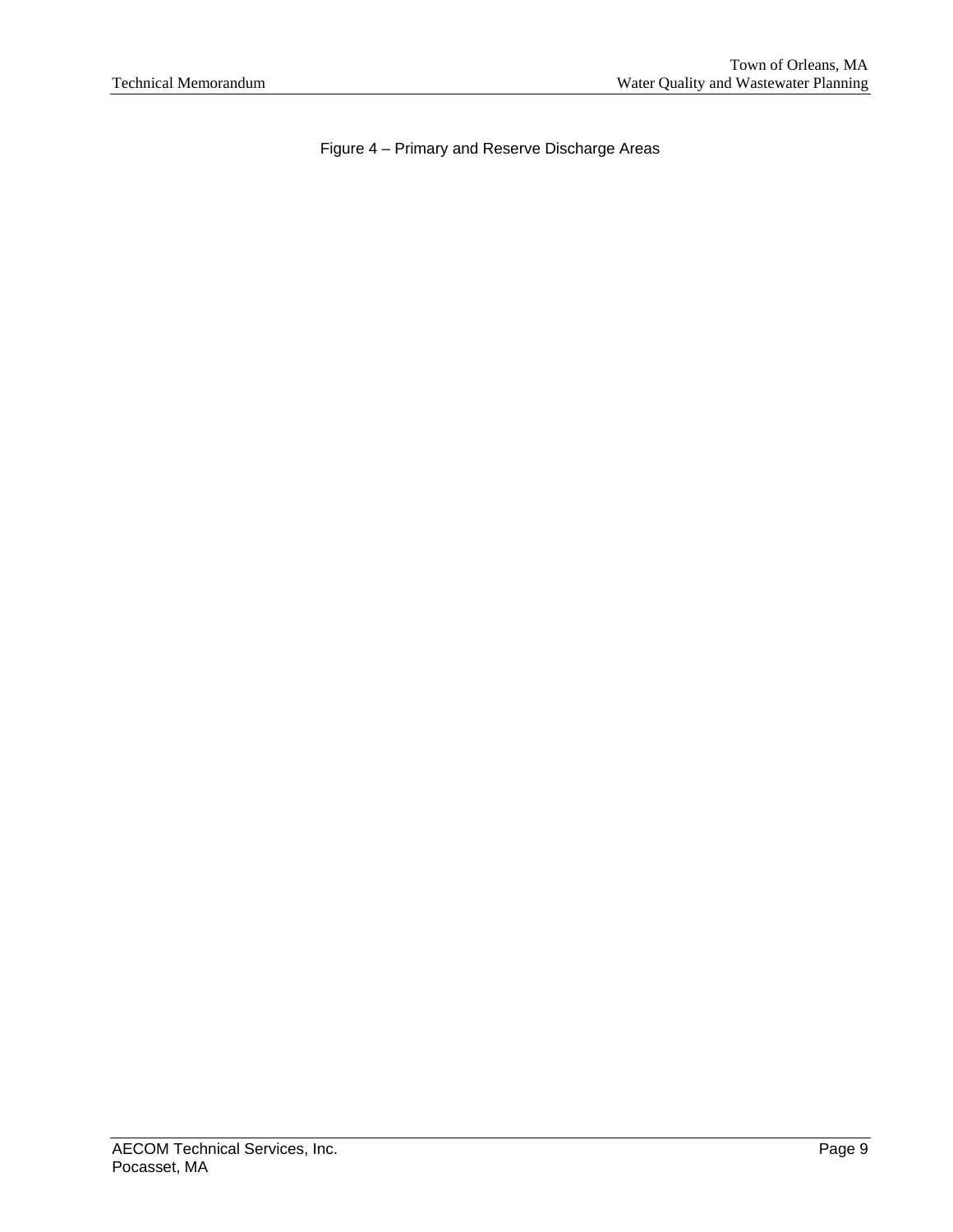The potential discharge area, including 25-foot buffer around each area, is shown on Figure 4. The actual configuration and layout of the area will be based on the topography, results of the hydrogeologic investigations and the results of the groundwater mounding analysis. The trenches will consist of 1.33' x 2.83' x 100' High Capacity Infiltrator (or approved equal) leaching chamber trenches as shown on Figure 5. It is anticipated that the leaching chambers will be arranged in a trench format with approximately  $\_\_$  feet of separation between the centerline of the primary discharge trenches. Should two discharge areas be proposed for the site, it is recommended that a minimum of 25 feet be provided between each area for the necessary piping and appurtenances.

The effluent disposal chamber trenches will be installed to provide a minimum of 4 feet of vertical separation to the groundwater mound that is predicted to develop beneath the system. The groundwater mound at each of the proposed effluent disposal sites is discussed in Section 5.7.

#### **2.3 Effluent Disposal - Buffer Area**

A 25-foot buffer has been reserved around each proposed effluent disposal area. The buffer area is for future maintenance of the discharge infrastructures. The width of the buffer area has been approved by the MassDEP. The buffer areas are shown on Figure 4.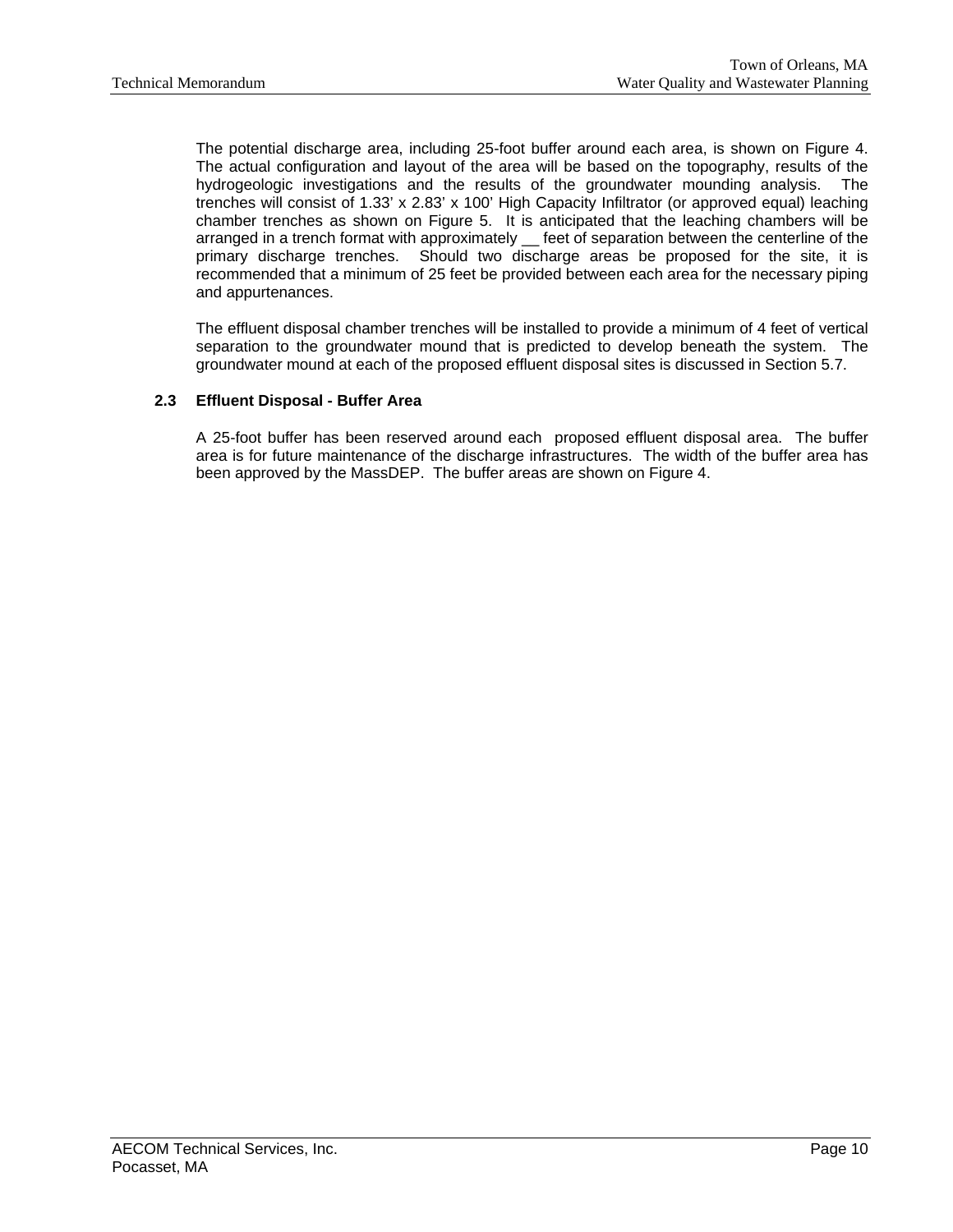Figure 5 – Leaching Chamber Trenches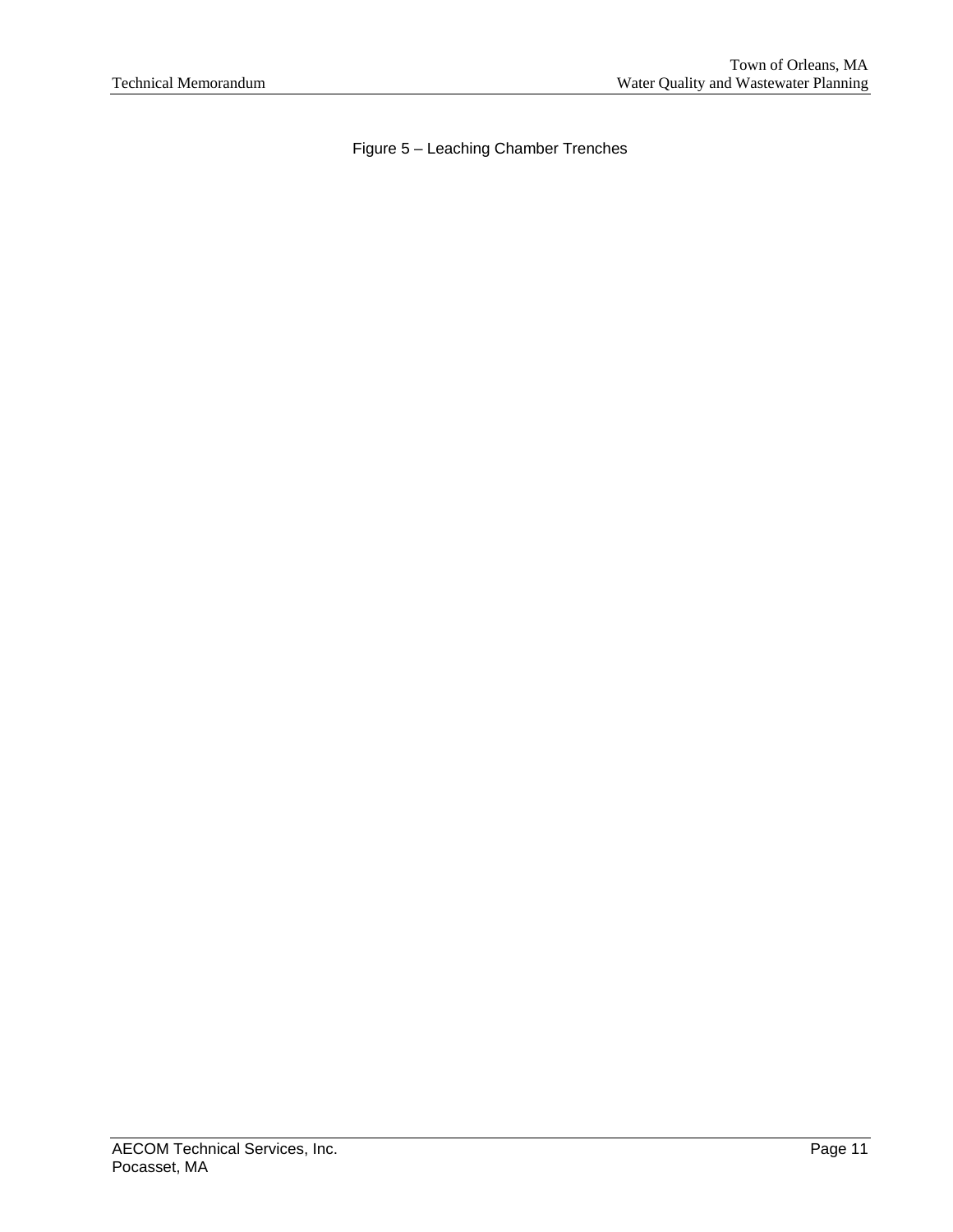**This Page Intentionally Left Blank**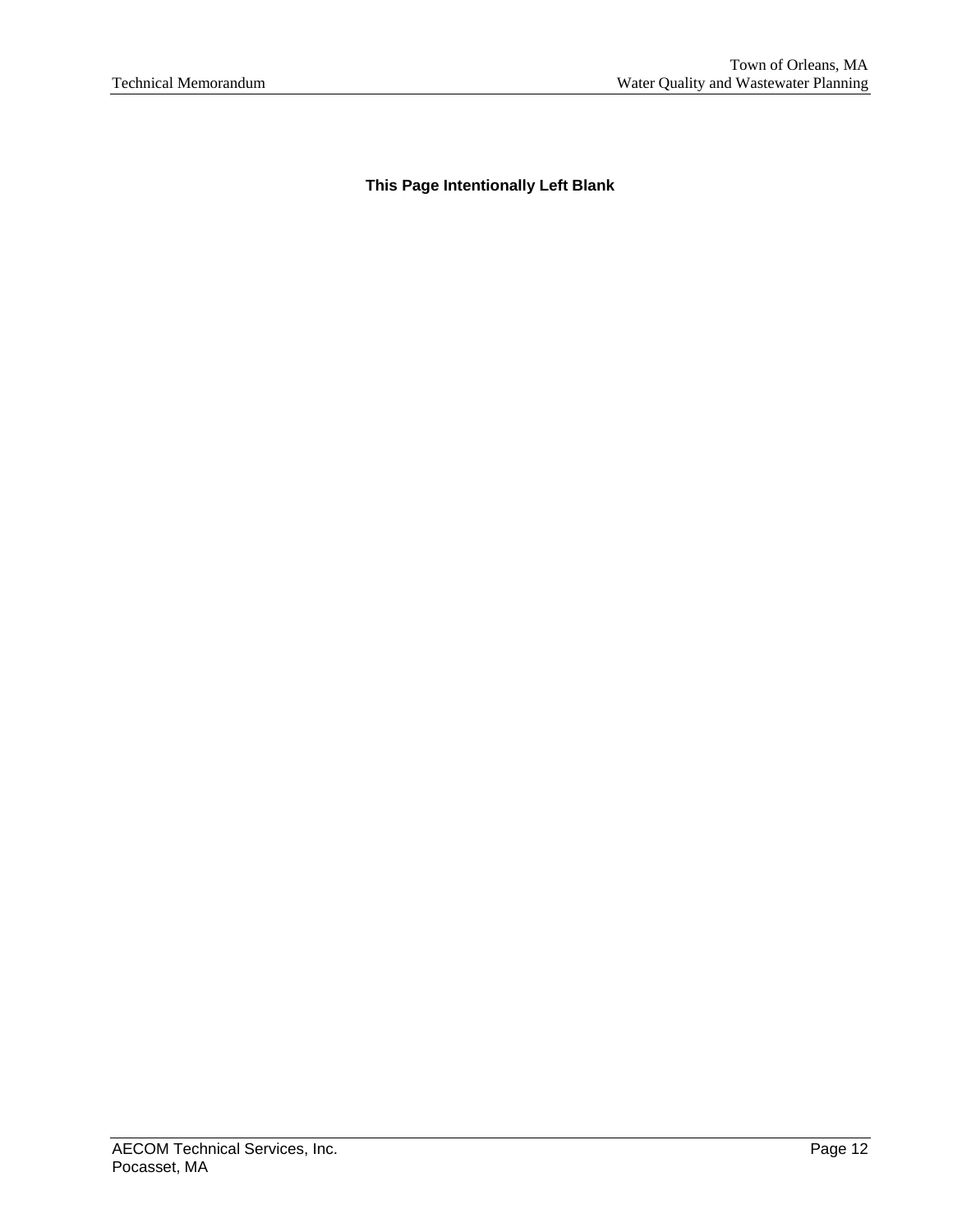## **3.0 HYDROGEOLOGIC INVESTIGATION**

(Additional detail will be added to this section in the final submittal)

Results of the hydrogeologic investigation are included in the following sections. Investigations included the excavation of test pits, performing Title 5 percolation tests, the installation of soil borings and monitoring wells, grain-size analysis of soil samples, and the performance of slug tests. The data obtained were used to evaluate subsurface conditions, estimate the groundwater flow direction and calculate aquifer characteristics. Results of the field investigations and data analysis were incorporated into a numerical groundwater flow model to simulate groundwater flow across the site and estimate groundwater mounding under various discharge scenarios. A summary of these investigations follows.

#### **3.1 Previous Subsurface Investigations**

In April 2000, the Cape Cod Commission contracted with Hardin-Knight Associates, Inc. to investigate soils at the proposed discharge site. A copy of the report including soil boring logs, well construction diagrams, geologic cross sections, and \_\_\_ is provided in Appendix \_\_.

#### **3.2 Test Pit Excavation and Percolation Tests**

On February 18, 2016 a total of \_\_ test pits and \_\_ percolation tests were conducted at the proposed discharge site. The test pits were performed to evaluate the overall suitability of the subsurface soils for the proposed discharge. The test pits were excavated to depths of between  $\equiv$  and  $\equiv$  feet.

Test pits TP-1 through TP-6, were witnessed by MassDEP and the Town of Orleans Health Department. All test pits and percolation test were excavated under the direction of a Massachusetts licensed soil evaluator ( \_\_\_\_ of Coastal Engineering, License # \_\_\_). Copies of the Soil Evaluator Forms, including the percolation test results, are contained in Appendix D. A summary of the test pit characteristics is provided in Appendix E.

## **3.3 Soil Boring and Monitoring Well Installation**

A total of four soil borings and four monitoring wells were installed December  $28<sup>th</sup>$  and  $29<sup>th</sup>$ , 2015. The soil borings were advanced with a truck-mounted direct-push drilling rig at locations MW-1, MW-2, MW-3, and MW-4. Continuous sampling was conducted from the ground surface to depths of between 60 and 80 feet at locations MW-1, MW-3, and MW-4.

Locations where continuous soil samples were collected were drilled using 2-inch diameter drill casing. Samples were collected using 60-inch long, one-inch diameter clear liners (diameter of core barrel?). Once soil collection was completed, 3-inch diameter drill casing was advanced in the same borehole to allow for the installation of a 2-inch diameter monitoring well. Once the borehole drilling was completed, a single 2-inch diameter monitoring well was installed at each location.

Each monitoring well consisted of ten-foot sections of schedule 40 PVC riser pipe attached to 10 foot sections of 10-slot well screen. An artificial sand pack was installed between the well and the formation from the base of the well to approximately 2 feet above the well screen. The sand pack was then capped by approximately 2 feet of bentonite pellets and allowed to hydrate. Grout was then installed to a depth of 5 to 10 feet below the ground surface.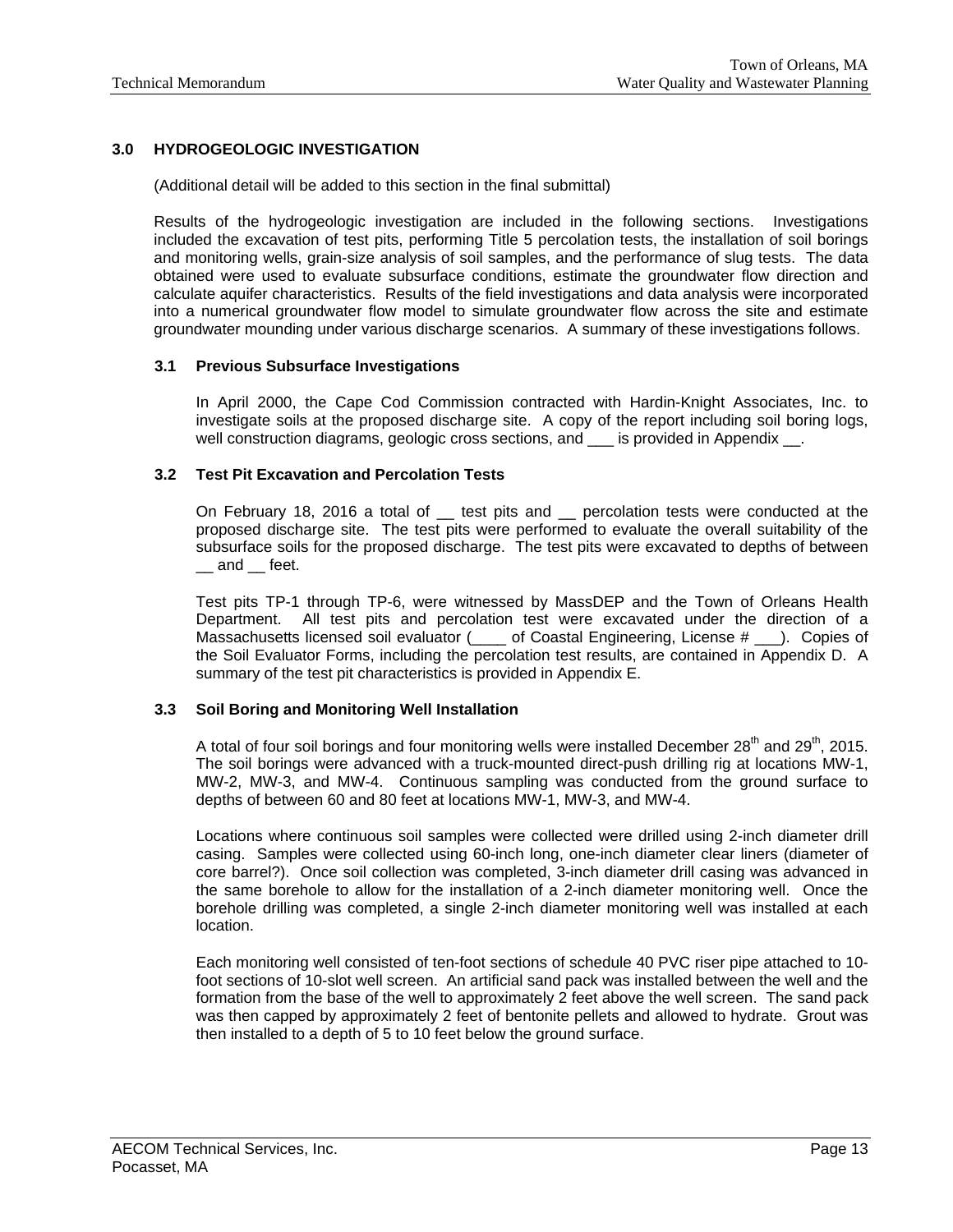The monitoring wells were used to determine the water table elevation and to perform slug tests. All wells were surveyed for location and elevation relative to National Geodetic Vertical Datum. Water-table elevations were used to estimate groundwater flow patterns (Section 4.0). Copies of the boring logs are provided in Appendix E. A summary of the well construction details is provided in Table 1.

## **3.4 Grain-Size Analysis**

Soil samples were collected during the installation of the soil borings. Select samples were submitted to a laboratory for grain size analysis. Copies of the grain-size analysis reports are provided in Appendix \_\_. Results of the soils analysis are discussed in Section 4.2.

## **3.5 Slug Testing**

Slug tests consist of measuring the recovery of water levels in a monitoring well after a nearinstantaneous change in head. The slug tests were performed by using air pressure to depress the water table "slug" in the well. A submersible pressure transducer and data logger was used to record the water level response over time.

The rising head slug tests were performed by rapidly releasing the air pressure in the well allowing the water level in the well to rise, simulating removing a slug of water out of the well. In wells where the static water level was within the screened interval (MW-1), the pneumatic slug test could not be performed. The pneumatic slug tests were conducted at monitoring wells MW-2, MW-3, and MW-4. The analysis methodology and results are discussed in Section 4.2.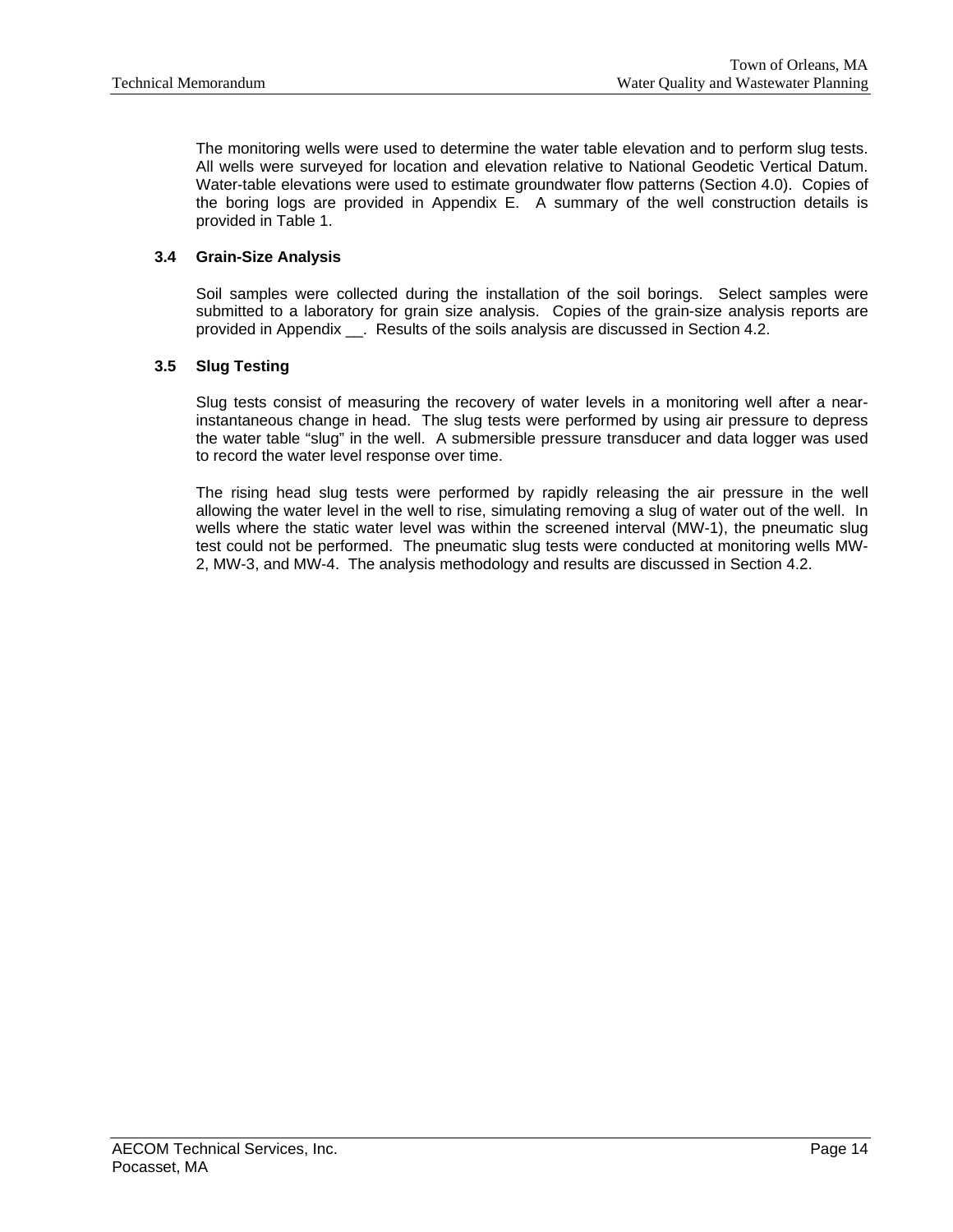Insert Table 1 - Summary of Well Construction Details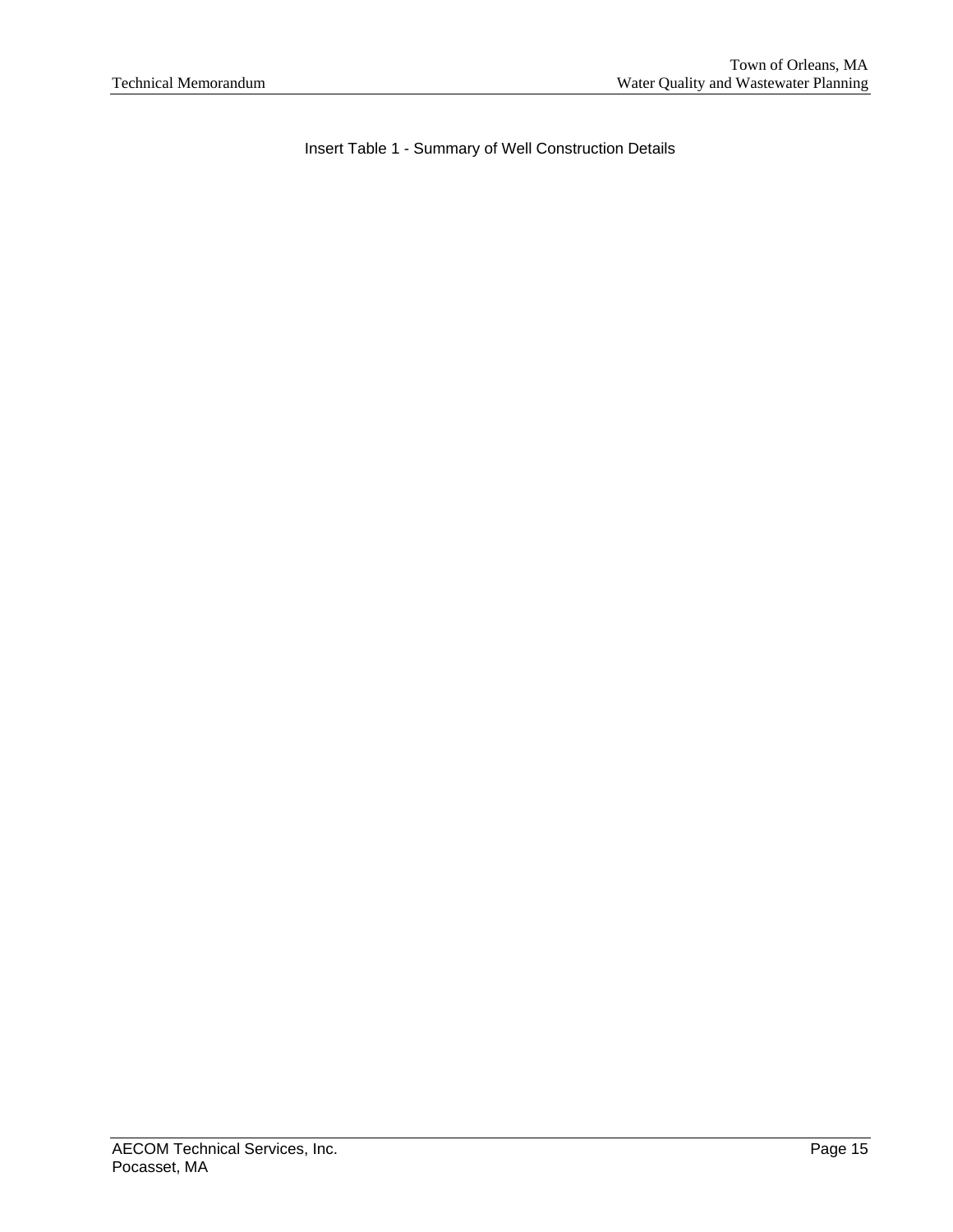**This Page Intentionally Left Blank**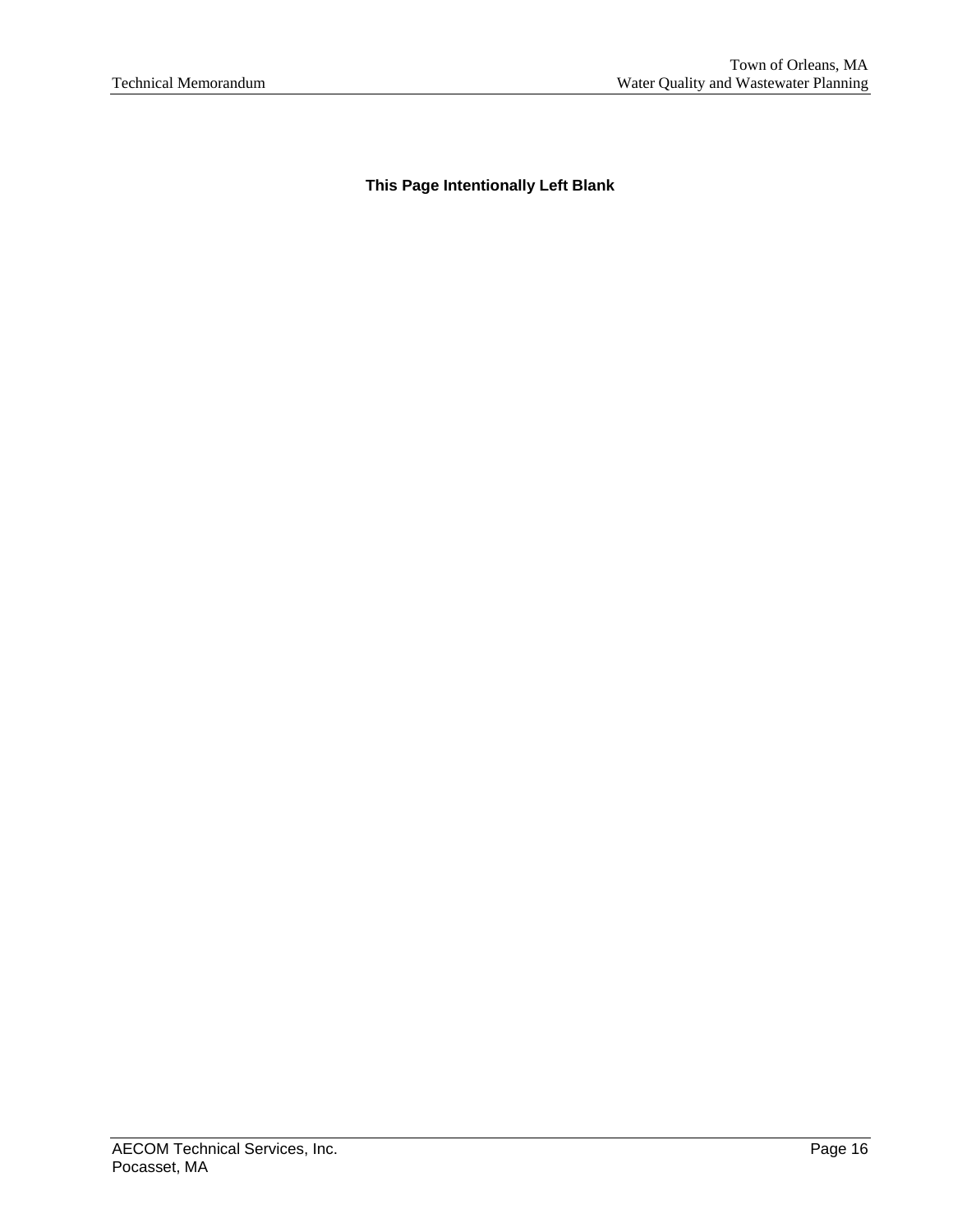## **4.0 HYDROGEOLOGIC CONDITIONS AND DATA ANALYSIS**

(Additional detail will be added to this section in the final submittal)

#### **4.1 Geology, Groundwater Flow and Boundary Conditions**

Orleans is underlain by glacially derived sediments deposited 15,000 or so years ago during the waning stages of continental glaciation. The sediments consist of outwash deposited from the melting of the Cape Cod Bay and South Channel Lobes of the glacier (Wordsworth and Wigglesworth, 1934). The Harwich Outwash Plain deposits were derived from the Cape Cod Bay Lobe, while the Nauset Heights and Eastham plain deposits were derived from the South Channel Lobe (Oldale et.al., 1971).

Previous geologic investigations in Orleans indicate the bedrock surface occurs at about 400 feet below sea level. A layer of basal till, perhaps 100 feet thick, lies on top of bedrock. Above the till, lie fine and coarse-grained soils, consisting of outwash, lake and deltaic sediments. The lowermost stratified drift is a mixture of fine-grained soils (fine sand, silt and clay), presumed to be glacial-lake in origin, coarse-grained soils (sand and gravel), presumed to be glacial-stream in origin (need to update and site reference).

The Beach Road parcel is underlain by Nauset Heights deposits, as mapped by Oldale et.al (1971). These deposits consist primarily of sand and gravel. Till and boulders can occur interbedded with or overlying portions of the stratified drift deposits. Due east of the site, Dune (windblown sands from Beach deposits) and Beach Deposits (wave deposited sands and coarser-grained deposits from stratified drift) are mapped (Oldale et.al., 1971). In general, these deposits are fairly well sorted and very permeable.

The geologic conditions found at the Beach Road site are consistent with the deposits described above. Monitoring Well MW-1, installed in December 2015, was drilled to a depth of 80 feet below the ground surface. At MW-1, we encountered tan to light brown fine-to-coarse sand from ground surface to a depth of 80 feet. At MW-2, we encountered light-brown fine-to-coarse sand to a depth of 60 feet. Finally, at MW-3 we found tan to light-brown fine-to-coarse sand to a depth of 60 feet below ground. The soils at each location were very similar with trace amounts of gravel and silt. There was no refusal at any of the locations due to cobbles or boulders.

The lines of geologic cross-section are shown on Figure 6. The geologic cross-sections A-A' and B-B' (Figures 7 and 8, respectively) graphically depict geologic conditions locally and regionally. Well logs used to construct the geologic cross-section are in Appendix E.

The test wells are screened in a water-table aquifer that is at least 80 feet thick at the Beach Road site. Laterally, the water-table aquifer extends from Nauset Harbor north to the upper reaches of Pochet Neck south. The drainage divide to Pochet Neck, part of the Pleasant Bay Watershed, is located just south of the site. Groundwater modeling studies completed by the USGS indicate that groundwater in the water-table aquifer in the Beach Road site area flows easterly to the Atlantic Ocean (USGS, 2005).

Percolation rates in selected test pits ranged from less than 1-inch per minute to \_\_ minutes per inch throughout the study area. Groundwater was not encountered in any of the test pits. Copies of the soil evaluator forms and soil boring logs are provided in Appendix D. Specific subsurface characteristics observed at each site follow.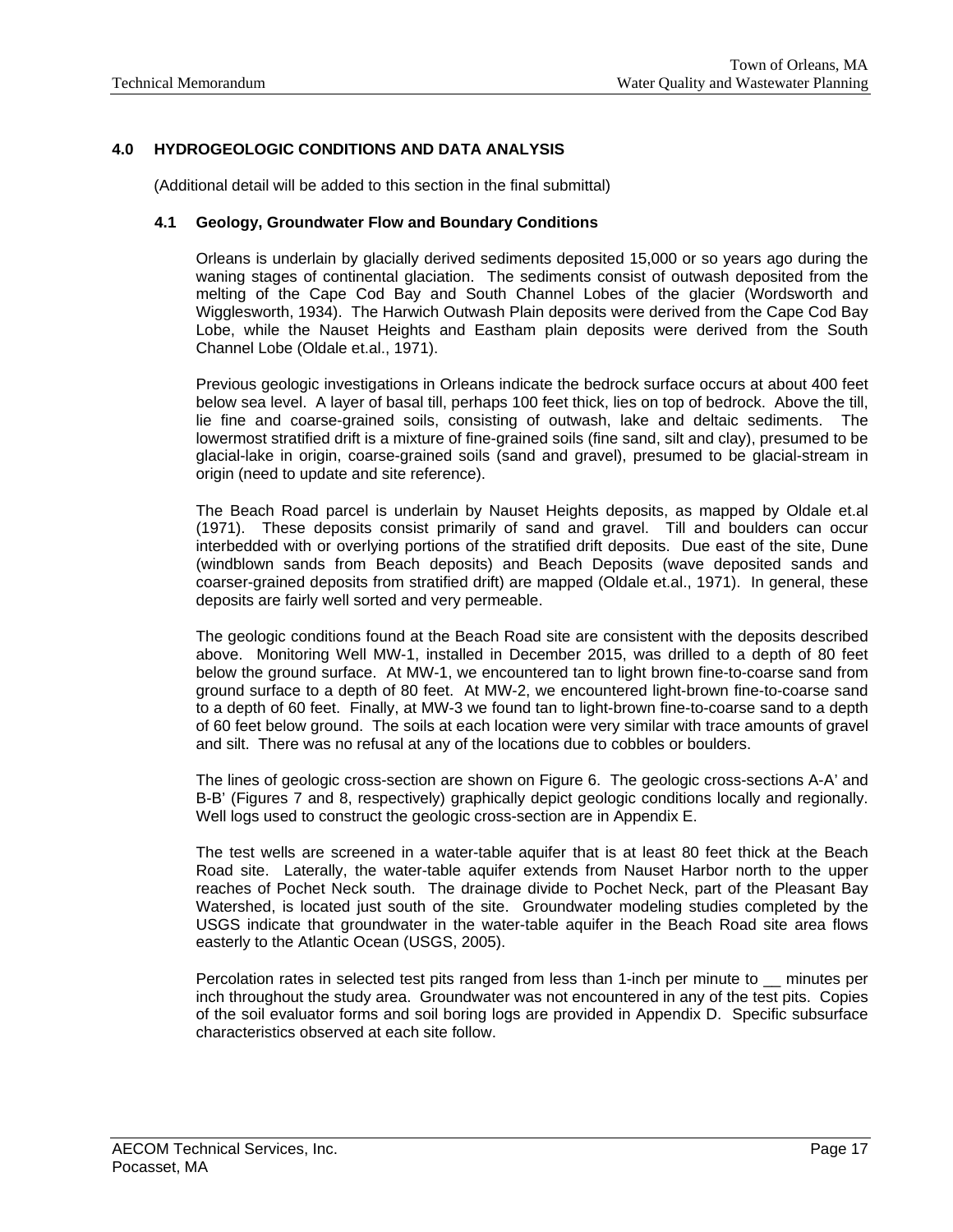Figure 6 – Lines of Geologic Cross Section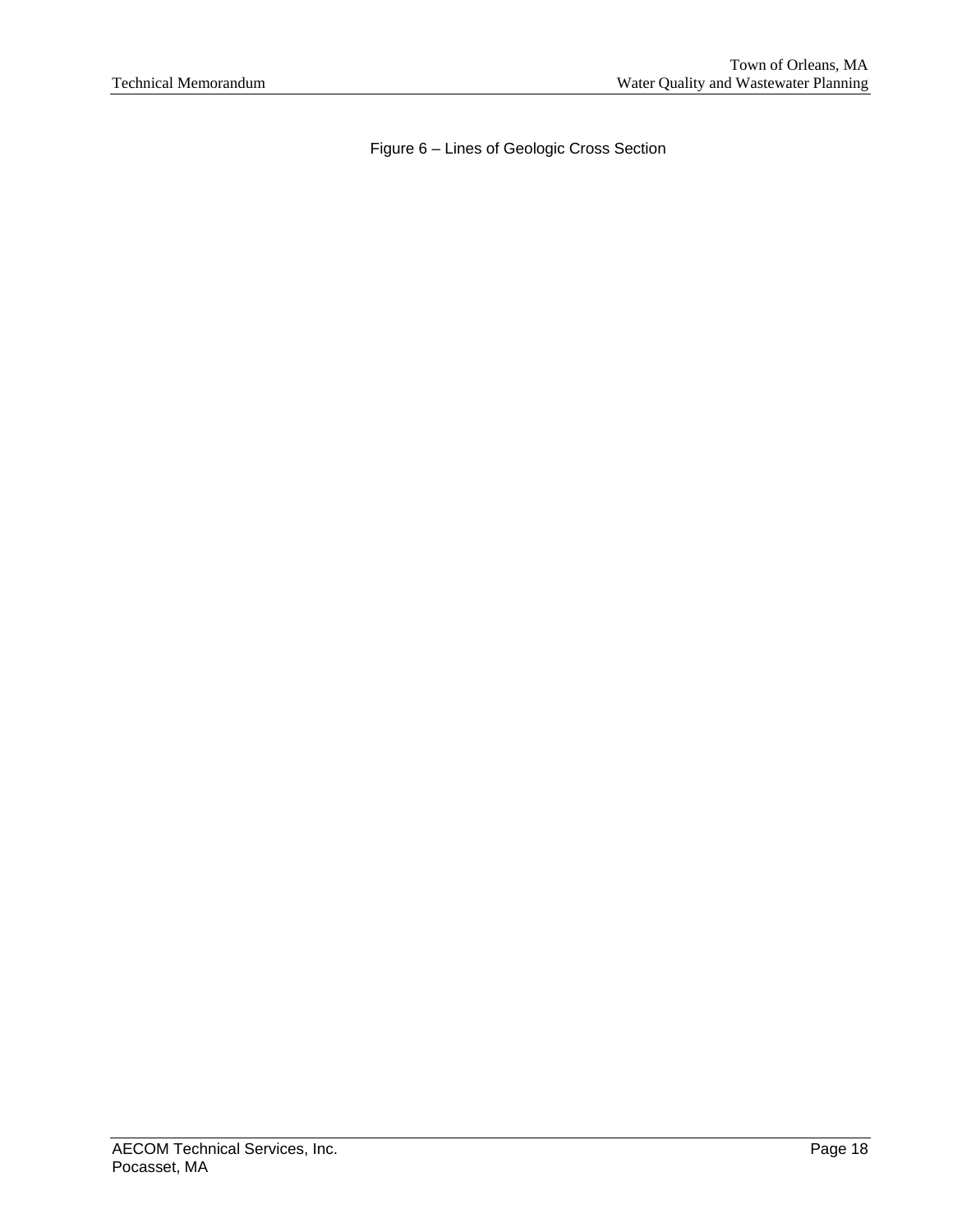Figure 7 – Geologic Cross Section A-A'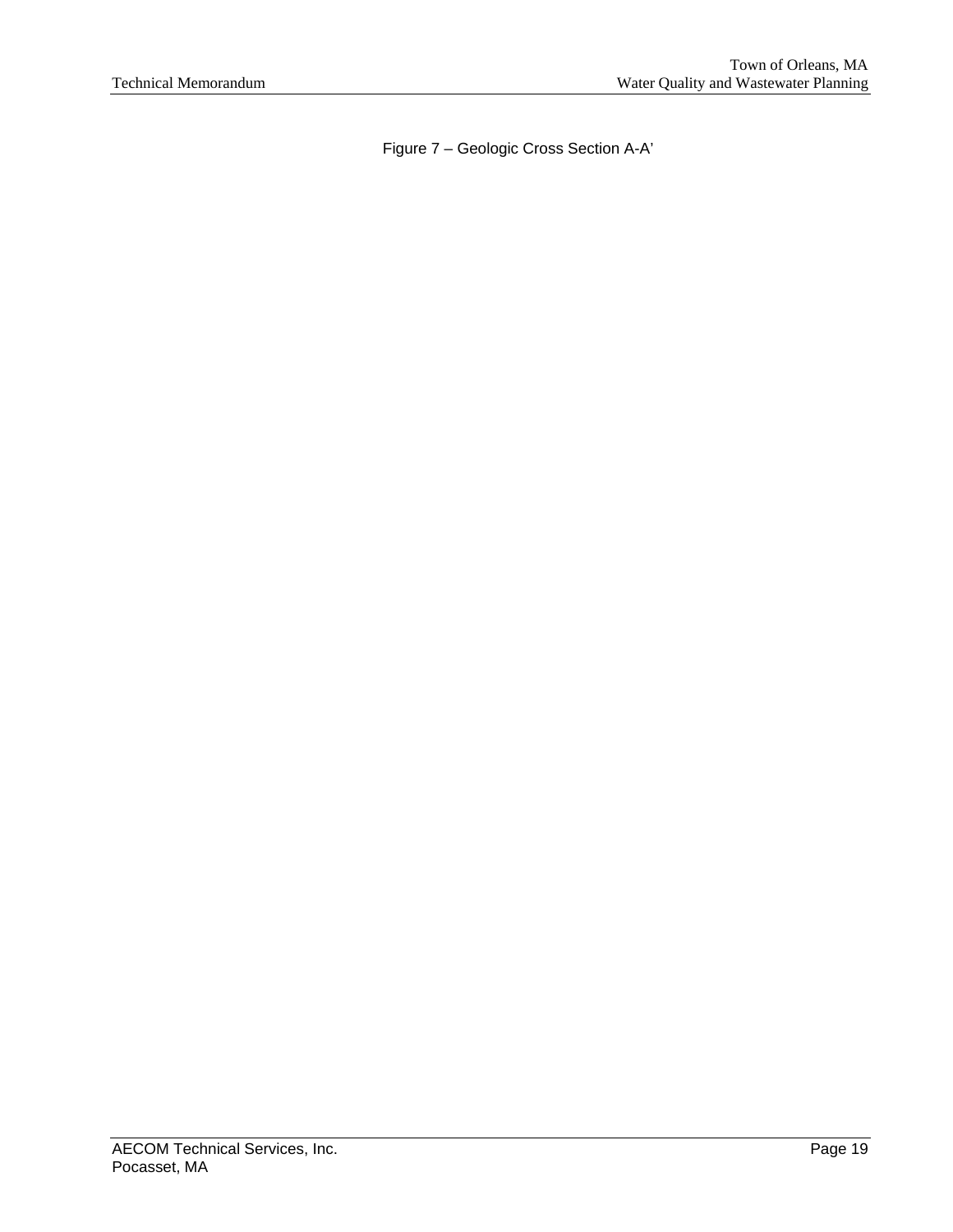Figure 8 – Geologic Cross Section B-B'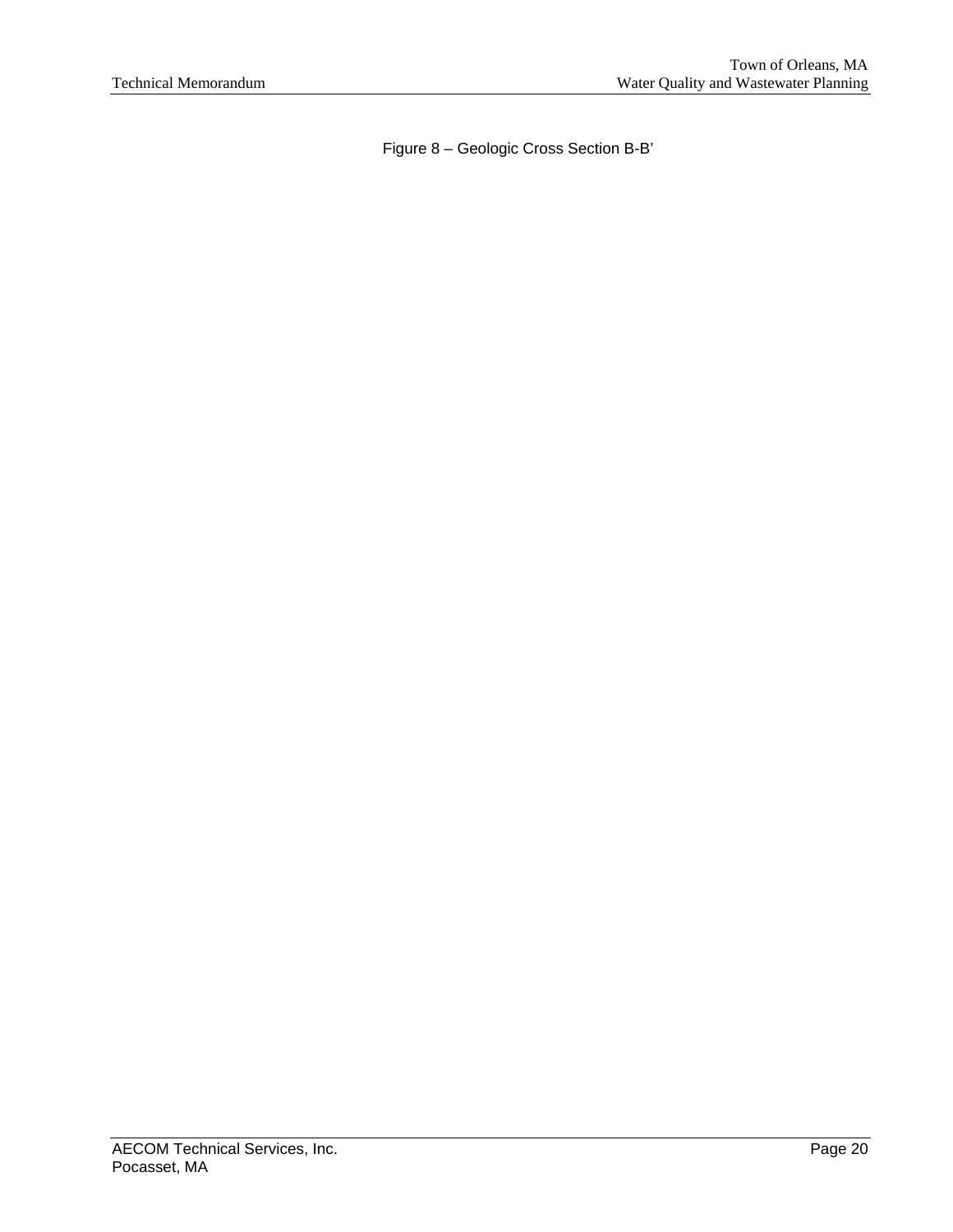## **4.2 Calculated Aquifer Values**

Aquifer characteristic were estimated through analysis of laboratory grains size tests and analysis of slug test data. A description of each method follows.

## **4.2.1 Soils Testing and Data Analysis**

Samples collected from selected soil boring and test pit excavations were submitted to an engineering laboratory for grain-size analysis. Hydraulic conductivity values for each of the grain-size analyses were estimated using several methods described in the literature and summarized by Vukovic and Soro (1992).

Average calculated hydraulic conductivity values from the grain-size analysis ranged from  $\equiv$  feet per day (ft/day) to  $\equiv$  ft/day for sand and gravel,  $\equiv$  ft/day to  $\equiv$  ft/day for sand,  $\equiv$ ft/day to \_\_ ft/day for fine the finer sands. The calculated hydraulic conductivity values estimated from the grain-size analysis are summarized in Table 2. The hydraulic conductivity approximation reports are provided in Appendix F. Laboratory reports for the soils analysis are provided in Appendix G.

## **4.2.2 Slug Testing and Data Analysis**

Analysis of the slug test data were performed with the aid of Aquifer Test software (Waterloo Hydrogeologic, 2001) via the Bower and Rice straight line method. The results of the slug test analysis indicate hydraulic conductivity values ranging from  $f$ t/day to  $f$ ft/day for sand and gravel, \_\_ ft/day to \_\_ ft/day for medium to coarse sand, and \_\_ ft/day to \_\_ ft/day for finer sands.

In general, calculated hydraulic conductivity values were greater than ft/day. The data collected from the monitoring wells could not be accurately analyzed due the inability to create a significant change in the water level due to an extremely fast recovery of the water table. A summary of the estimated aquifer characteristics obtained from the slug test data is provided in Table 3. Copies of the slug test data analysis reports are contained in Appendix H.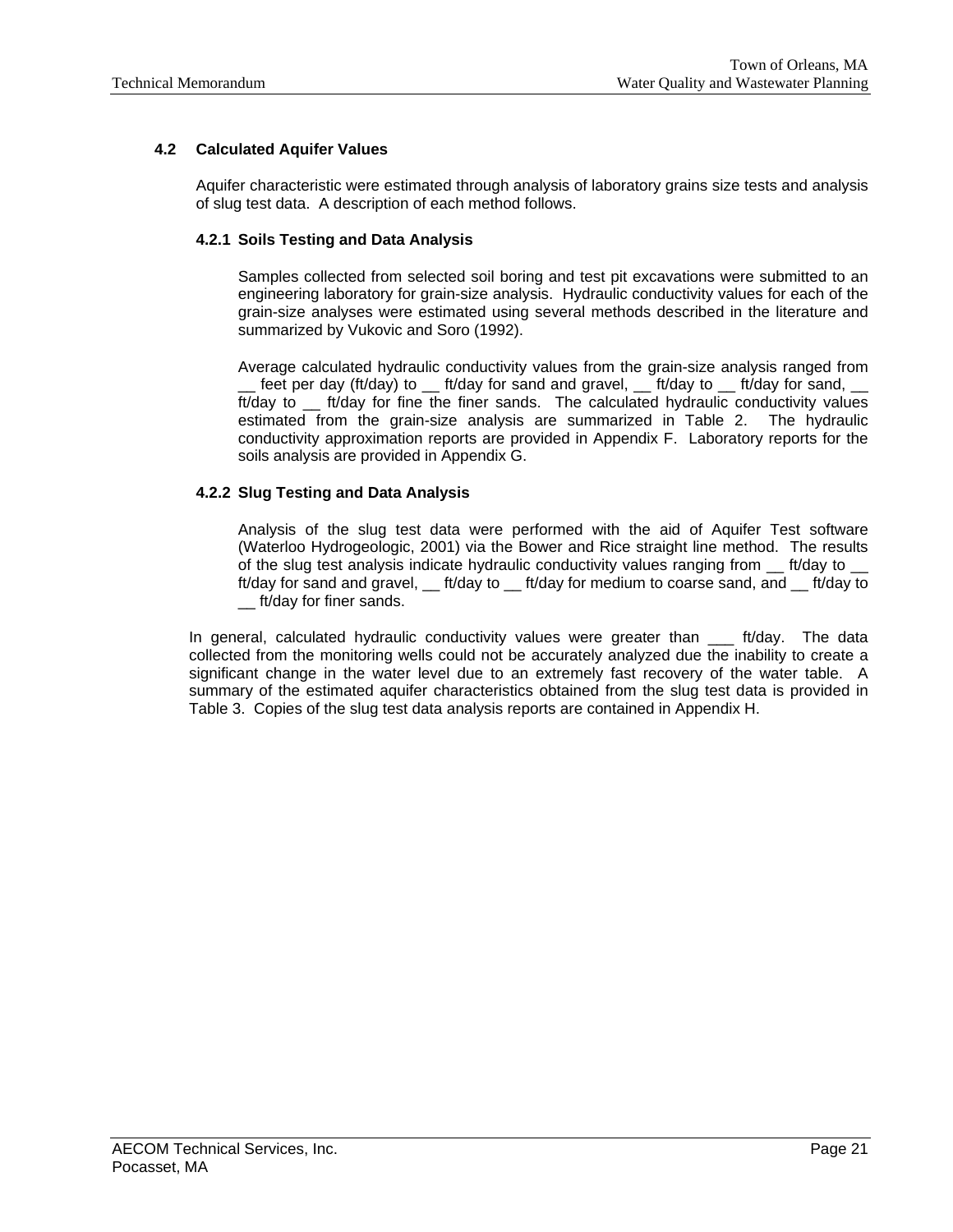Insert Table 2 - Summary of Aquifer Characteristics – Grain Size Analysis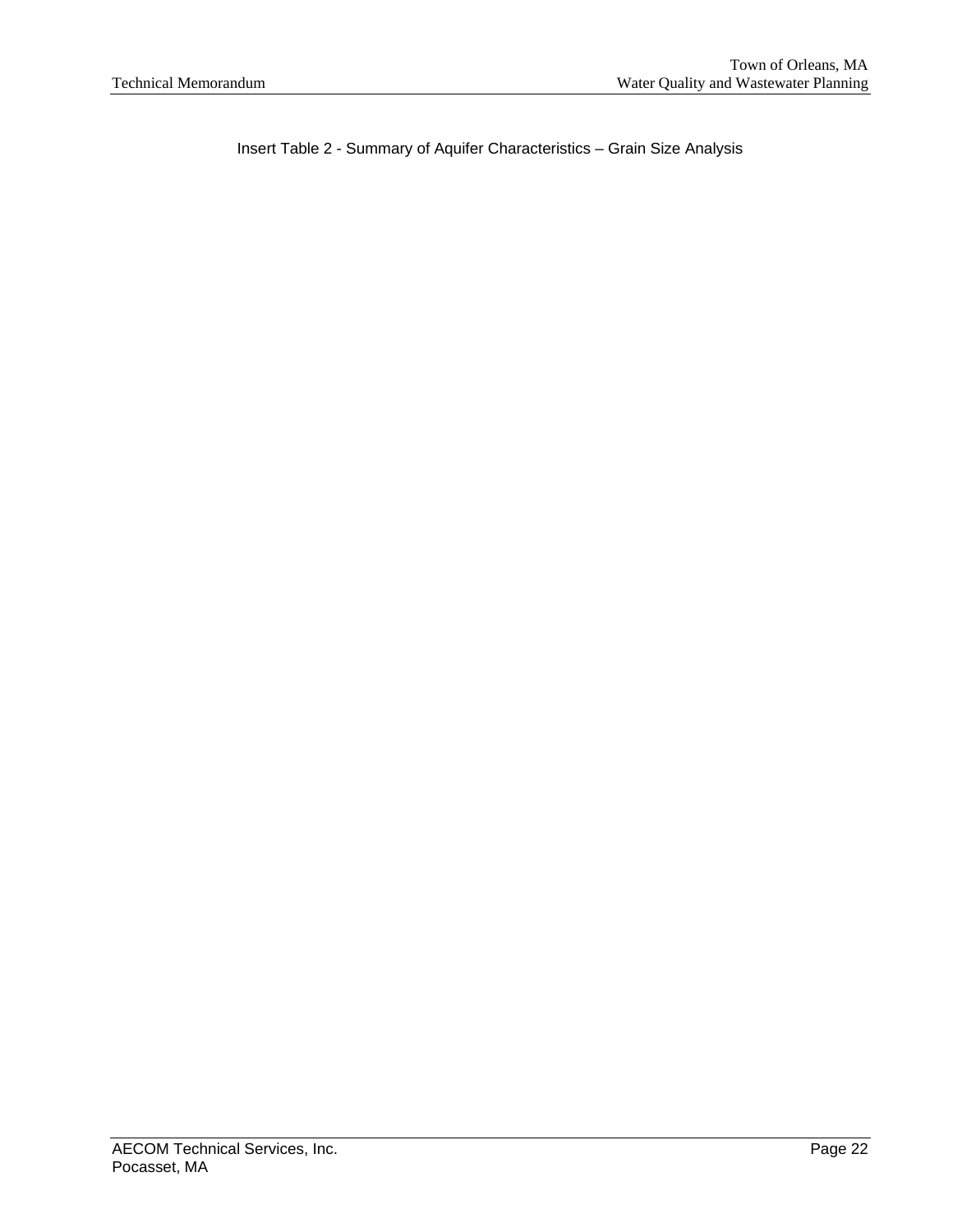Insert Table 3 - Summary of Aquifer Characteristics – Slug Test Analysis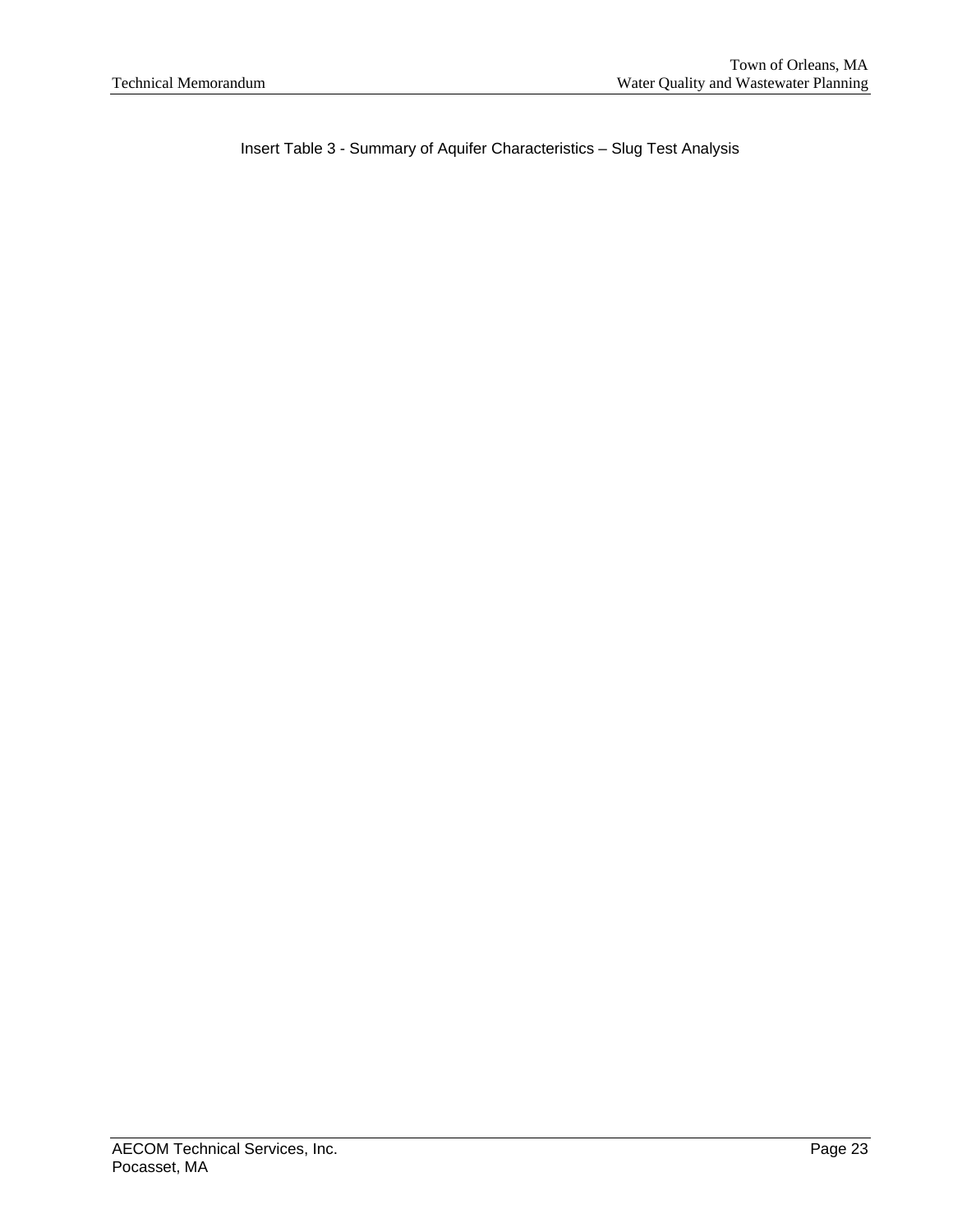## **4.3 Groundwater**

The study area is located in a watershed that discharges directly to the Atlantic Ocean. Locally, groundwater flows eastward towards the Atlantic Ocean. Water levels measured on January \_\_, 2016, from \_\_ observation wells were used to estimate the groundwater flow direction across the study area. Each well was surveyed relative to \_\_\_. Using the survey data, the water levels obtained at each location were converted to elevation in feet \_\_\_. A summary of groundwater elevation data is provided in Table 1.

The static groundwater elevations were plotted on a map and approximated contours of the potentiometric surface were drawn. The resulting contours are shown on Figure 9. Contours were inferred between monitoring wells. Based on the contours, groundwater flow across the site is to the east, approximately  $\_\_$  degree  $\_\_$  of east (E\_N). The hydraulic gradient between the \_\_ foot and \_\_ foot contour on Figure 9 was calculated at \_\_ ft/ft.

High groundwater conditions were calculated for the site. This was done in order to verify that the groundwater mound resulting from the discharge would not cause the water table to rise within four feet of the bottom of the discharge beds or ground surface. High groundwater levels were estimated using a method described by Frimpter (1980). This method involves comparing water levels at a specific site with long-term water level data at a reference site. The long-term reference site used in this analysis was a USGS well located north of the site in Orleans (OSW-  $\Box$ ).

When the observed levels were obtained at the Beach Road site, the water levels from that date were relatively close to long-term average conditions at the USGS well (within  $\equiv$  feet). Therefore, it is assumed that the water levels at the Beach Road site were \_\_\_.

The Frimpter report provides a formula for determining how much higher the potential range of water levels at any particular site. The formula for the additional height of water is:

Sr/Owr (Owc – Owmax)

where:

 $Sr =$  the potential range of water levels at the site

Owr = the maximum annual range of water levels at the reference site

Owc = the level at the reference well when the levels were obtained

Owmax = the maximum water level at the reference well

The potential range in groundwater levels at the site was estimated on the basis of tables provided by Frimpter (1980). Much of the site would be categorized as \_\_\_\_\_. According to Frimpter, the range of water level fluctuations for a  $\_\_$  would be less than  $\_\_$  feet (in 95% of the cases). Therefore, we will assume that a conservatively high value for the range in water levels (Sr) at the site is \_\_ feet (the range over much of the site is probably significantly less??).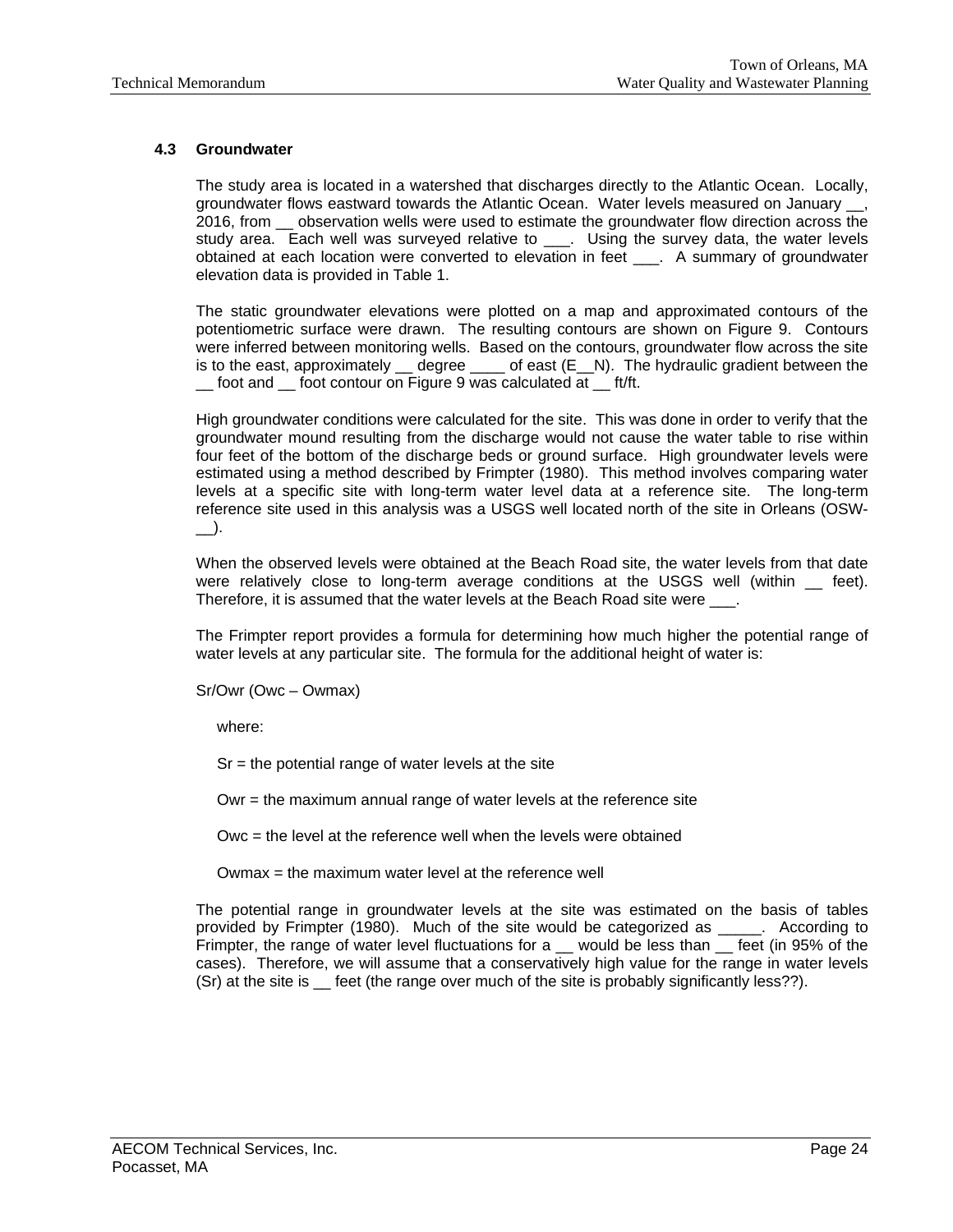Figure 9 - Water Table Contour Map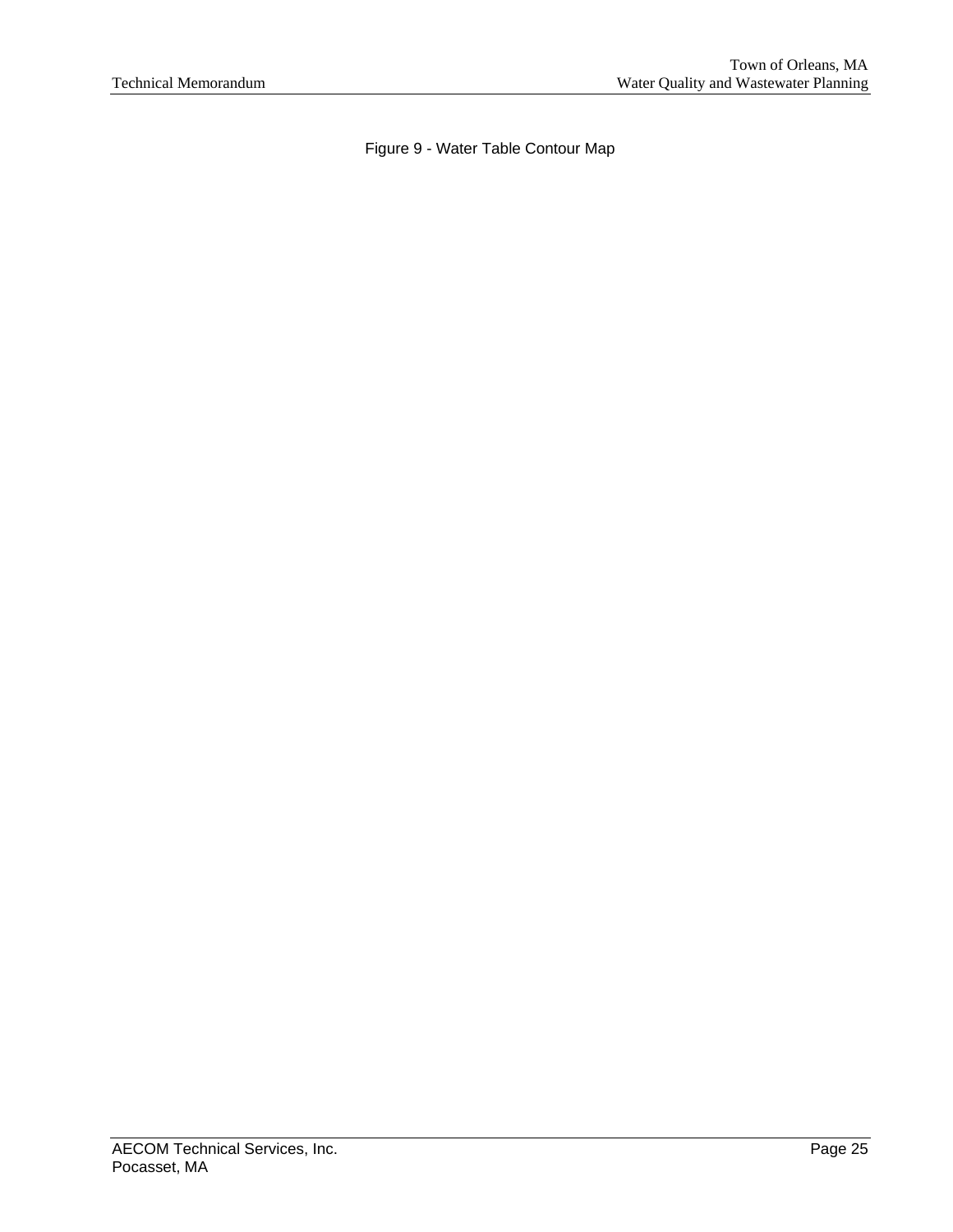The maximum range in water levels at the reference well (Owr) was determined to be \_\_ feet based on data collected at the site from  $\_$  to  $\_$ . The depth to water under the maximum water table condition at the reference well (Owmax) was \_ feet. The depth to water at the reference well on January \_\_, \_\_ (Owc) was \_\_ feet. Based on these values, the estimated additional height of water above the levels observed at the site in late January would be:

$$
\underline{\hspace{1cm}}\text{ft/}\underline{\hspace{1cm}}\text{ft}(\underline{\hspace{1cm}}\text{ft}-\underline{\hspace{1cm}}\text{ft})=\underline{\hspace{1cm}}\text{ft}
$$

In later analyses of the potential mound height at the site,  $\quad$  feet will be added to the water levels to account for the maximum groundwater levels.

## **4.4 Surface Water**

The nearest surface water bodies are the Atlantic Ocean and the upper reaches of Pochet Neck, a subwatershed of the Pleasant Bay Watershed. The Atlantic Ocean is located between 900 and 1,200 feet east of the proposed discharge area. The marshes and tidal area of Pochet Neck are located approximately 400 foot to the south and southwest of the closest area of the discharge (Figure 4). Despite the proximity of Pochet Neck to the discharge area, the aquifer drains to the Atlantic Ocean. Changes in the groundwater flow direction resulting from the proposed discharge are discussed in Section 5.7.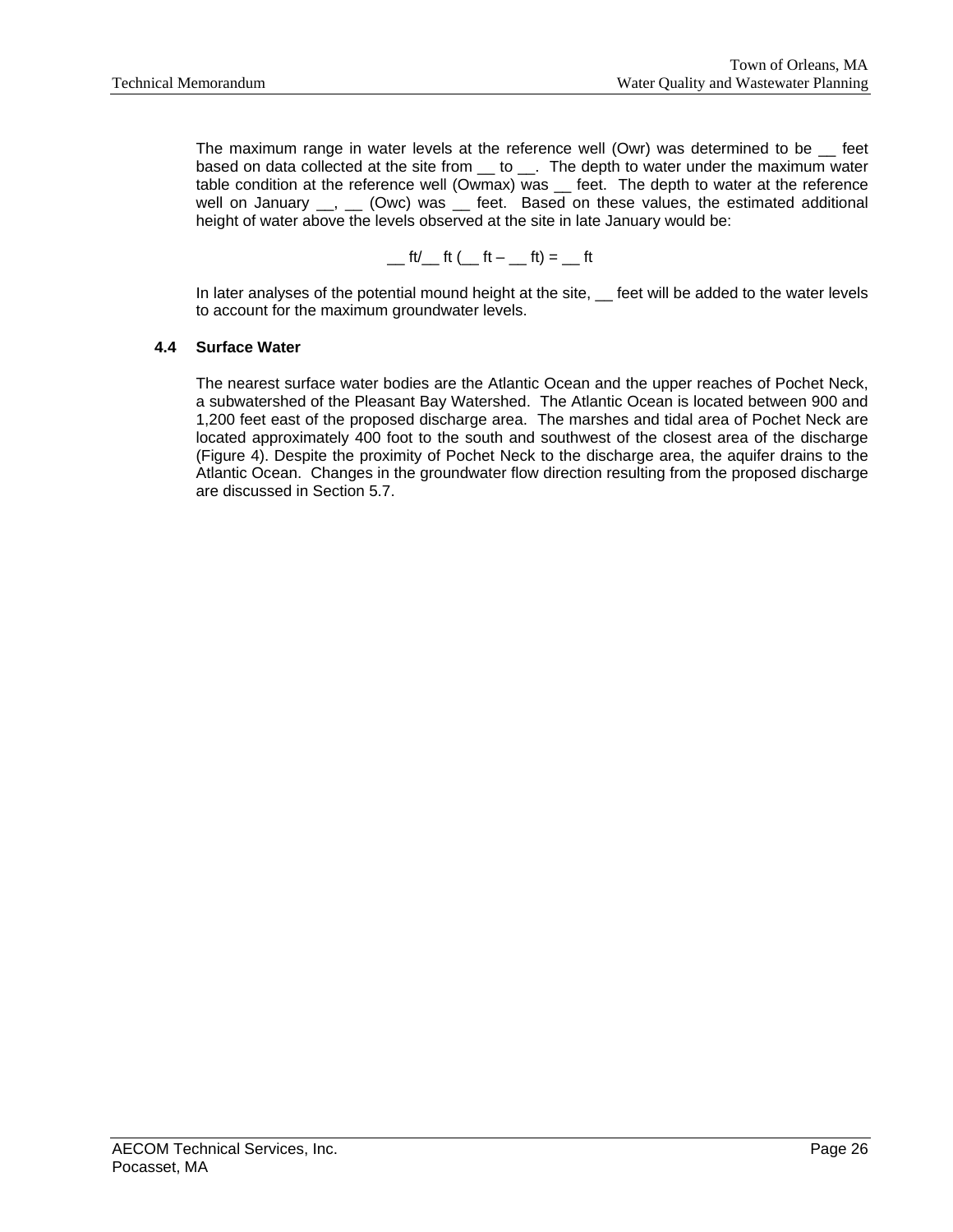## **5.0 GROUNDWATER MODELING EVALUATION**

(Additional detail will be added to this section in the final submittal)

Groundwater modeling was proposed as a part of the evaluation of disposal options as modeling can provide feedback on potential designs; this feedback can be used to help make design decisions. Specifically for this project, numerical groundwater modeling is a tool that was used to predict changes in groundwater elevations and flow directions based on locations and volume of wastewater disposal.

For this project, the Beach Road Site is considered. This site is shown in Figure 3. The objective of the groundwater modeling was to evaluate changes to groundwater elevations and flow directions under various subsurface discharge scenarios.

More specifically, the purpose of the groundwater modeling was to: 1) evaluate the potential impacts of the wastewater discharge on ambient groundwater flow and water levels and 2) to evaluate the ultimate discharge of groundwater originating at the disposal sites.

#### **5.1 Modeling Method**

A three-dimensional groundwater flow model of the study area was developed for the analysis of potential impacts to groundwater. The groundwater model used for this analysis was the U.S. Geological Survey's three-dimensional groundwater flow model, MODFLOW (MacDonald and Harbaugh, 1988

The three-dimensional groundwater flow model was coupled with a particle tracking model called PATH3D (Zheng, 1991) in order to illustrate the potential movement of groundwater over time.

## **5.2 Conceptual Model of the Aquifer System**

A conceptual model of an aquifer is a representation of how that aquifer functions based on available data. Our understanding of how the aquifer functions is based on the geological and hydrological data presented in Sections 3.0 and 4.0.

The conceptual site model (CSM) for hydrogeology and groundwater flow in the Monomoy Lens is well documented in the USGS, 2004 report. Overall, the CSM documented in the USGS (2004) report is the same as is used for this modeling effort. However, there was a sub-surface hydrogeologic investigation (field effort) completed in December 2015/January 2016 at the Beach Road site. This work included new wells and hydraulic testing of the aquifer (to estimate K). These results of the investigation and data analysis are discussed in Sections 3.0 and 4.0 of this document.

This preliminary modeling effort does not incorporate the results of the field effort. Once those data are fully analyzed, the model may be updated to include those data and the scenarios may be re-run to consider potential changes.

In general, the aquifer at this site is a relatively simple water table aquifer composed of relatively homogeneous deposits of sand with trace amounts of gravel and silt. The bottom of the aquifer is estimated at \_\_\_ based on

Water enters the aquifer system primarily in the form of rainfall recharge. A single recharge value is used for the entire model area. Groundwater leaves the aquifer system in lowland areas drained the ocean. These marshes and brooks are simulated primarily by drain nodes and general head boundaries and constant head nodes. This is discussed in further detail below.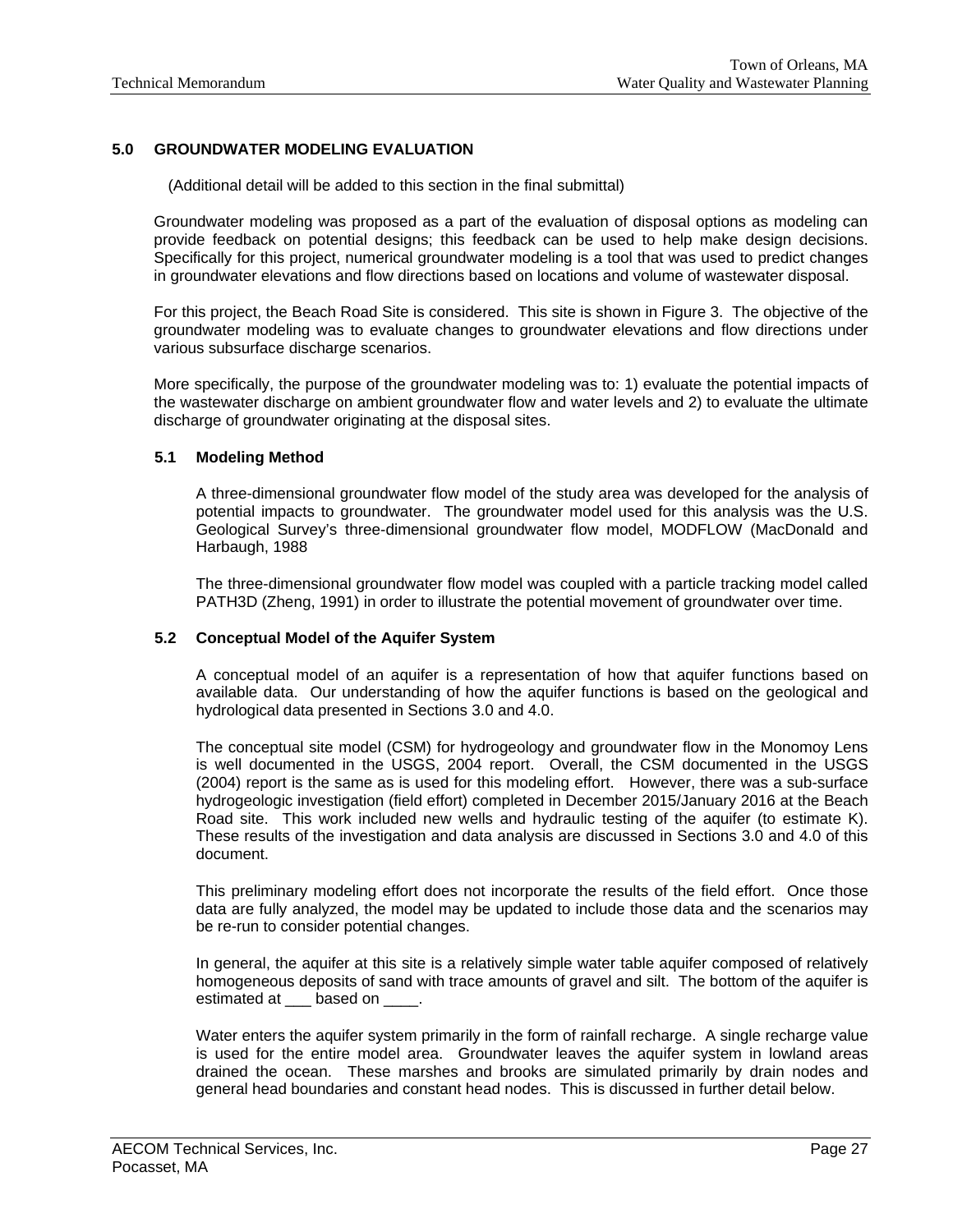## **5.3 Approach and Model Design**

The numerical groundwater flow modeling was completed using the USGS numerical groundwater flow model of the Monomoy Lens as a basis. This model is documented in "Simulated Water Sources and Effects of Pumping on Surface and Ground Water, Sagamore and Monomoy Flow Lenses, Cape Cod, Massachusetts" (USGS, 2005). Modeling files were received from the USGS and were imported into the GMS 10.0.6 platform. GMS is a pre and post processor for MODFLOW-2000 that facilitates data input and interpretation of output.

A number of changes were made to the model to meet model objectives. They are as follows:

- AECOM converted the solver package to the PCG2 package from the LMG package based on a recommendation from the USGS in the model documentation that accompanied the model files ("…due to licensing restrictions, the USGS is no longer able to publicly distribute the Algebraic Multi-Grid (AMG) solver, on which the Link-AMG (LMG) Package relies. There are two possible solutions: 1) use a standard solver publicly available from USGS, such as SIP or PCG2 or 2) obtain the AMG/LMG solver from Fraunhofer-Institute for Algorithms and Scientific Computing (SCAI).).
- The model domain was made smaller to reduce computational time. A natural hydrogeologic boundary defined by the groundwater high and associated divide in the eastern part of the Monomoy Lens (in Brewster, MA) was selected as a new domain limit.
- AECOM refined the grid around the Beach Road site. The USGS model used a grid size of 400 feet by 400 feet over the entire model domain. AECOM adjusted the grid to range from 50 feet by 50 feet to 400 feet by 400 feet, with the most refined portions of the model grid located in the areas of interest. This was completed to provide better resolution on the model inputs (i.e., discharge areas) and outputs.
- In refining the grid, some model features were updated:
	- o Drain cell conductances were adjusted to reflect the geometry of the grid cells.
	- o General head boundary conductances were adjusted to reflect the geometry of the grid cells.
- o Horizontal flow barrier segments were added as needed to encompass the ponds/lakes in the model domain.

Figure 10 shows the new model grid, general head boundaries and drain nodes. The hydraulic conductivity values used by the USGS and AECOM are shown in Figure 11.

After these changes above were made, the model was verified to be an adequate representation of the original USGS model in the following ways:

 A comparison of predicted groundwater elevations were made in select cells/areas to demonstrate that the new version of the model predicted groundwater elevations similar to that predicted by the USGS model. Generally, the differences were less than 0.5 feet and lower in many instances. There are a handful of places where the model predictions are greater than 1 foot, but these are far from the areas of interest and so should not impact model predictions.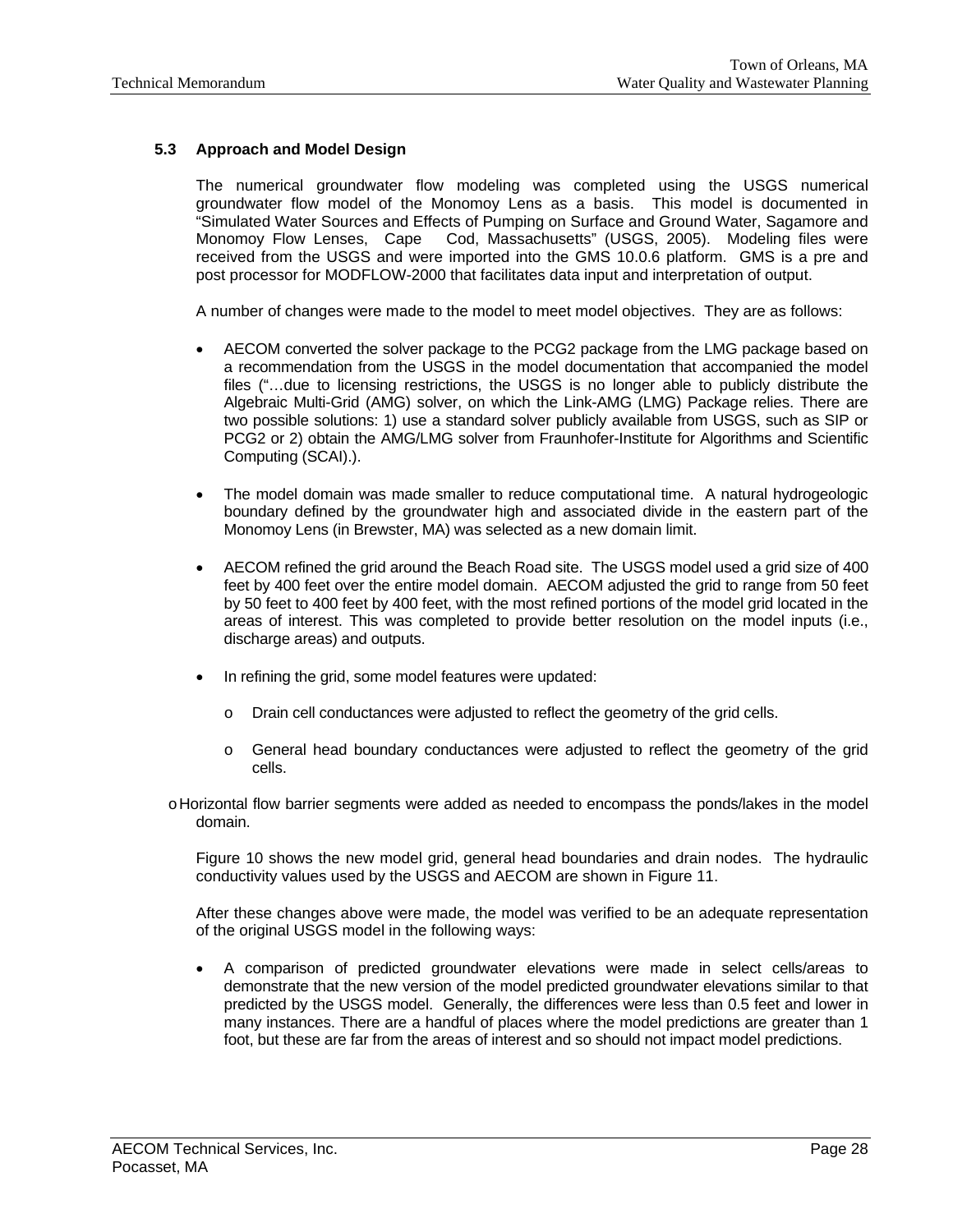- A comparison of groundwater flow directions as demonstrated with particle tracking. Particles were seeded in select areas to verify that groundwater flow paths and divides are similar as those mapped by the USGS (specific reference). Generally speaking the new version of the model was the same or similar to the particle tracking under ambient conditions from the USGS version of the model.
- A comparison of mass balance generated by the model was completed. Specifically, recharge, well, general head boundary, drain boundary volumes were compared to verify that the water balances were the same or similar to the USGS model. The following table (Table 4) summarizes the comparison. (Additional detail to be added in final version).

Overall, the differences between the new (re-gridded) version of the model and the original version of the model are attributed to a combination of the following three things:

- The grid refinement, which doesn't allow a direct comparison of groundwater elevations in places where the grid has been changed significantly,
- The changes in conductance (in the drain and general head boundary packages) where the grid is refined and groundwater flows into and out of the model differently between the models and therefore results in slightly different elevations, and
- The change in model solver (from LMG to PCG2), which results in a slightly different solution.

In summary, a number of changes to the original USGS model domain and structure were completed to better meet the project objectives. Despite the changes, the model replicated the USGS output adequately; differences can be explained and are not expected to impact model predictions. Overall, AECOM considers this model a good tool to complete a preliminary evaluation of effluent disposal scenarios. Predictions will be updated once the result of the recent hydrogeologic investigation are summarized and incorporated, as needed, into this new version of the model.

## **5.4 Changes to Model Input Parameters**

Model input parameters were changed only in the vicinity of the proposed discharge site. Changes to input were based on values obtained from the current study. Input parameters changed by AECOM included: horizontal and vertical hydraulic conductivity, elevation of the aquifer surface, and storage coefficients (for transient simulations).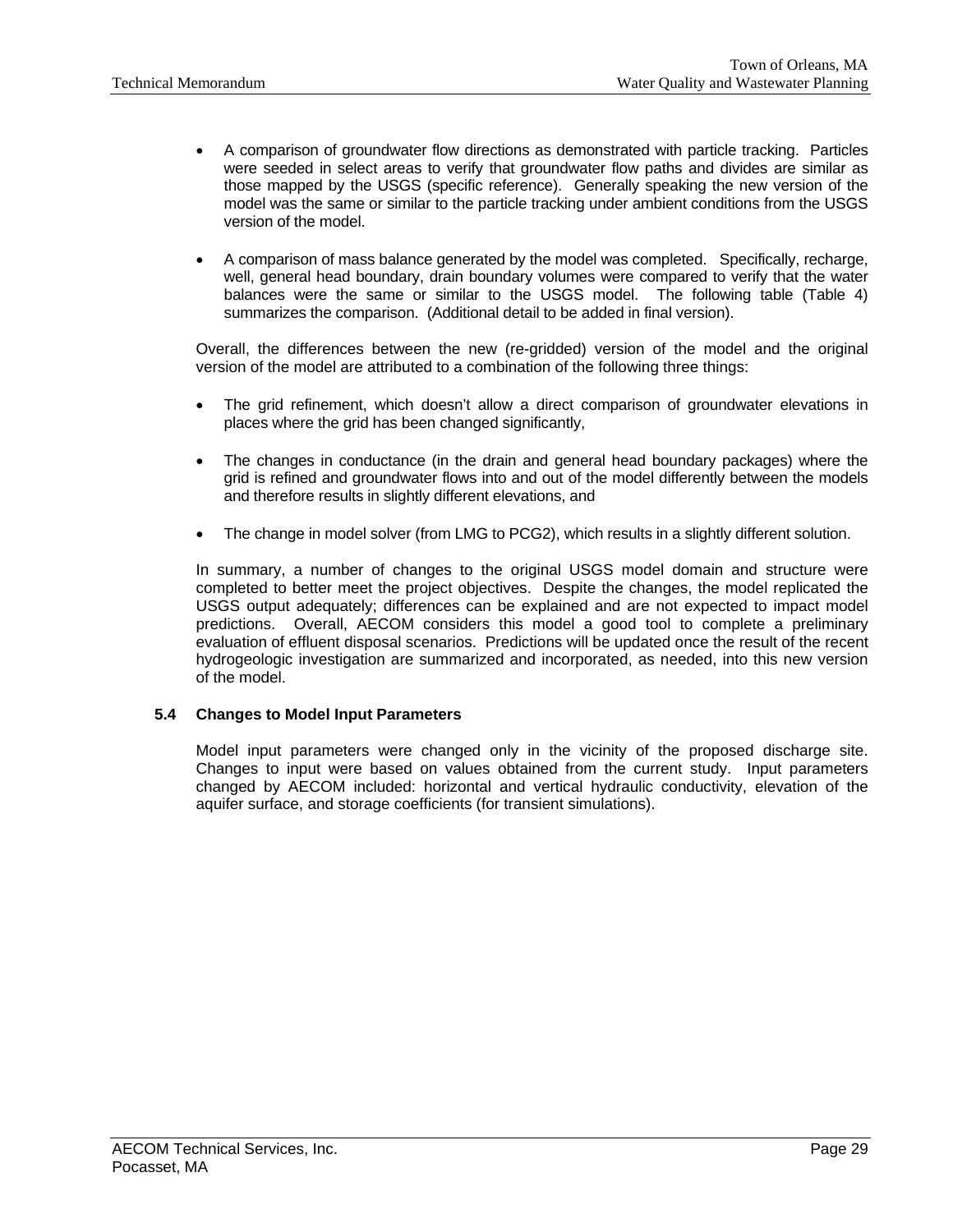Figure 10 - Model Area and Location of General Head Boundaries and Drain Nodes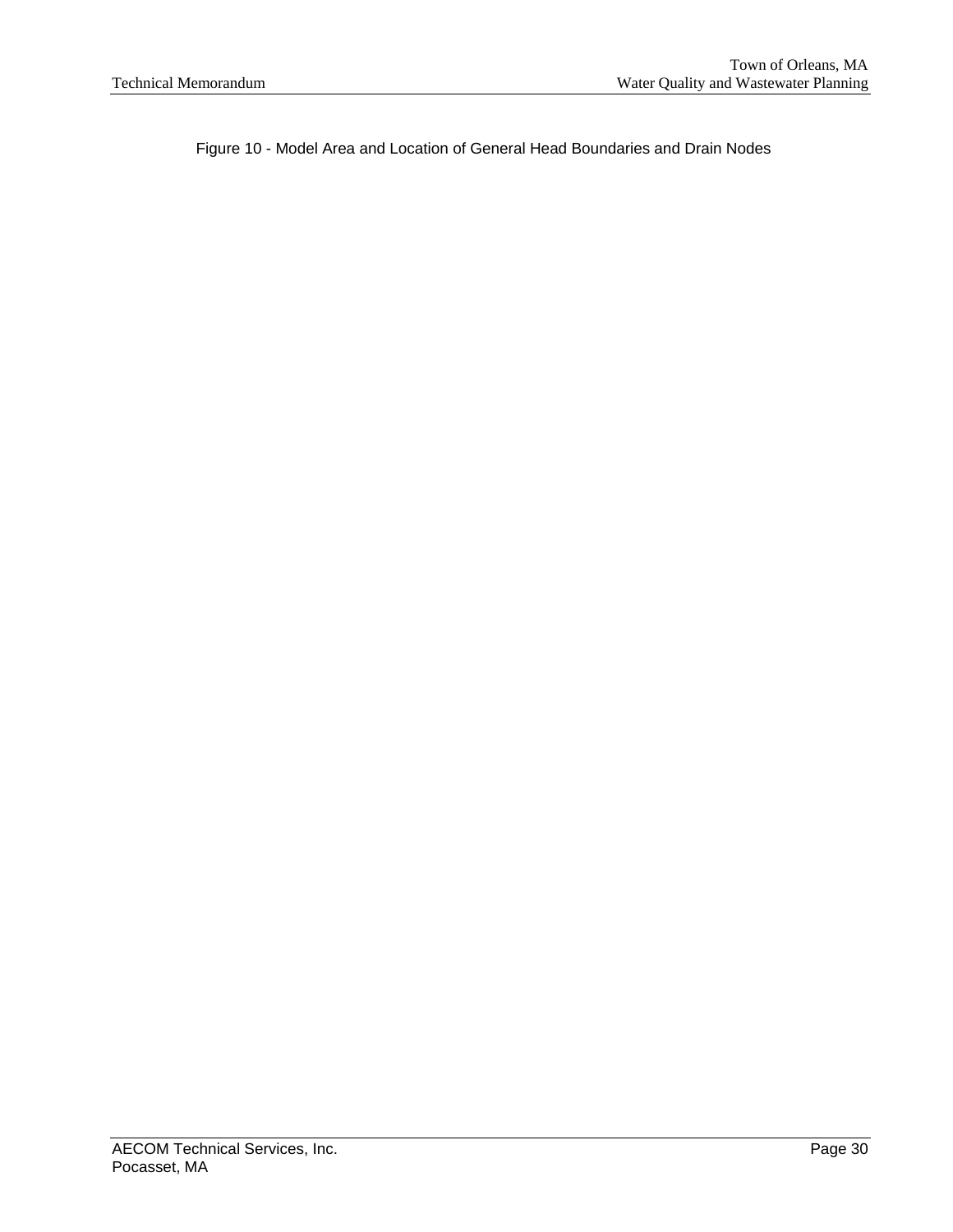Figure 11 - Hydraulic Conductivity Values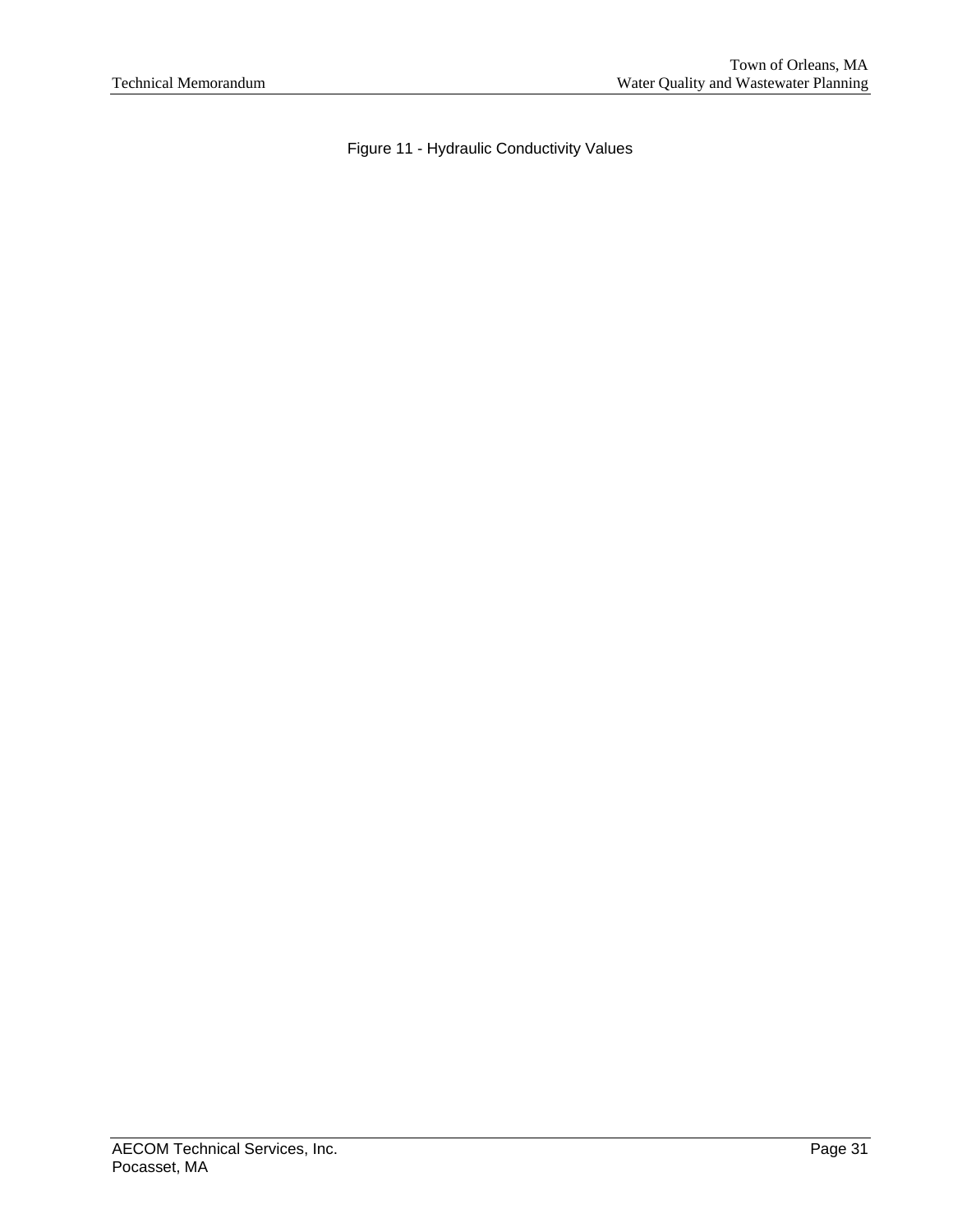Insert Table 4 – Comparison of Mass Balance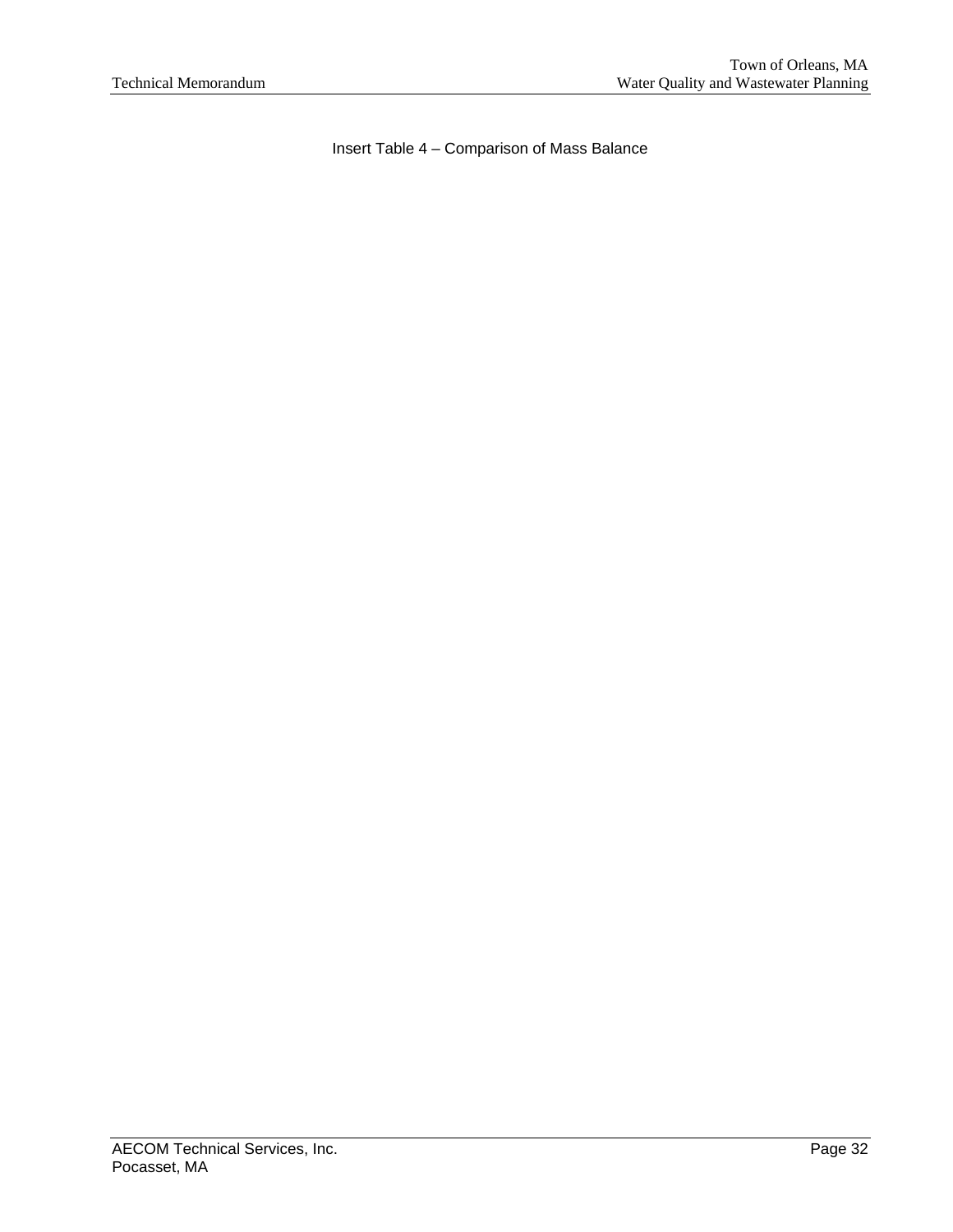## **5.4.1 Hydraulic Conductivity**

Data on the potential hydraulic conductivity of the aquifer materials on the site were obtained by a number of means including: 1) slug tests at observation wells, and 2) estimates based on grain-size analyses. Descriptions of these methods and the resulting hydraulic conductivity values are presented in Section 4.2.

In general, fine- to coarse-grained sediments, resulting in bydraulic conductivity values within the model, were found as a result of the site investigations. Hydraulic conductivity values used in the groundwater model ranged from \_\_ ft/day for sandy silts to \_\_ ft. /day for sand and gravel deposits. The distributions of hydraulic conductivity values for layer 8 (the layer representing the water table aquifer) are shown in Figure 11. The hydraulic conductivity values for layers 7 and 8 are identical in the area of the proposed discharge.

## **5.4.2 Storage Coefficient**

For transient simulations, storage coefficients were assigned to all model layers. Model Layer 1 was assigned a value of  $\Box$ , a typical value for the specific yield of water table aquifers. The lower layers were given an elastic storativity value of .

#### **5.4.3 Rainfall Recharge**

Rainfall recharge was changed across the model grid to simulate a wet year to obtain high water table conditions. In the original model, Model Layer 1 was assigned a value of \_\_\_, a typical value for recharge to a Cape Cod aquifer. To increase the water table elevation to simulate high water table conditions, rainfall recharge was increased to \_\_\_ in order to raise the water table feet at the site.

#### **5.5 Model Calibration**

The calibration process consists of comparing observed and simulated groundwater elevations and then adjusting the input parameters to obtain results that more closely match the observed conditions. Parameters adjusted during calibration included horizontal and vertical hydraulic conductivities and river and drain characteristics and placement.

The initial condition used to create the first model data sets were based on the USGS's initial conceptual model of the aquifer. No changes were made to the modeled aquifer characteristics used by the USGS.

The model was then calibrated to groundwater conditions that approximated long-term average conditions, as much as was practical. Water levels obtained on the site in January 2016 were compared to water levels at a nearby long-term USGS monitoring well ("reference well") as described in Section 4.0. The water levels at the USGS long-term monitoring wells were found to be within feet of long-term average conditions. Therefore, it is assumed that the water levels at the site were reasonably close to long-term average conditions and it is possible to calibrate the model in steady state mode. "Steady state" means that all the stresses on the model (such as rainfall, and flow into and out of the model from neighboring areas) occur continuously at average annual rates and therefore the model simulates average long-term conditions.

The results of the calibrated steady-state model output (water table levels) are shown in Figure 12. These are the simulated water levels in Layer 8 of the model. The difference between simulated and observed water-level elevations ranges from \_\_ to \_\_ feet. The differences between observed and simulated water levels are referred to as a residual. A summary of model residuals at the observation well sites is summarized in Table 5.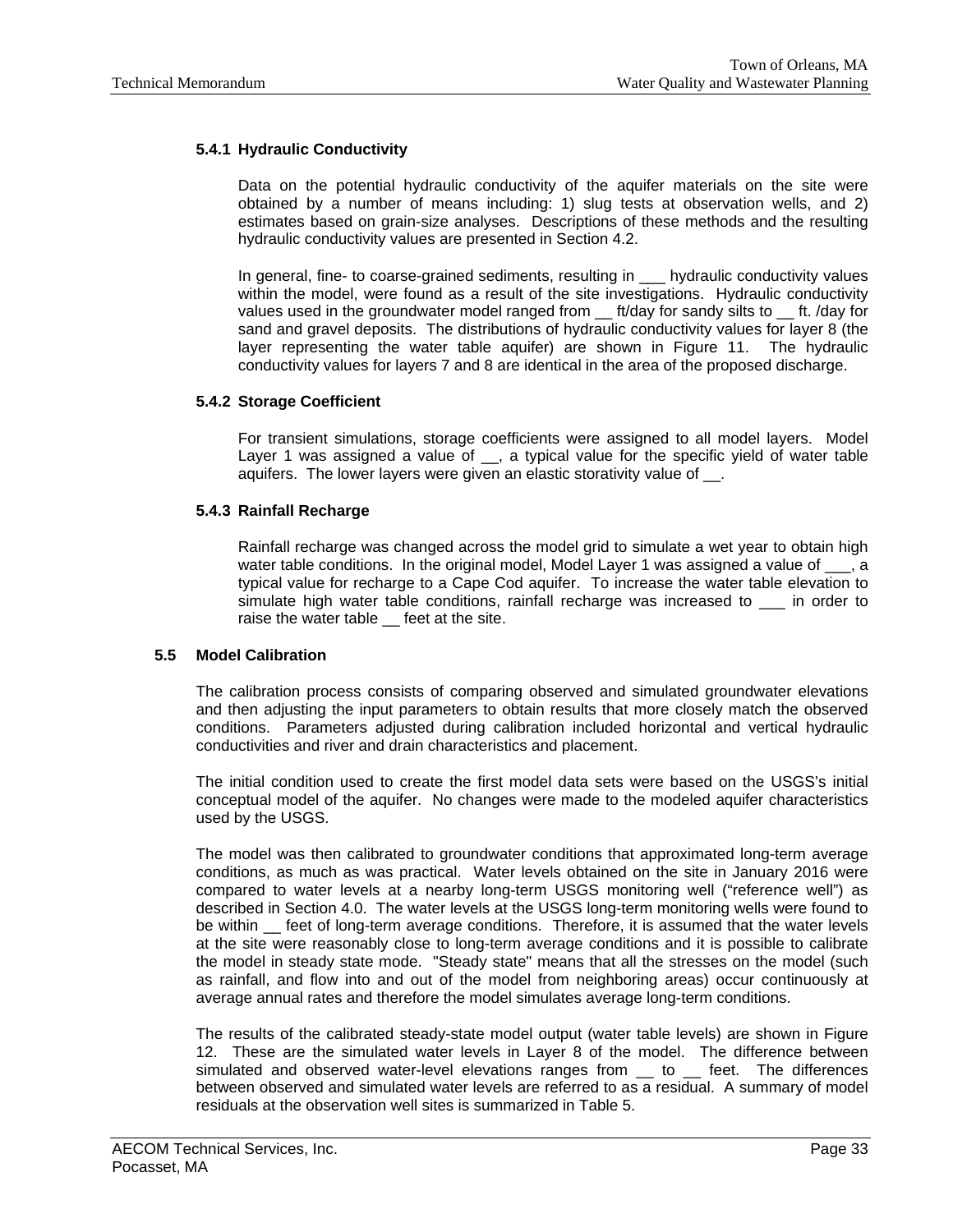Several statistical techniques are used to evaluate how well a model has been calibrated to observed conditions (Anderson & Woessner, 1992). One is to calculate the mean error, which is the mean difference between observed and simulated groundwater elevations (residual). Table 5 lists the residuals at five monitoring wells. These are referred to as "calibration targets" on Figure 10. The mean residual was calculated to be \_\_ foot.

One drawback to using the mean residual to evaluate calibration is that positive and negative residuals tend to cancel each other out, making the calibration appear better than it might be. A better overall indication of error is the mean absolute residual. For this, the mean is taken of the absolute values of all the residuals. The mean absolute residual for the final steady-state calibration was \_\_ foot.

Probably the best measure of the calibration is to consider the standard deviation of the residuals over the observed range in head from the calibration targets. This value is \_\_. By all of these measures, the model would be considered well calibrated.

## **5.6 Sensitivity Analysis**

A sensitivity analysis is applied to numerical groundwater flow models in order to evaluate which parameters have the greatest impact on the model output. The sensitivity analysis was undertaken by applying a module of the USGS inverse modeling program called UCODE (Poeter and Hill, 1998). UCODE automatically subjects each model run to an extensive sensitivity analysis. Each parameter was adjusted by a specified amount (10% higher and lower than the calibrated values) and the differences in water levels are compiled from each target location. In this case, the target locations are the observation wells monitored during the loading test.

UCODE calculates the sensitivity of each parameter with respect to each observation point and then takes the mean of all of the sensitivities. The sensitivity is expressed as a dimensionless scaled sensitivity. The term "dimensionless" refers to the fact that the units of the parameter (e.g. feet or feet/day) are factored out so that the sensitivity of each parameter can be compared on an equal basis. They are "scaled" in that the sensitivity value takes into account a weighting factor for each observation (water levels). The weighting factor is a measure of the reliability of each observation. In this case, the reliability of each observation is assumed to be the same, so there is no need for scaling the sensitivities. Refer to Hill (1998) for a full description of dimensionlessscaled sensitivities.

The parameter sensitivities for the model are summarized in Table 6. The sensitivity analysis was conducted on horizontal and vertical hydraulic conductivity, recharge, and river bottom and drain hydraulic conductivities. Since the sensitivities are dimensionless, it is possible to directly compare the sensitivities, regardless of the parameter type. Based on the data in Table 6 it is easy to see that the most sensitive parameter for the model calibration is the hydraulic conductivity.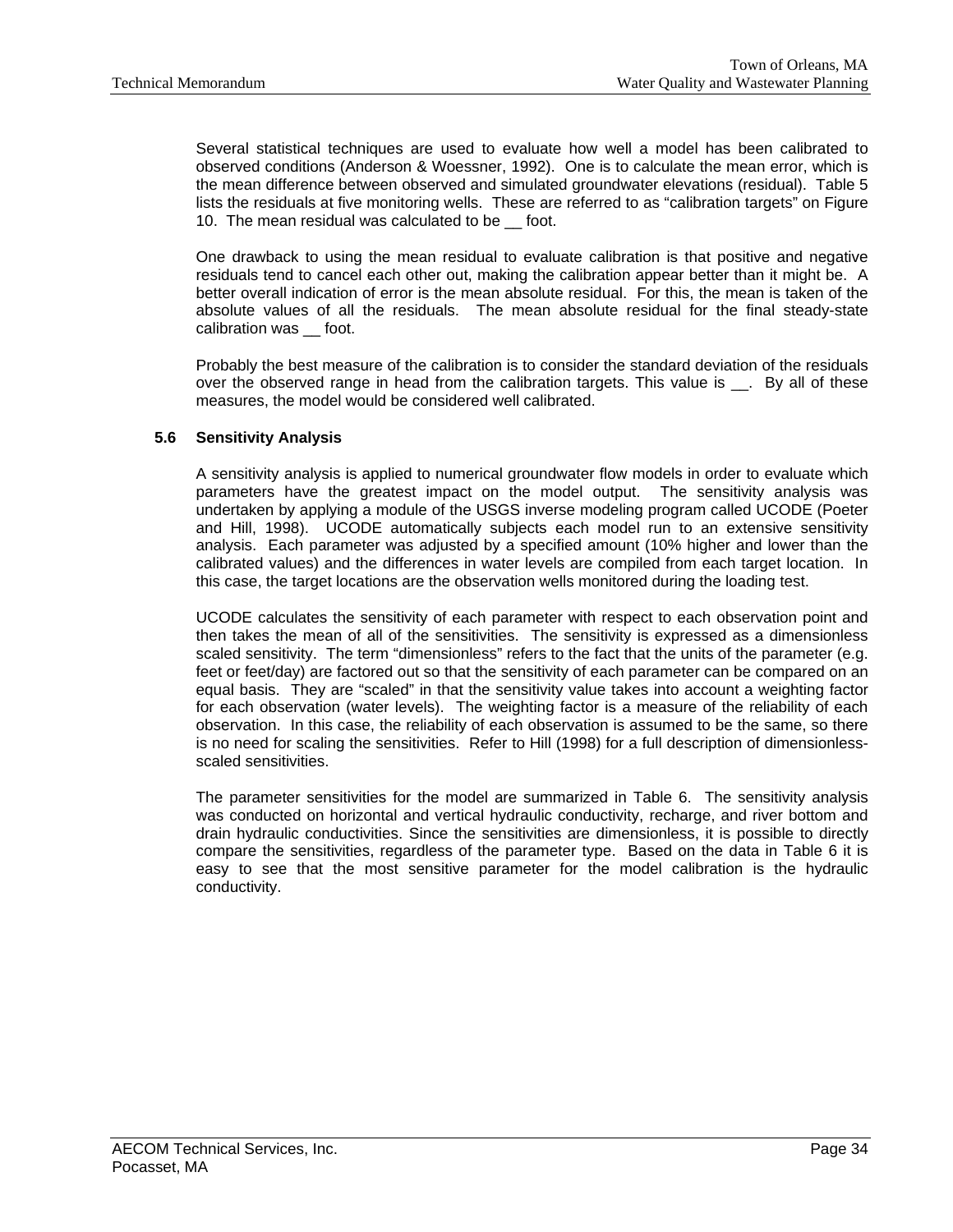Figure 12 - Model Results - Steady State Contours & Calibration Targets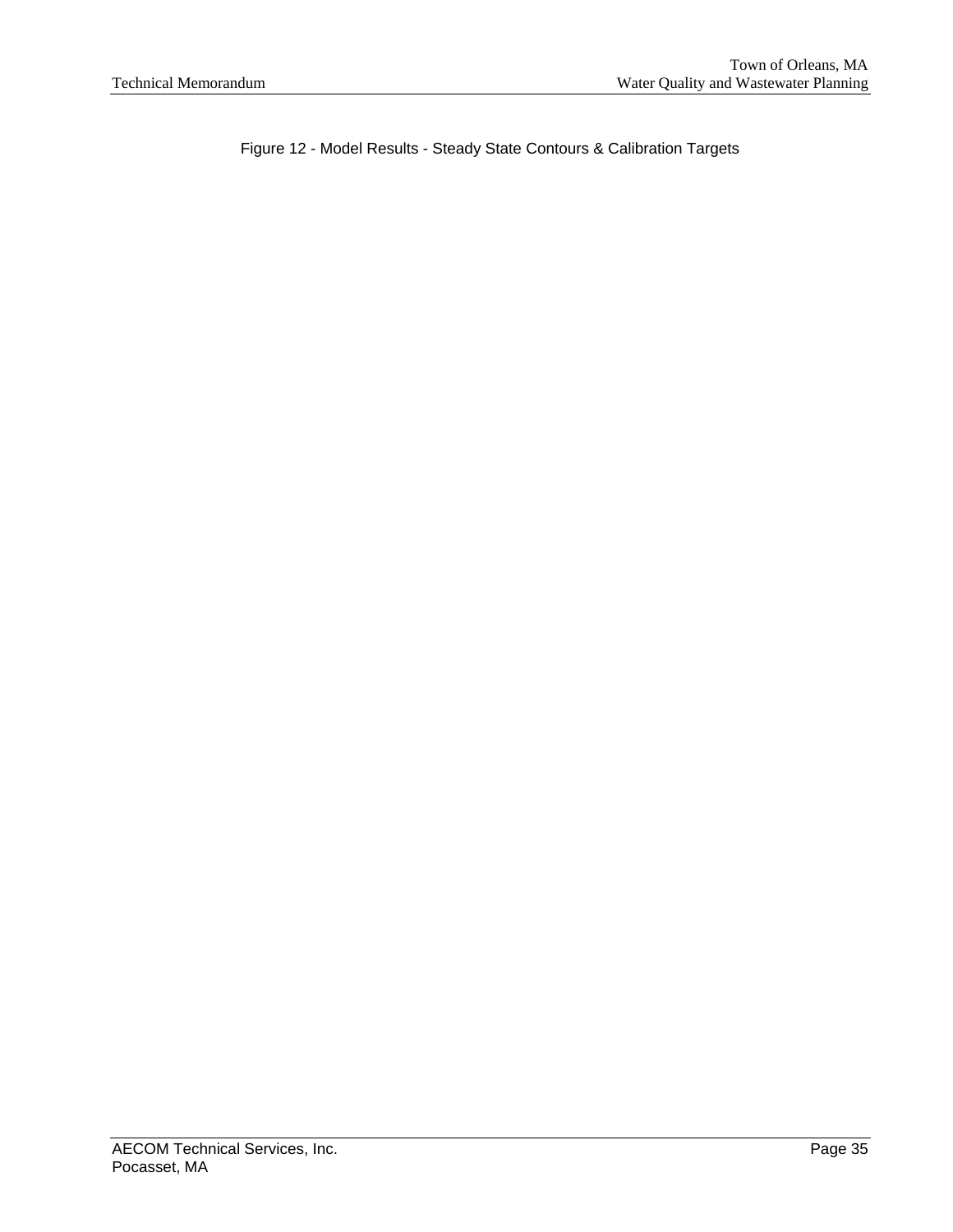Insert Table 5 – Summery of Model Residuals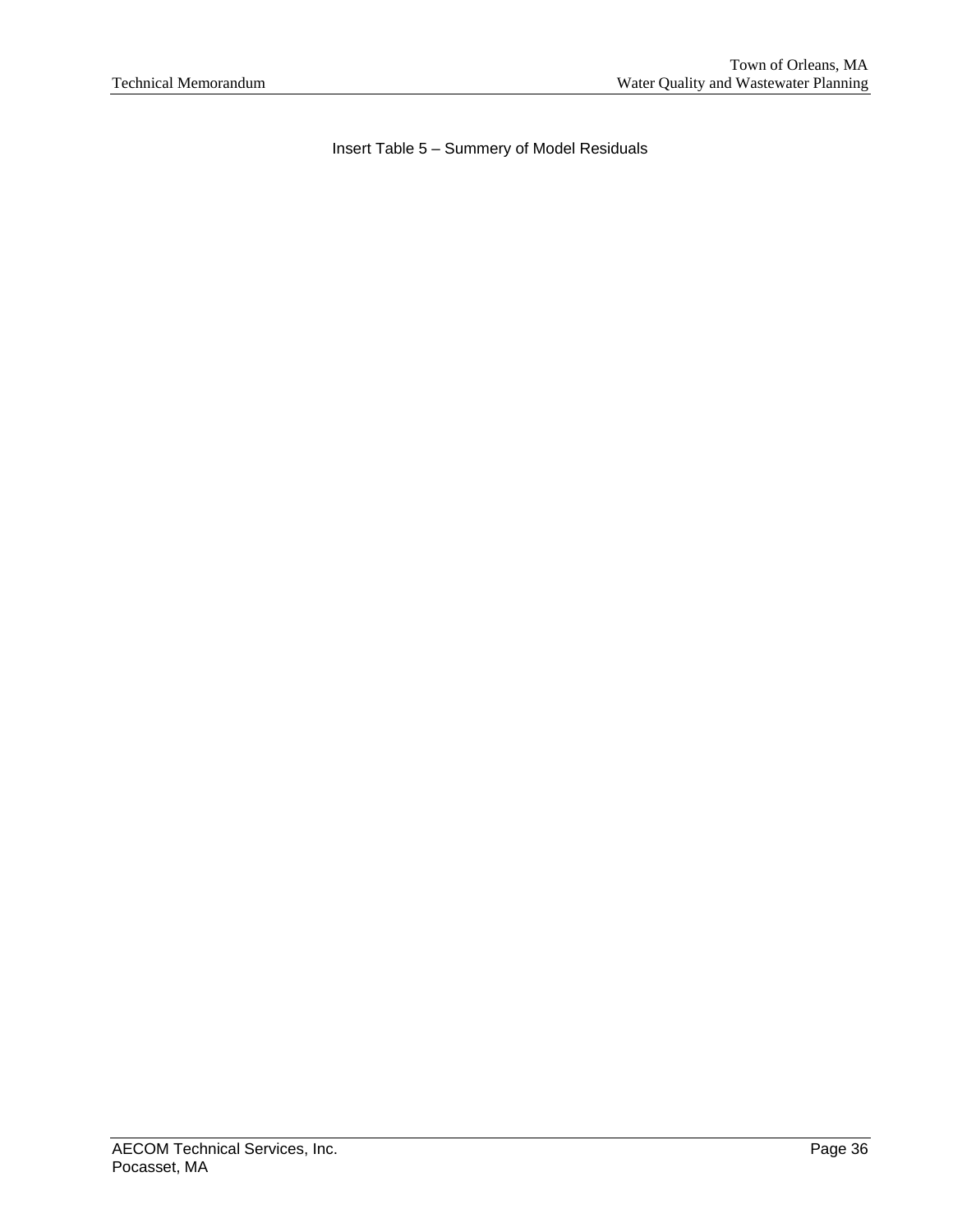Insert Table 6 – Summary of Sensitivity Analysis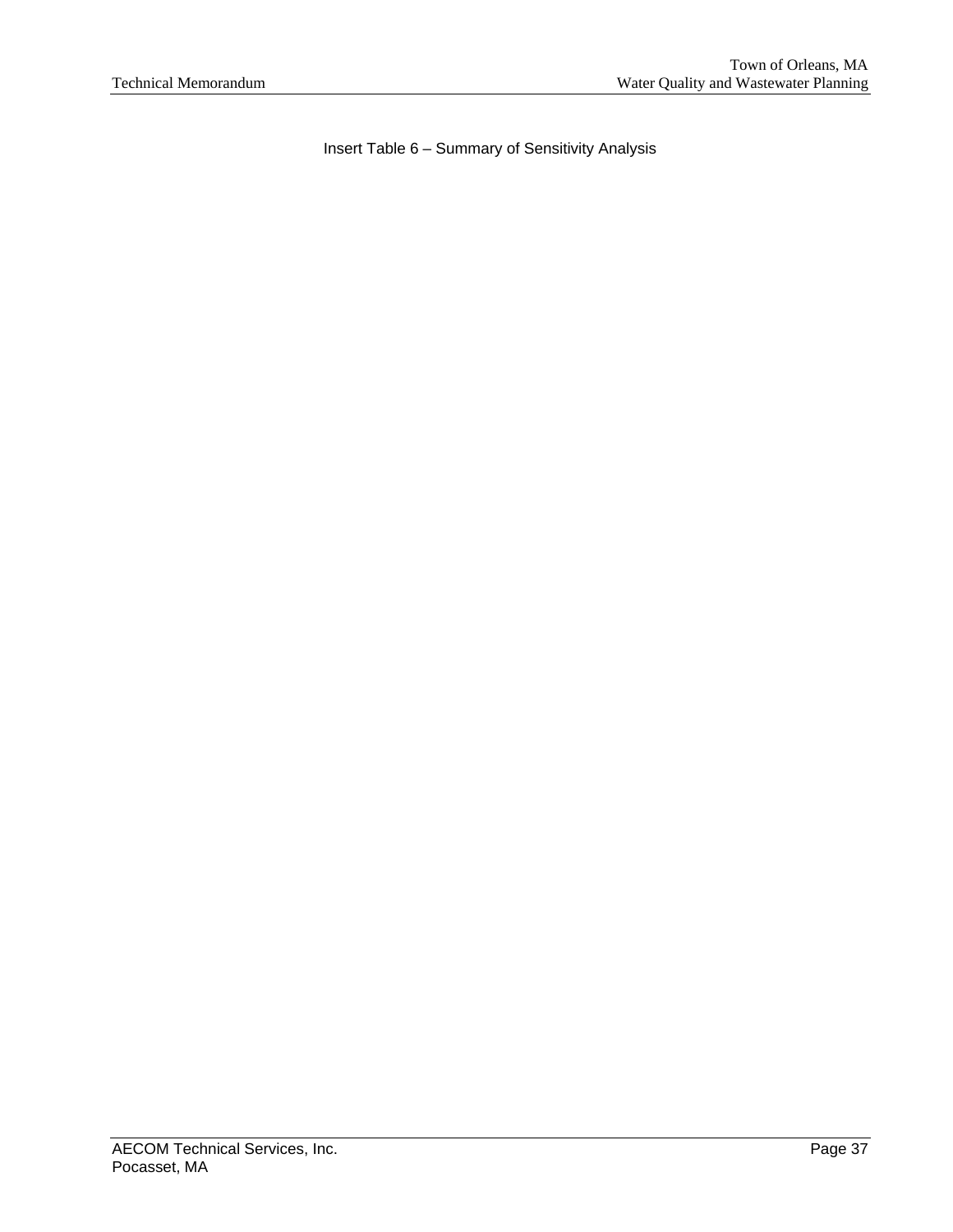## **5.7 Predictive Simulations**

The calibrated groundwater flow model was used to simulate several proposed discharge scenarios in order to predict groundwater mounding and the flow of mounded groundwater from the discharge sites. The Beach Road Site is proposed to be the primary discharge area for the effluent discharge. The entire discharge from the WWTF is proposed to be discharged at this area. The reserve area would be used only if necessary.

Five separate discharge scenarios were simulated using the groundwater flow model. All five scenarios assume a different discharge rate at the site under the average ambient water table conditions described above and illustrated in Figures 13 through 17.

Scenarios A through E are five scenarios simulating groundwater discharges between 25,000 and 200,000 gpd through subsurface leaching trenches within the primary discharge area at the Beach Road Site. Table 7 summarizes the model scenarios.

Simulation  $A - 25,000$  gpd - Figure 13 shows the simulated paths of groundwater flow as determined by the particle tracking module. The ultimate discharge points of groundwater are shown by the particle tracks along with the estimated groundwater travel times.

The modeling indicates that all of the groundwater will discharge east to the Atlantic Ocean. The model predicts that groundwater discharge will reach the Atlantic in approximately days at the discharge rate of 25,000 gpd. Compared to the baseline conditions, the flow path spread is slightly greater, however there are no particles that cross the watershed divide (mapped by the USGS) to the south (Figure 13). The baseline groundwater elevation near the center of the discharge area is 4.65 feet; with discharge, the groundwater elevation at the same location is 4.83 feet, indicating 0.18 feet of mound.

- Simulation B 50,000 gpd Figure 14 shows the results of Scenario 2, treated effluent discharge at a rate of 50,000 gpd. The maximum mound elevation is predicted to be approximately 5.01 feet indicating 0.36 feet of mounding above the ambient groundwater levels. This is approximately 39 feet below ground surface.
- Simulation C 100,000 gpd Simulation C (Figure 15) also shows the simulated paths of groundwater flow as estimated by the groundwater model. At 100,000 gpd, the model indicates that all of the groundwater will discharge along the coast east of the site. The model predicts the groundwater elevation at 5.36 feet or 0.71 feet of mounding. The estimated high groundwater condition would bring the mound less than a foot closer to the ground surface. The overall spread of the discharge continues to widen when compared to the no discharge simulation as well as at lower discharge rates (Figure 15). However, the discharge continues to flow to Atlantic.
- Simulation D 150,000 gpd Figure 16 also shows the simulated paths of groundwater flow as determined by the particle tracking module. The model results indicate that most of the groundwater will discharge to the brooks located to the east and west. Smaller amounts will discharge to the springs located to the north. The model predicts that groundwater discharged at the eastern portion of the beds will reach the western brook in approximately six months at the discharge rate of 102,000 gpd.

The overall spread continues to widen (Figure 16). The groundwater elevation is 5.71 feet indicating 1.06 feet of mounding. By comparison to the 25,000 gpd discharge, the overall spread widens, but does not intersect with the divide to the south (Figure 16).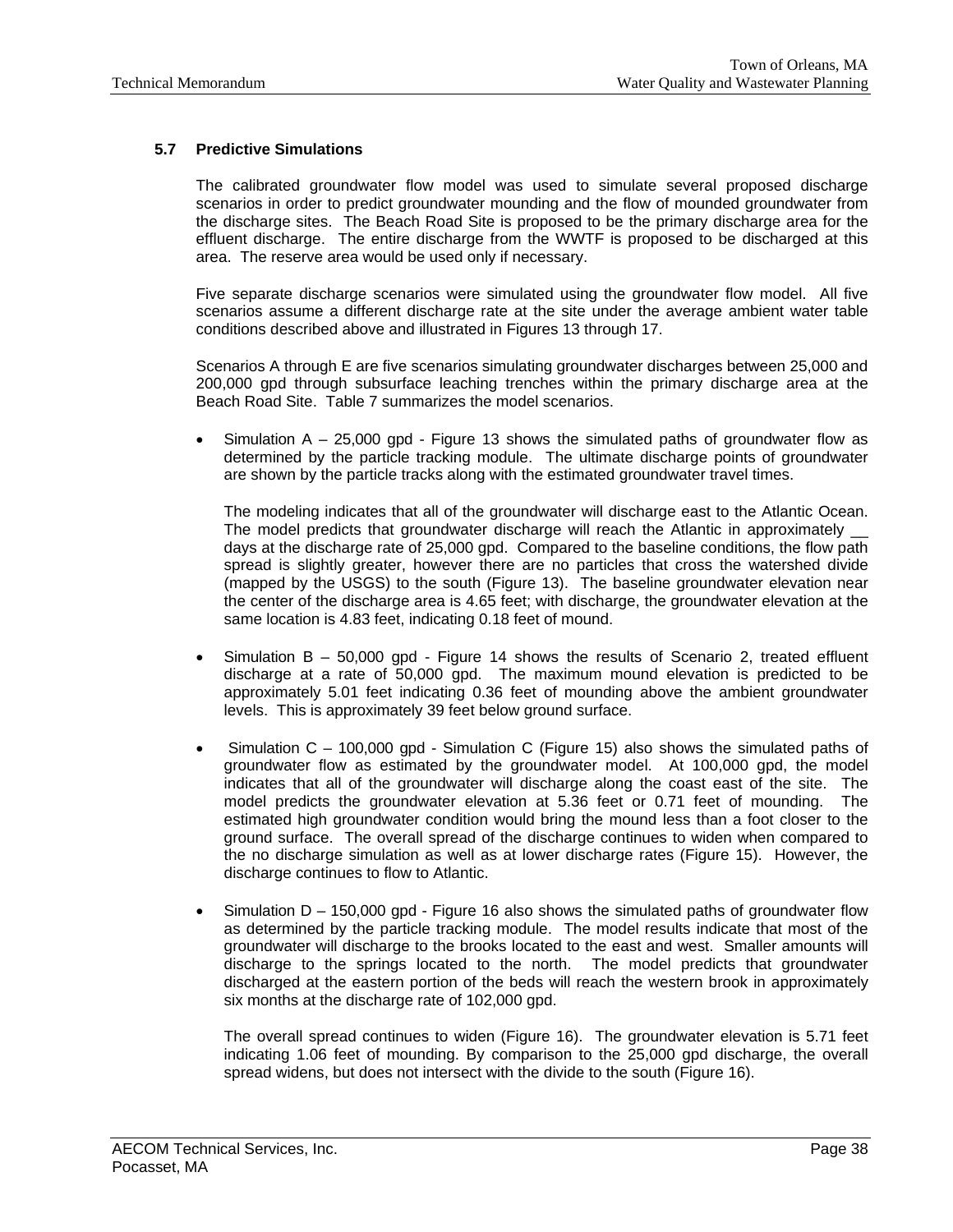Simulation E – 200,000 gpd - Model Scenario E, simulates a groundwater discharge of 200,000 gpd. Figure 17 shows the model results of Scenario E. The maximum mound height, directly below the discharge, is predicted to be approximately 1.41 feet above the ambient groundwater levels. This is approximately 38 feet below ground surface. MassDEP requires a four-foot separation between the bottom of the infiltration beds and the high water table. Using subsurface discharge, we estimate that there would be over 30 feet separation between the groundwater and the base of the discharge.

A higher rate of discharge was not simulated. At a rate of 200,000 gpd, we start to see particle tracks crossing into the Pochet River watershed, part of the Pleasant Bay Watershed. Although the model indicates the discharge would travel under the tidal marsh and discharge to the ocean, there remains the possibility that a small portion of the discharge could end up in the nitrate sensitive estuary triggering a high level of treatment at the WWTF.

The overall spread continues to widen and some particles cross over the groundwater divide to the south, suggesting that the divide to the south would shift and some discharged effluent would have a travel path through that watershed (Figure 17). However, the ultimate discharge area is still the Atlantic Ocean, not the wetland to the south. The groundwater elevation is 6.06 feet indicating 1.41 feet of mounding. The estimated high groundwater condition would add approximately one foot to the mound height.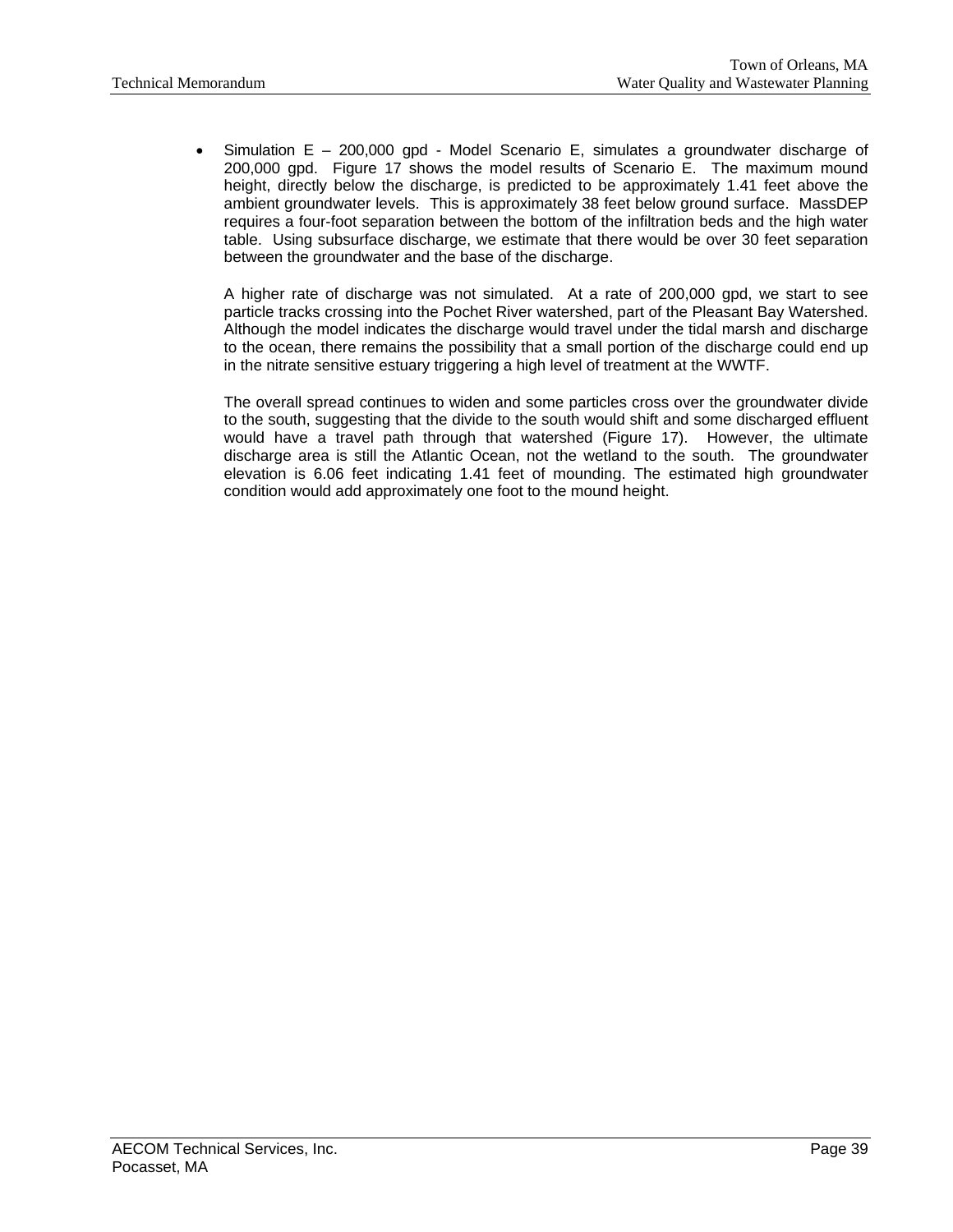Figure  $13$  – Simulation A – 25,000 gpd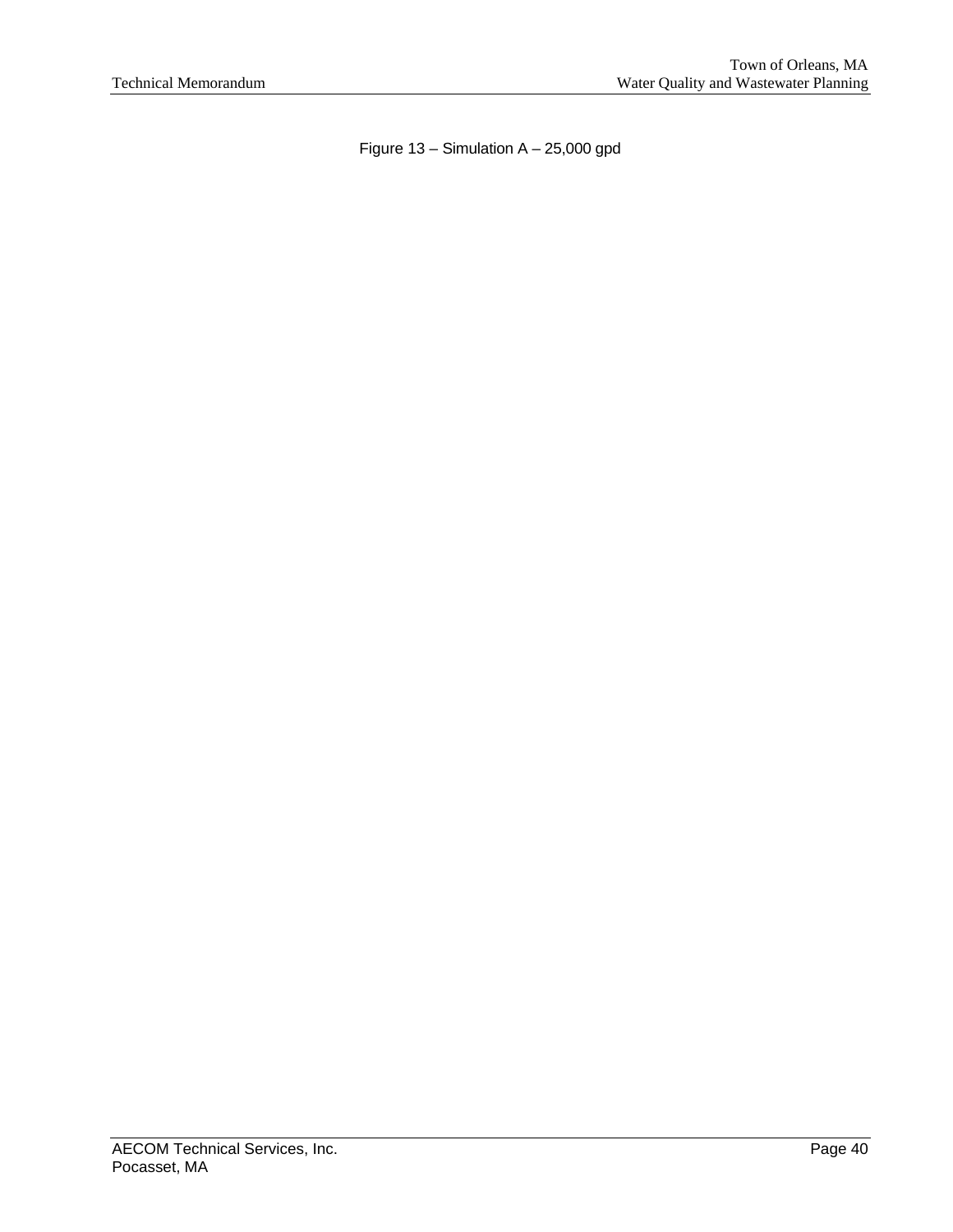Figure 14 – Model Scenario B – 50,000 gpd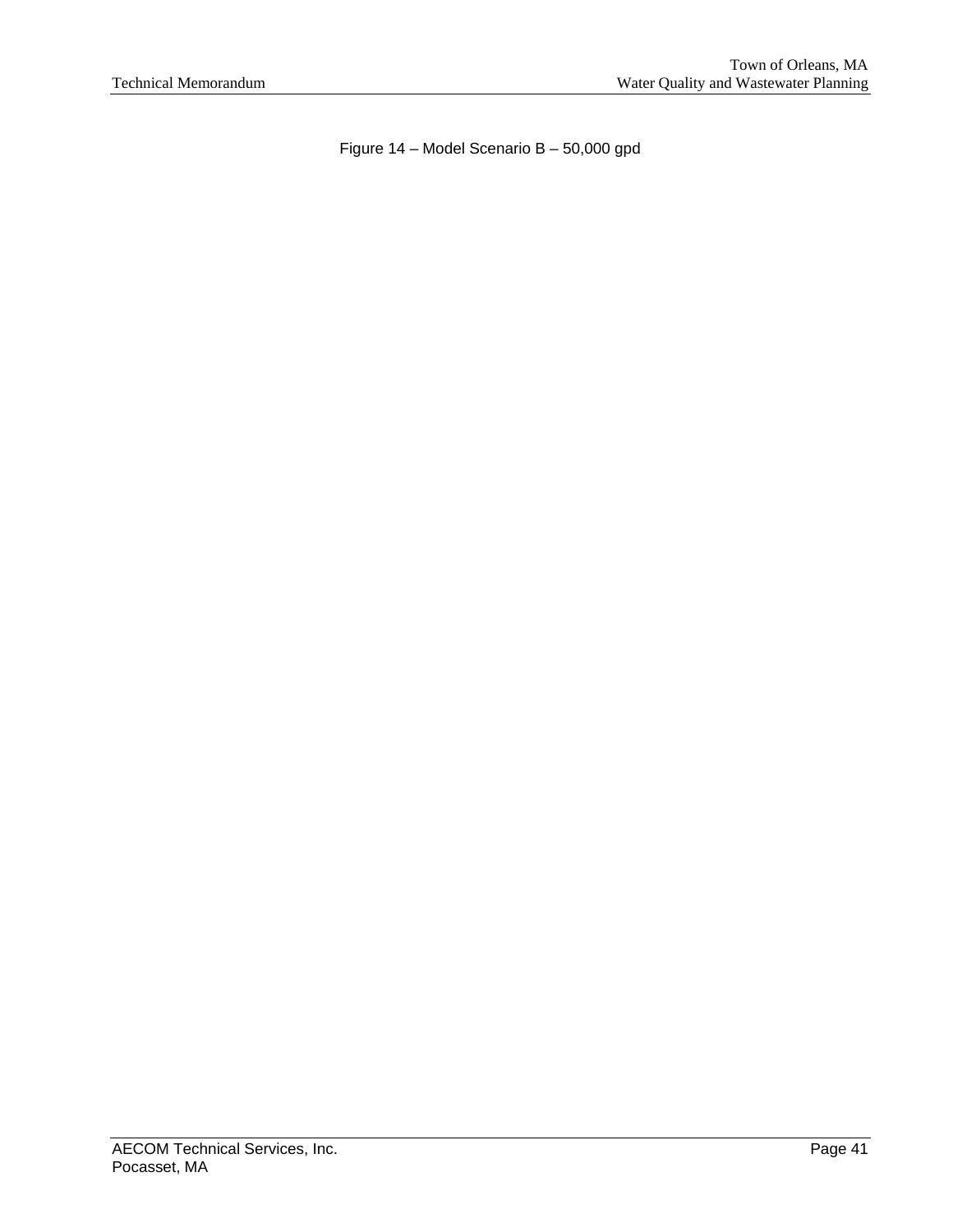Figure 15 – Model Scenario C – 100,000 gpd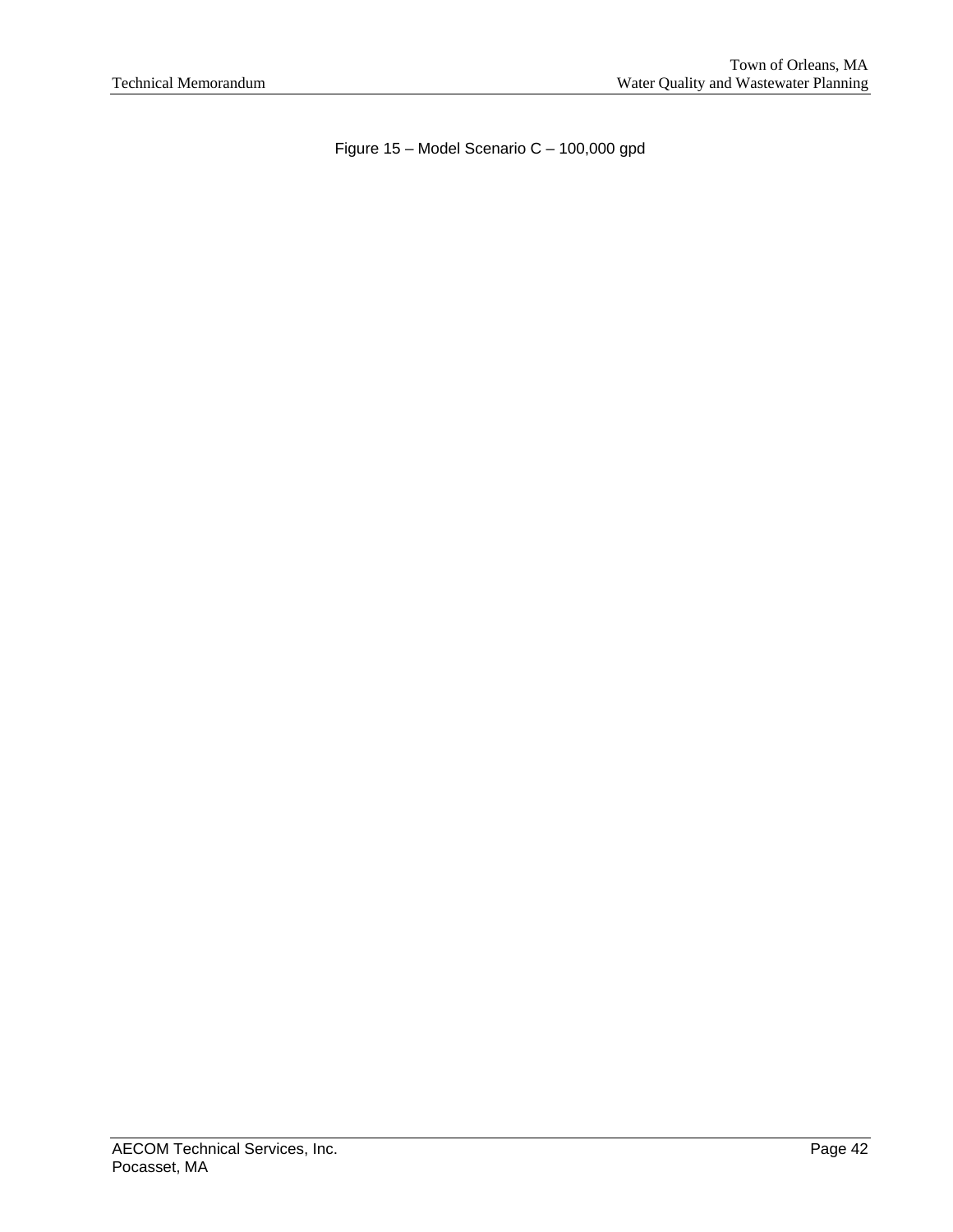Figure 16 – Model Scenario D – 150,000 gpd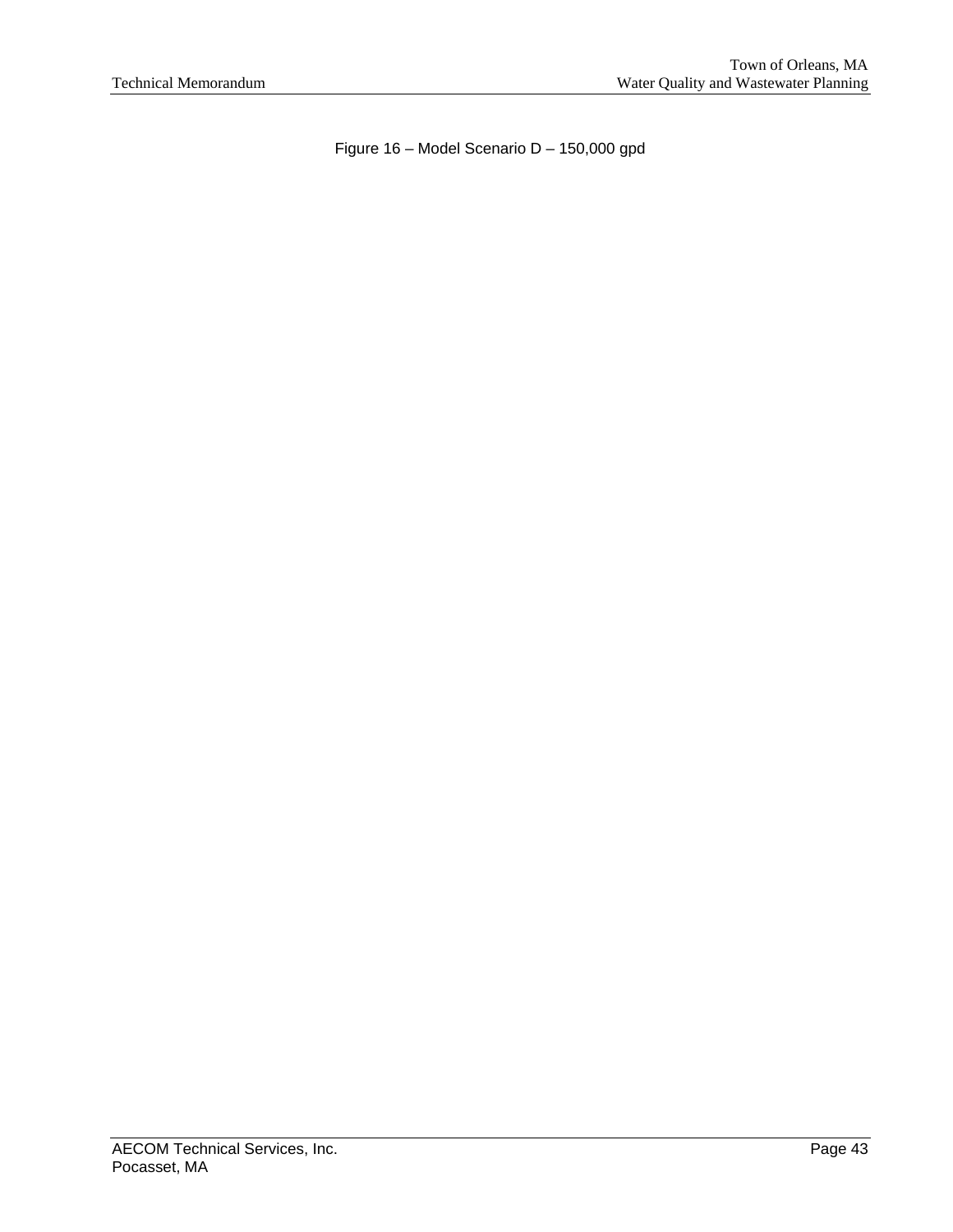Figure 17 – Model Scenario E – 200,000 gpd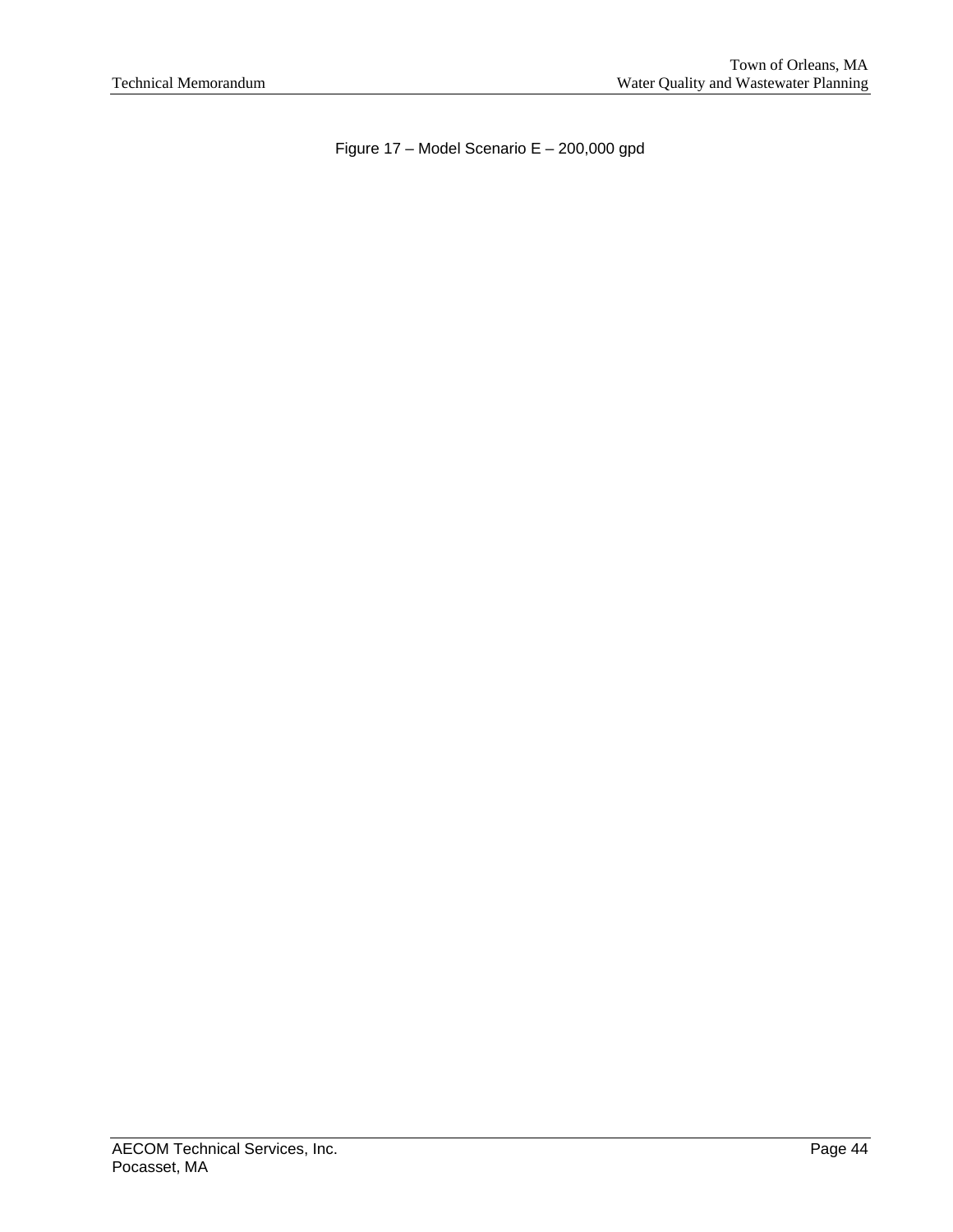Insert Table 7 – Summary of Model Scenarios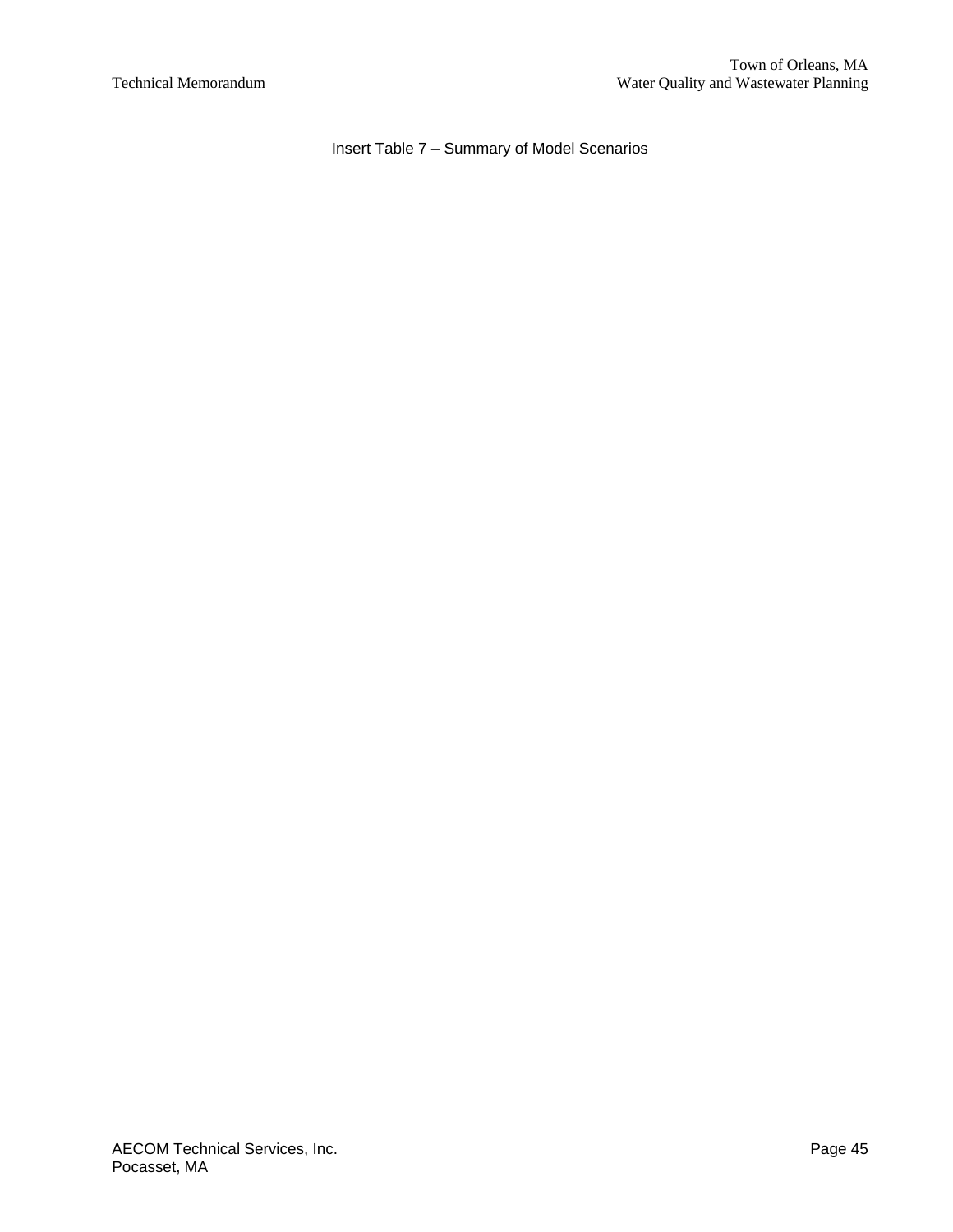## **5.8 Model Limitations**

A numerical groundwater flow model is a simplified representation of a complex system and therefore carries with it inherent uncertainties. These should be considered in the interpretation of the predictions.

All groundwater flow models are mathematical approximations of complex natural systems. The ultimate success of a modeling effort must be evaluated with respect to the purpose of the model. In this case, the model was intended to predict groundwater mounding and groundwater discharge flow paths. The model was also meant to estimate the area and quantities of discharge as a result of discharging treated effluent at the site and to determine the ultimate discharge of groundwater affected by treated effluent. Based on the calibration statistics, sensitivity analysis and verification step, the model appears to function reasonably well for this purpose.

The primary sources of uncertainty in the groundwater model are difficulties in accurately reproducing the heterogeneous nature of the aquifer and the potential for unsaturated flow in the aquifer. Since the model is relatively sensitive to changes in hydraulic conductivity, the heterogeneous nature of the aquifer adds some uncertainty in the model results. This has been addressed by using relatively conservative hydraulic conductivity values (that is, values that result in a larger groundwater mound).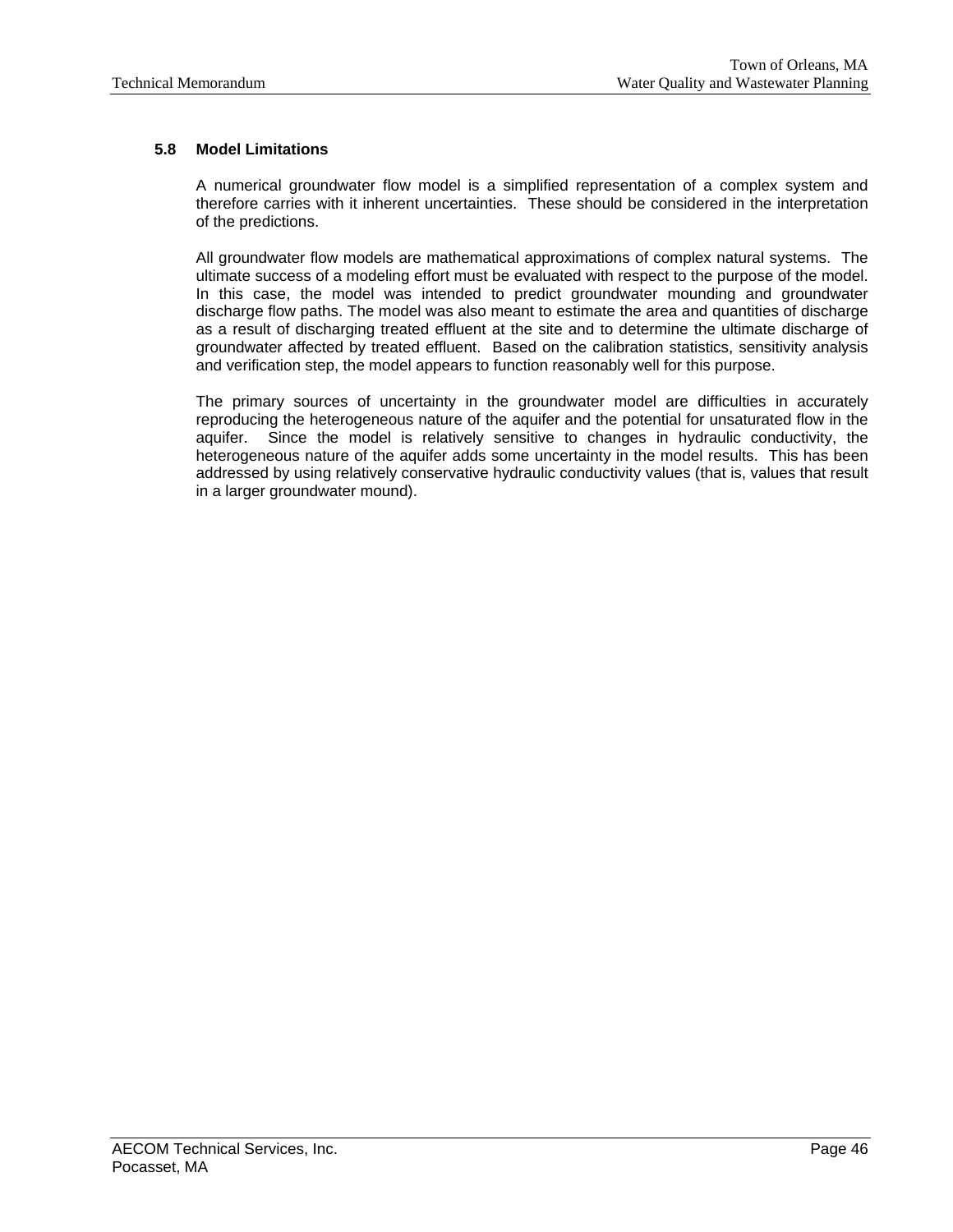## **6.0 WATER QUALITY**

(Additional detail will be added to this section in the final submittal)

On January \_\_, 2016, baseline water quality sampling was performed in the area of the proposed primary discharge area. Groundwater samples were collected from one up gradient (MW-4) and three (MW-1, MW-2, and MW-3) downgradient monitoring wells. The samples were submitted to a State of Massachusetts certified analytical laboratory for inorganic and organic analyses. In addition, in-situ water quality sampling was performed in the field using a YSI water quality meter. Results of the field and laboratory testing are summarized in Table 8 (to be completed at 100%). Copies of the laboratory reports are provided in Appendix I.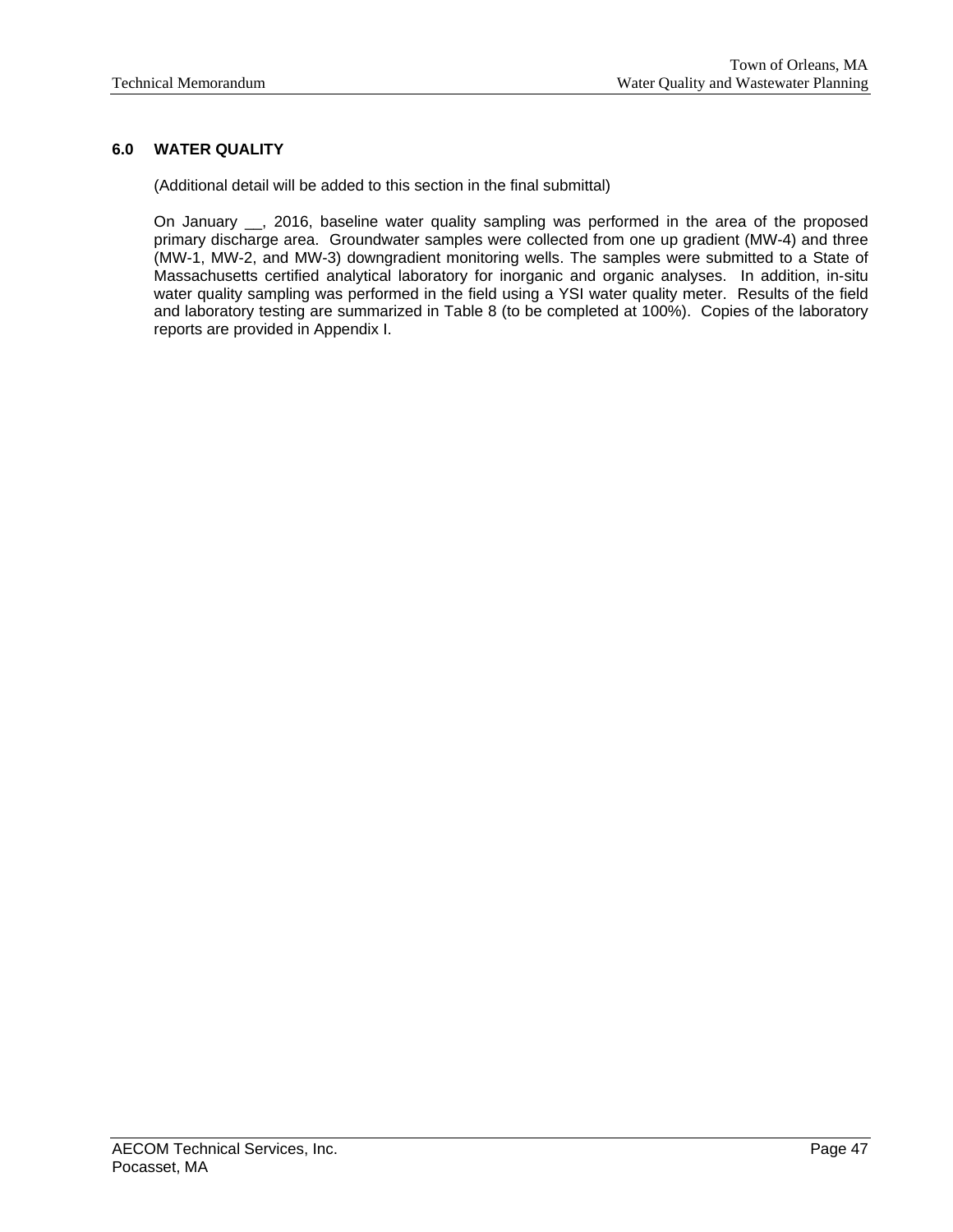Insert Table 8 - Summary of Baseline Water Quality Results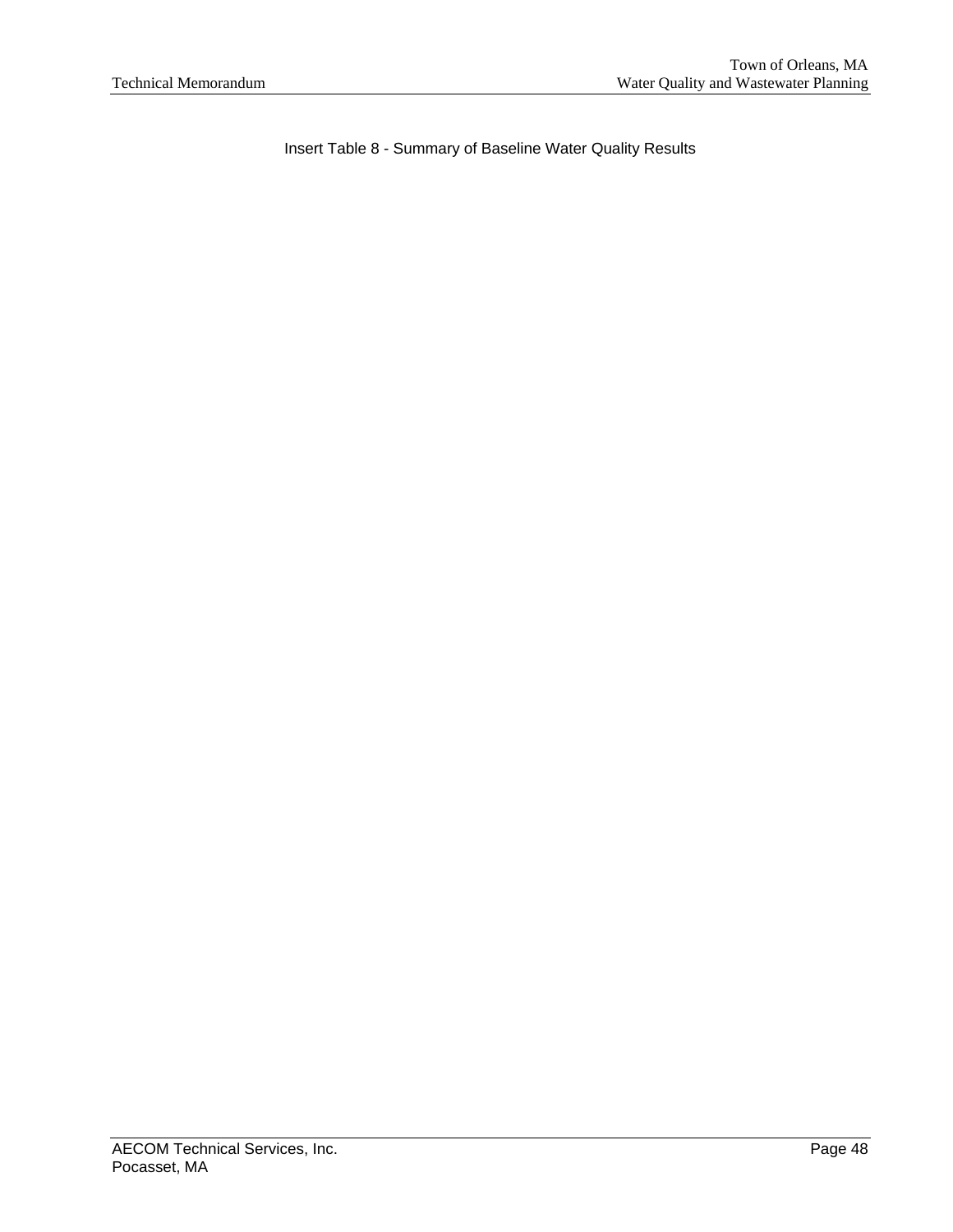## **7.0 POTENTIAL IMPACTS**

(Additional detail will be added to this section in the final submittal)

The potential impacts resulting from the proposed wastewater discharge fall into two general categories: 1) potential water quality impacts and 2) potential impacts from the resulting groundwater mound. Although the wastewater will be treated to high levels, there will be higher levels of nutrients and other contaminants in the wastewater discharge than in the ambient groundwater. Potential mounding impacts include: the discharge of groundwater in areas where groundwater does not presently discharge and the rise of water levels on surrounding properties. The proposed discharge will be examined for these potential impacts.

#### **7.1 Potential Groundwater Mounding Impacts**

The primary site of proposed discharge is at 223 Beach Road in Orleans. There are no nearby properties that would be affected by the rise in water table resulting from the discharge. In addition, the groundwater model indicates that there will be no discharge of groundwater in areas other than where groundwater already discharges. The mounded groundwater will discharge to the Atlantic Ocean approximately 1,000 feet to the east and will not impact any public drinking water resources. According to Town records, the property at 9 Hubler Lane (Map 38, Parcel 16- 6) has a private well (Figure 18). If the well is a drinking water or irrigation supply, the Town should consider connecting the property to the public water supply as the private well may be located with the influence of the proposed discharge.

## **7.2 Potential Water Quality Impacts**

Need to address potential nitrate impacts, as necessary.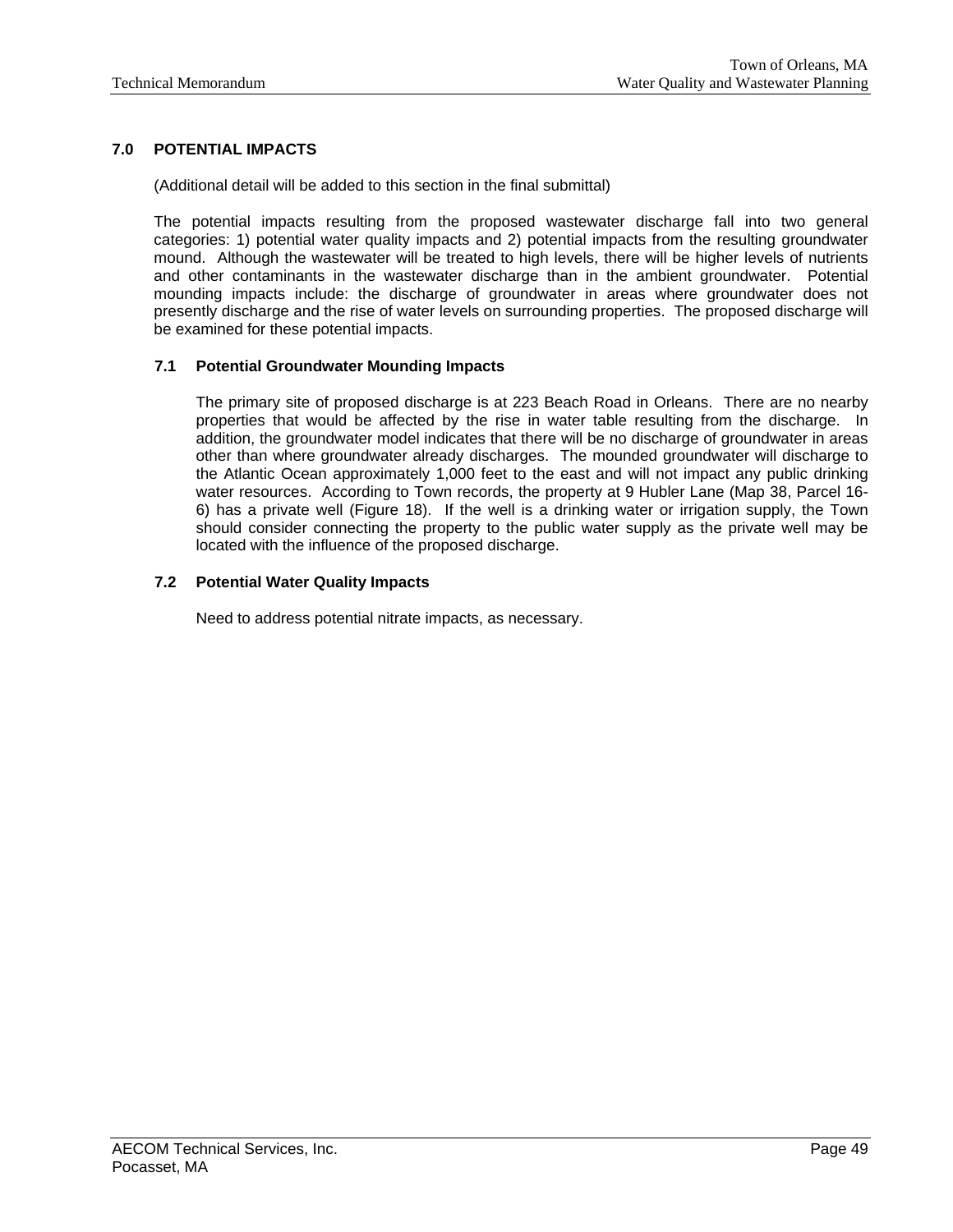Figure 18 – Location of Private Wells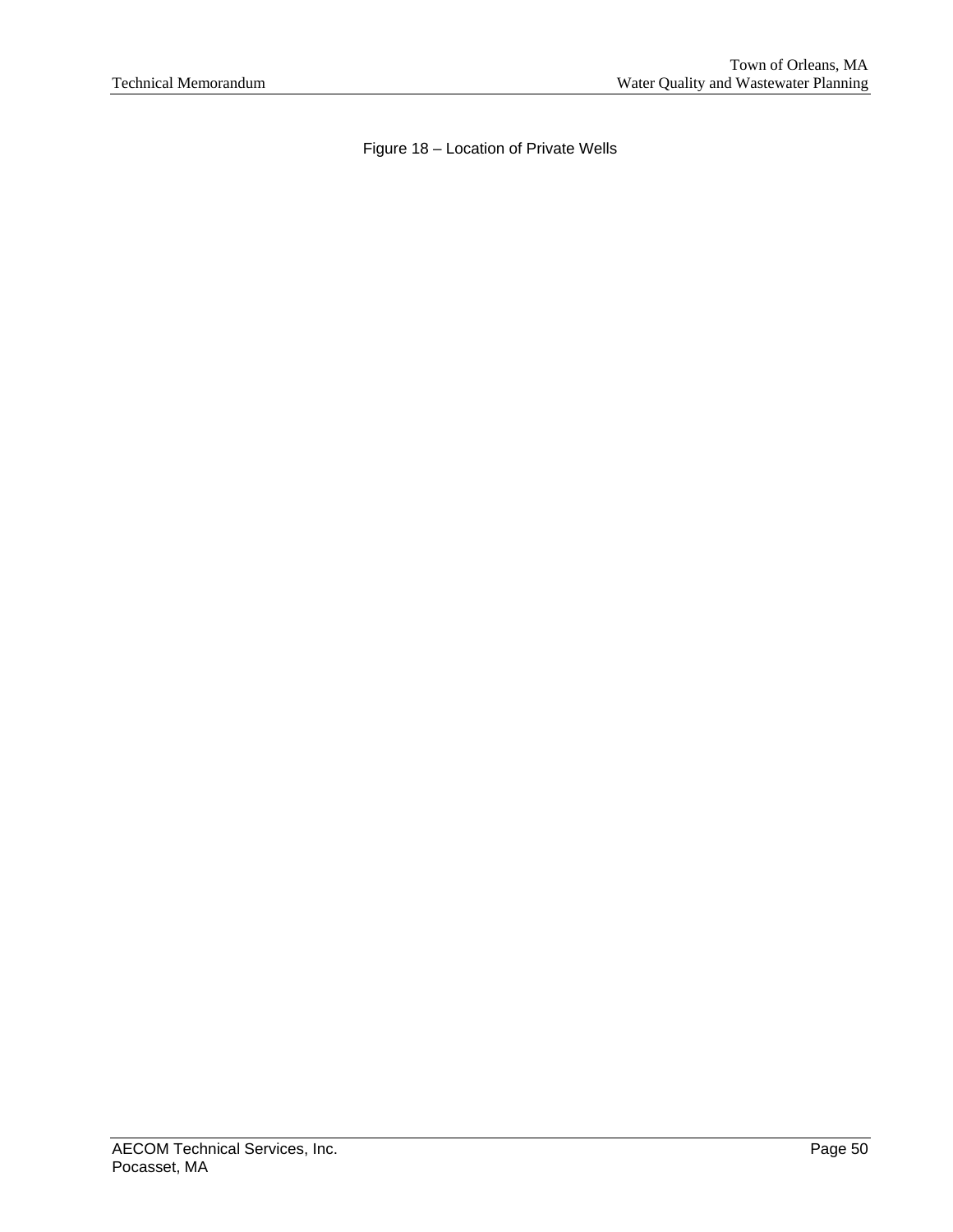## **8.0 GROUNDWATER MONITORING PLAN**

A groundwater monitoring plan will be implemented to assess both baseline and compliance groundwater quality in the vicinity of the proposed primary discharge. The location of the proposed monitoring wells, baseline water quality parameters and compliance water quality parameters are discussed in the following sections.

#### **8.1 Proposed Monitoring Locations**

To date, four monitoring wells (MW-1, MW-2, MW-3, and MW-4) have been sampled as part of the hydrogeologic investigation. The location of the proposed discharge and monitoring wells are shown on Figure 19. These wells were located in close proximity to the discharge to obtain soil samples and to estimate the groundwater flow direction below the site. However, these wells are located in close proximity to the discharge. Three additional monitoring wells are being proposed for compliance monitoring. The wells will be installed and sampled for baseline water quality before the WWTF becomes operational. The wells are shown on Figure 19 and labeled as MW-5, MW-6, and MW-7. If any of these locations is destroyed during construction of the discharge, a new monitoring well will be installed. Details of the monitoring well installation, groundwater sampling and laboratory analysis are discussed in the following sections. The replacement monitoring well will be installed as outlined in Section 8.4.

#### **8.2 Baseline Water Quality**

An initial round of water level data and groundwater samples was collected from the proposed monitoring wells in January of 2016. A summary of the field and laboratory results is provided in Section 4.0. Prior to discharging effluent (Figure 19) two rounds of groundwater samples will be collected at monitoring well locations MW-1, MW-2, MW-3, and MW-4 and sent to a laboratory for analysis. Water samples will be analyzed in the field for temperature, pH and specific conductance. Groundwater samples collected from each of the monitoring wells will also be sent to a MassDEP approved laboratory for analysis. At a minimum, laboratory analysis will include nitrate-nitrogen, total nitrogen, total phosphorus, sodium, and volatile organic compounds (VOCs). Groundwater sampling will be conducted in accordance with MassDEP's "Standard References for Monitoring Wells". A round of water levels will also be collected at the time of sampling. The water level data and water quality results will be summarized and submitted to the MassDEP for review.

#### **8.3 Compliance Monitoring**

Once the WWTF is brought online, groundwater samples will be collected and analyzed to demonstrate that the groundwater quality meets the standards set by MassDEP. Groundwater monitoring will be performed at the six monitoring well locations (MW-1, MW-5, 1-02, 3-02, 10-02 and 4-OB) outlined above. The sampling frequency and parameters are as follows:

 Monthly Sampling – Water quality analysis for pH and conductivity will be analyzed on a monthly basis. In addition, a round of water levels will be collected and recorded.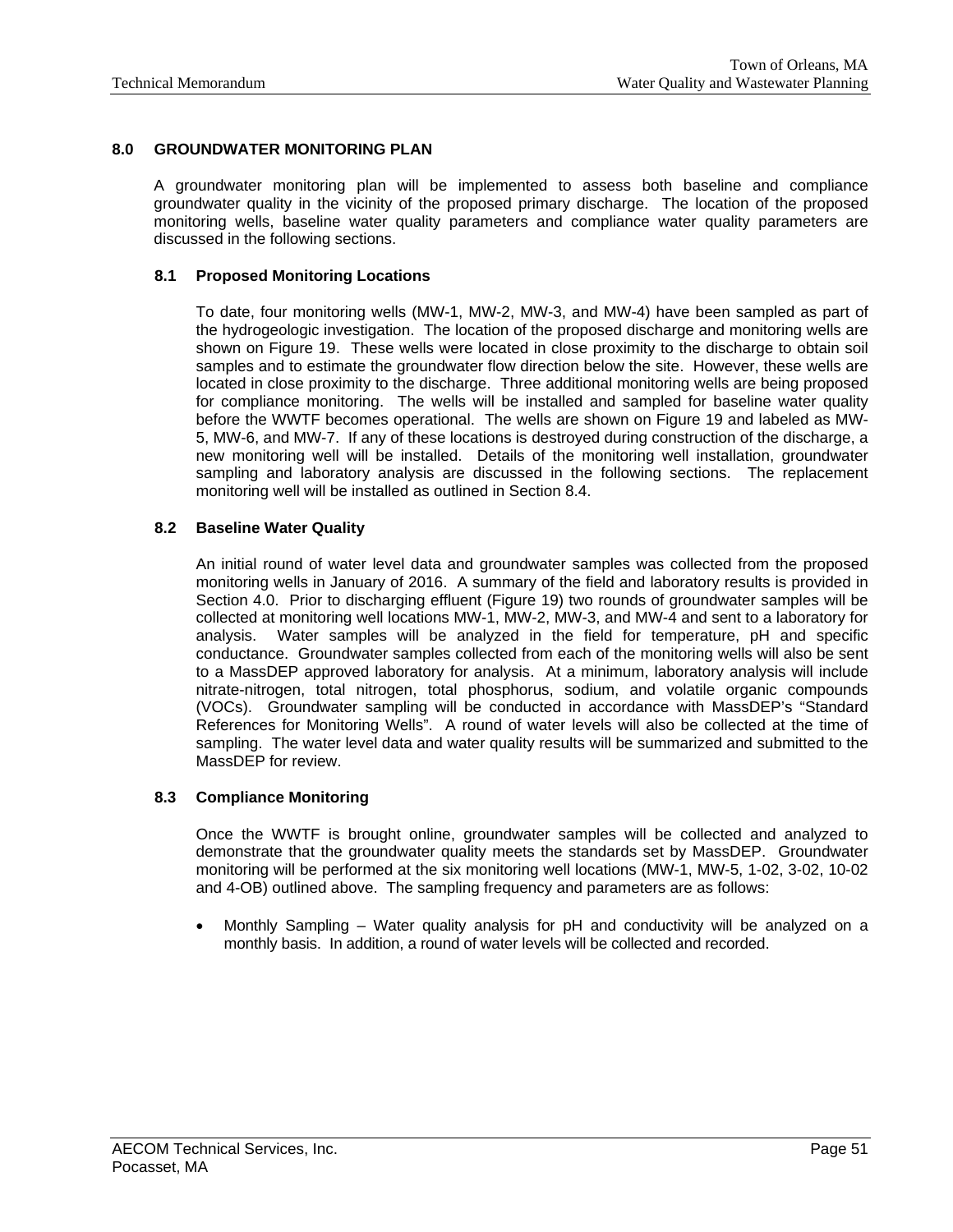Figure 19 - Location of Proposed Monitoring Wells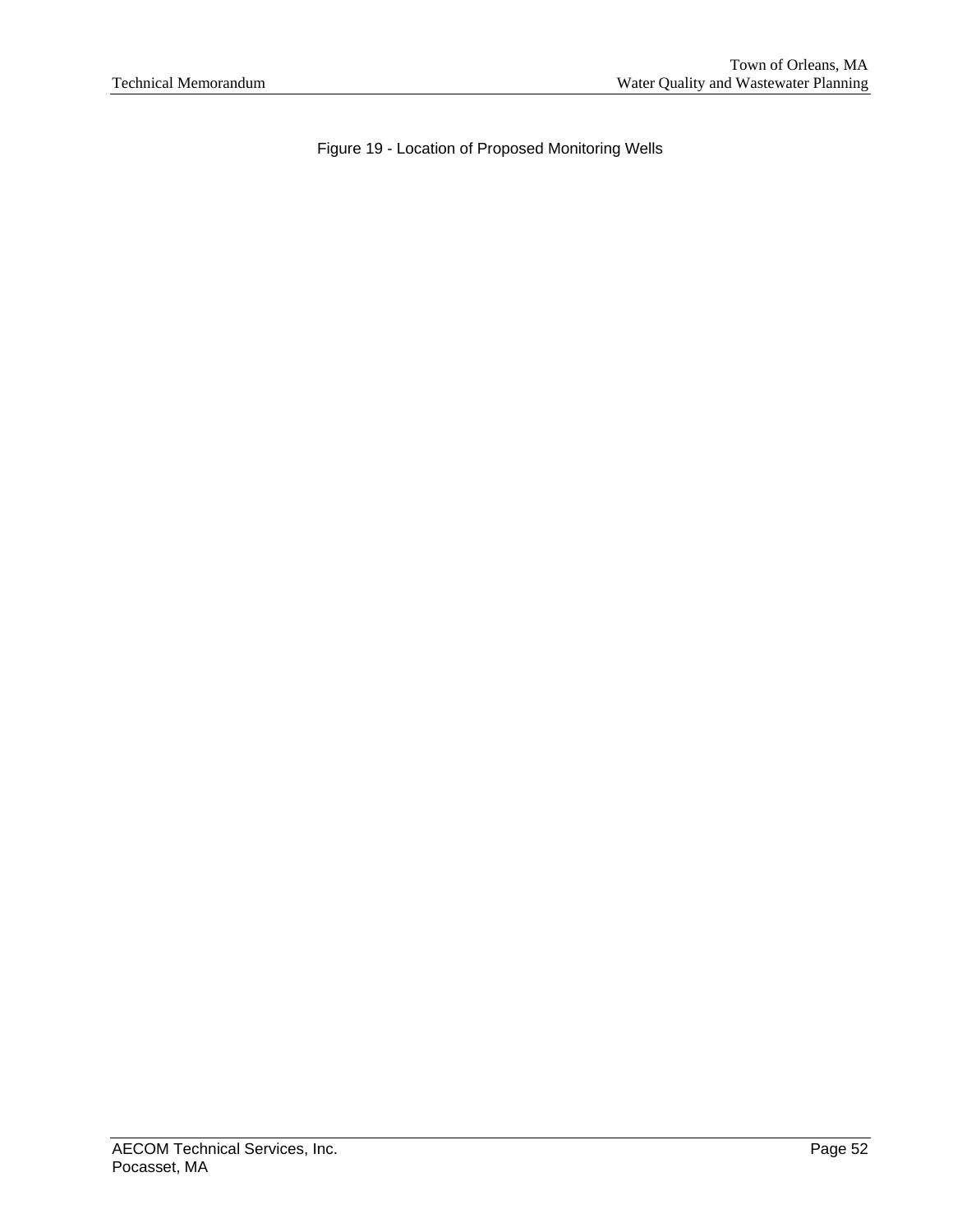- Quarterly Sampling In addition to the monthly sampling, total nitrogen, total phosphorus, nitrate-nitrogen, sodium and fecal coliform will be sampled and analyzed quarterly.
- Twice Annual Sampling. In addition to the monthly and quarterly sampling, VOCs will be sampled and analyzed twice annually.
- Groundwater samples collected during each round will be sent to a MassDEP approved laboratory for analysis. Groundwater sampling will be conducted in accordance with MassDEP's "Standard References for Monitoring Wells". After each round of sampling, the water level data and water quality results will be summarized and submitted to the MassDEP for review.

## **8.4 Replacement Monitoring Well Installation**

Should any of the monitoring wells become damaged or need to be replaced; the MassDEP will be notified prior to replacing the well. The installation of the replacement well(s) will be as follows.

For each replacement well, one soil boring will be drilled using augers to a depth of approximately 10 to 15 feet below the water table. At a minimum, split spoon samples will be collected every five feet to the total depth of the boring. The soil borings will be drilled in accordance with MassDEP's "Standard References for Monitoring Wells".

Once the soil boring is completed, a single monitoring well with ten feet of 10-slot well screen will be installed. The bottom of the well screen will be installed approximately 15 feet below the water table. The two-inch diameter PVC monitoring wells will be installed and developed in accordance with MassDEP's "Standard References for Monitoring Wells".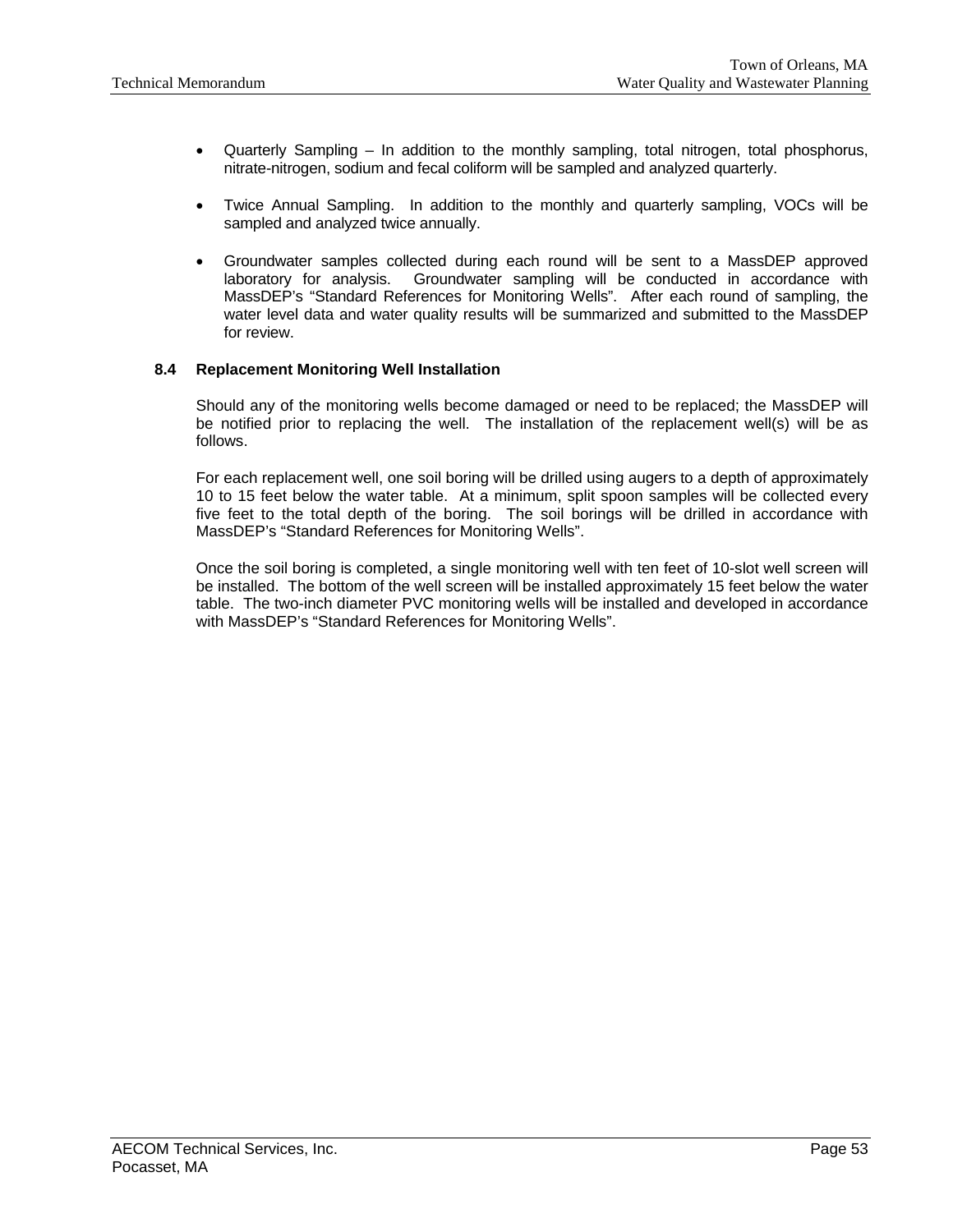**This Page Intentionally Left Blank**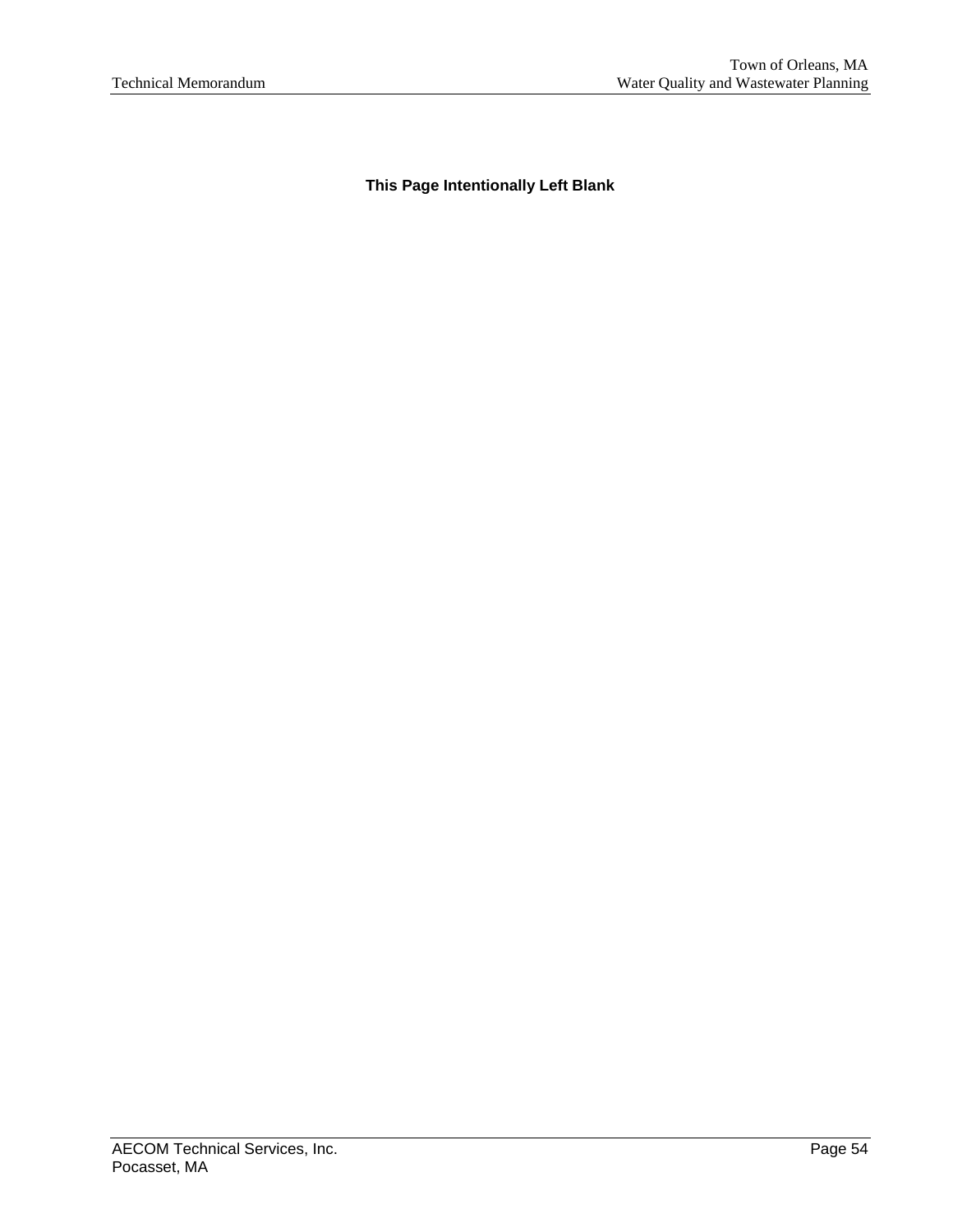## **9.0 ESTIMATED COSTS OF GROUNDWATER DISPOSAL FACILITIES**

(Additional detail will be added to this section in the final submittal)

Estimated costs for groundwater discharge facilities are provided in the following section. Two discharge methods were considered. Both subsurface and wick discharges were evaluated. Open bed discharge was not considered as this method of discharge would not be in line with the Town's plans to develop the site as parking for Nauset Beach area. A summary of the discharge methods and estimated costs to permit, install and operate is discussed in the following sections.

#### **9.1 Subsurface Groundwater Discharge – Estimated Costs**

Estimated costs for a 60,000 gpd subsurface discharge as described in Section \_\_, is summarized in Table 9. The square footage, discharge rate per square foot, depth of discharge, and estimated range of costs per item are provided.

#### **9.2 Wick Discharge – Estimated Costs**

A wick is a vertical subsurface structure constructed for the purpose of transporting highly treated effluent to groundwater. A wick is basically a large diameter (normally – to – feet) borehole filled with pea stone or gravel. The highly treated effluent is discharged into the wick just below the ground surface, allowing the wastewater to flow over the stone to the underlying groundwater. Typically, a minimum depth of 20 to 30 feet to the water table is required.

The concept of a wick is similar to conventional effluent disposal systems where the wick applies the discharge vertically instead of horizontally. The component that is common to both is the receiving groundwater system, which must be capable of receiving and transporting the effluent that is applied to it. The wick is merely the means of transporting the highly treated effluent from the surface and dispersing it into the groundwater.

A wick is installed in much the same way as a well. A borehole is excavated and casing is installed to the entire depth of the proposed wick. Once the total depth of the wick has been excavated, the borehole is backfilled with pea stone. The casing is then pulled back to expose the stone to the surrounding formation. When completed, effluent is piped to the top of the wick for gravity discharge into the wick. The entire top of the wick is to be enclosed in a precast concrete structure to protect it from the elements. At this time, it is anticipated that a total of three to five wicks would be installed within the primary discharge area at the site.

Wicks similar to the ones that would be proposed for the 223 Beach Road site have been installed, tested, and used at Linden Ponds Retirement Community in Hingham, Massachusetts. These wicks have been in use for approximately 12 years. These wicks have performed well and remain in use today. In general, as with conventional subsurface wastewater disposal systems, wick applications require certain favorable hydrogeologic conditions relative to subsurface conditions and depths to water tables; as described herein, the Beach Road site provides such favorable conditions.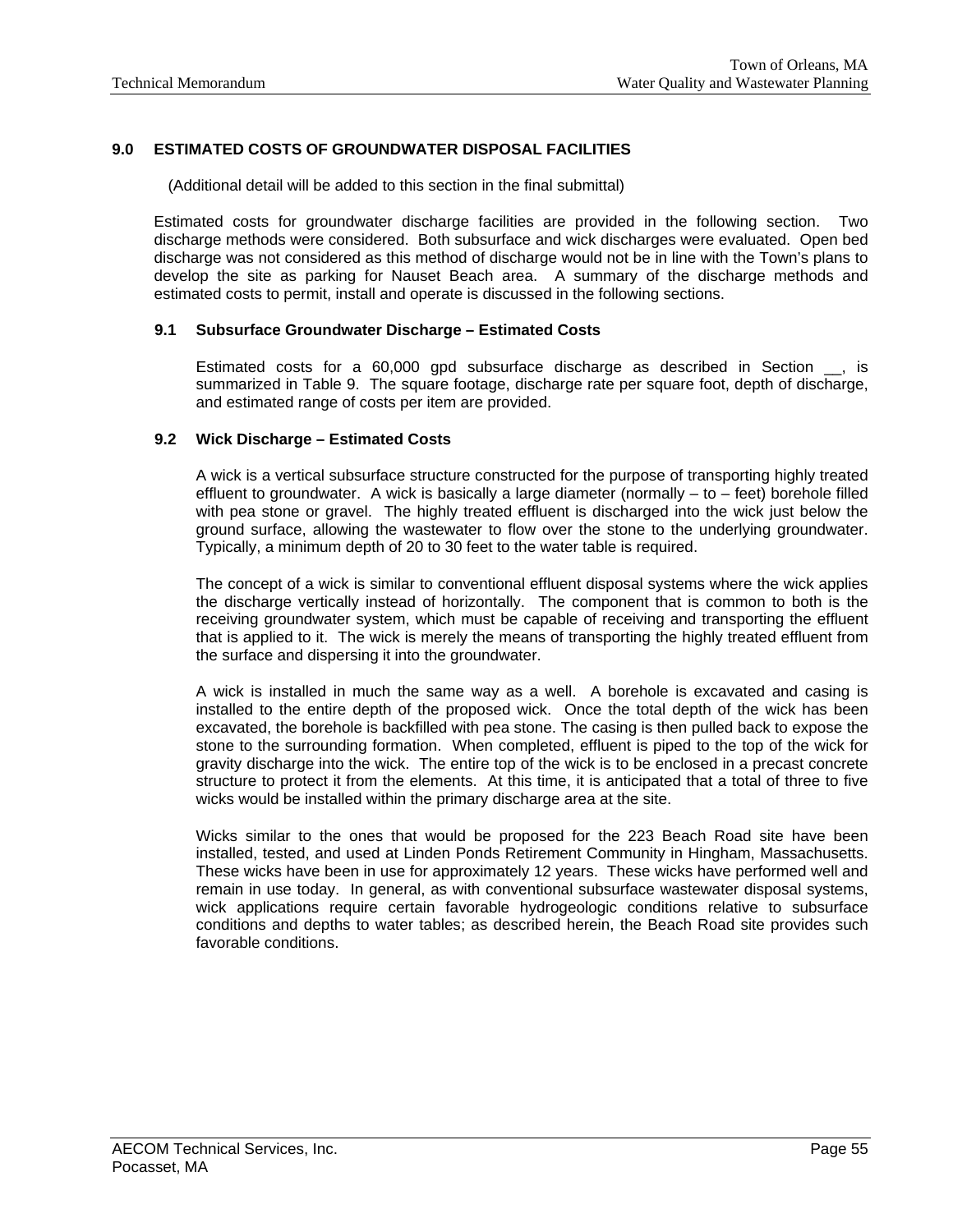Insert Table 9 - Summary of Estimated Costs – Subsurface Groundwater Discharge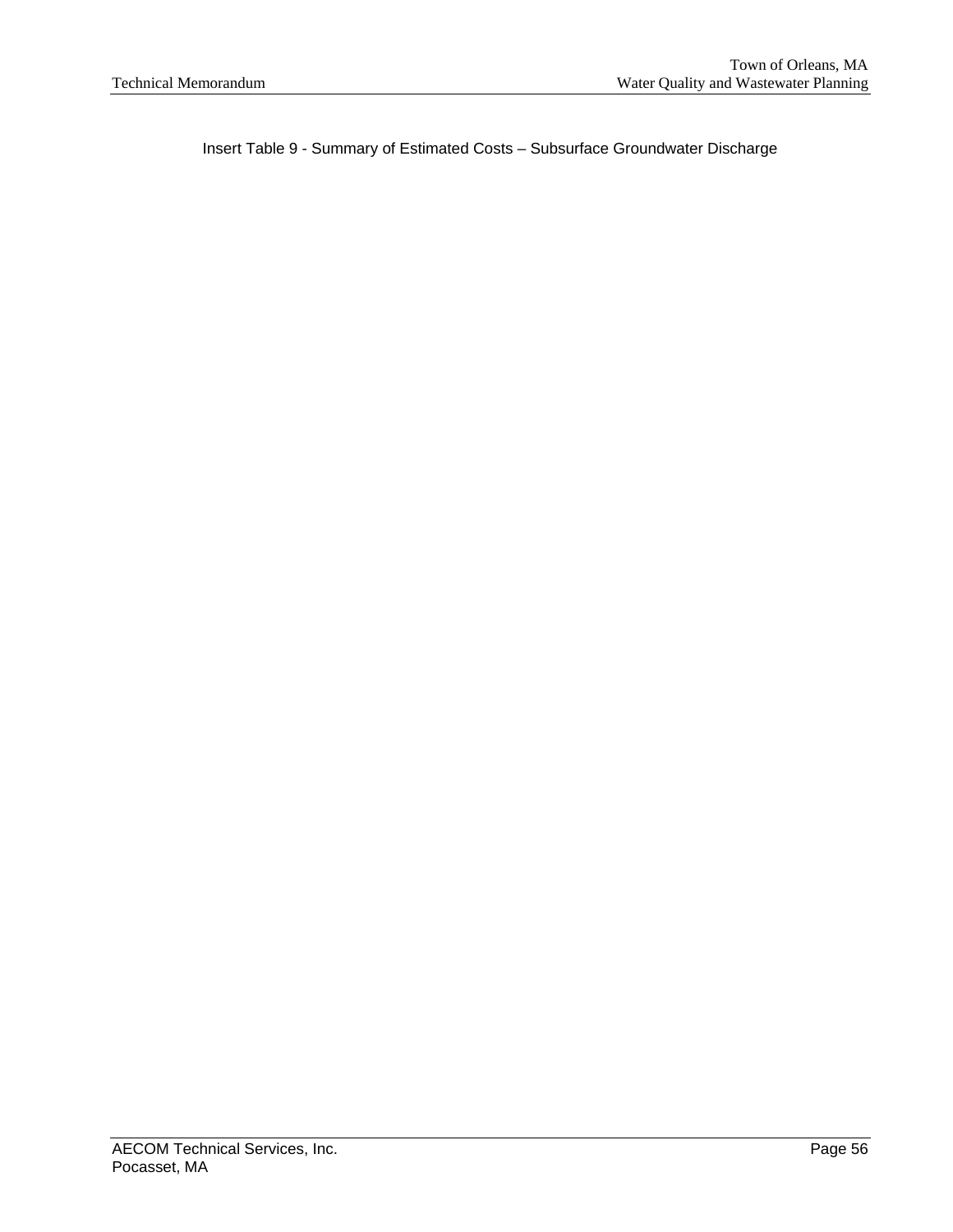To demonstrate that a wick is a viable discharge option, a test wick will need to be installed and tested on the Beach Road Site within the proposed primary discharge area. Wick loading test results, analysis and conclusions would need to be submitted as part of the Hydrogeologic Evaluation submitted to MassDEP. The wick installation and loading test is required for all proposed wick installations.

The Beach Road site provides sufficient area for the reserve wastewater discharge for the wicks. The reserve area would be located adjacent to the wicks and within the discharge area identified in Figure 4. The proposed method of discharge in the reserve areas would be through conventional through subsurface groundwater discharge leaching trenches. The areas identified on Figure 4 are sufficient to allow for the discharge of the ultimate design flow of gpd.

Estimated costs for a 60,000 gpd subsurface discharge as described in Section \_\_, is summarized in Table 9. The square footage, discharge rate per square foot, depth of discharge, and estimated range of costs per item are provided.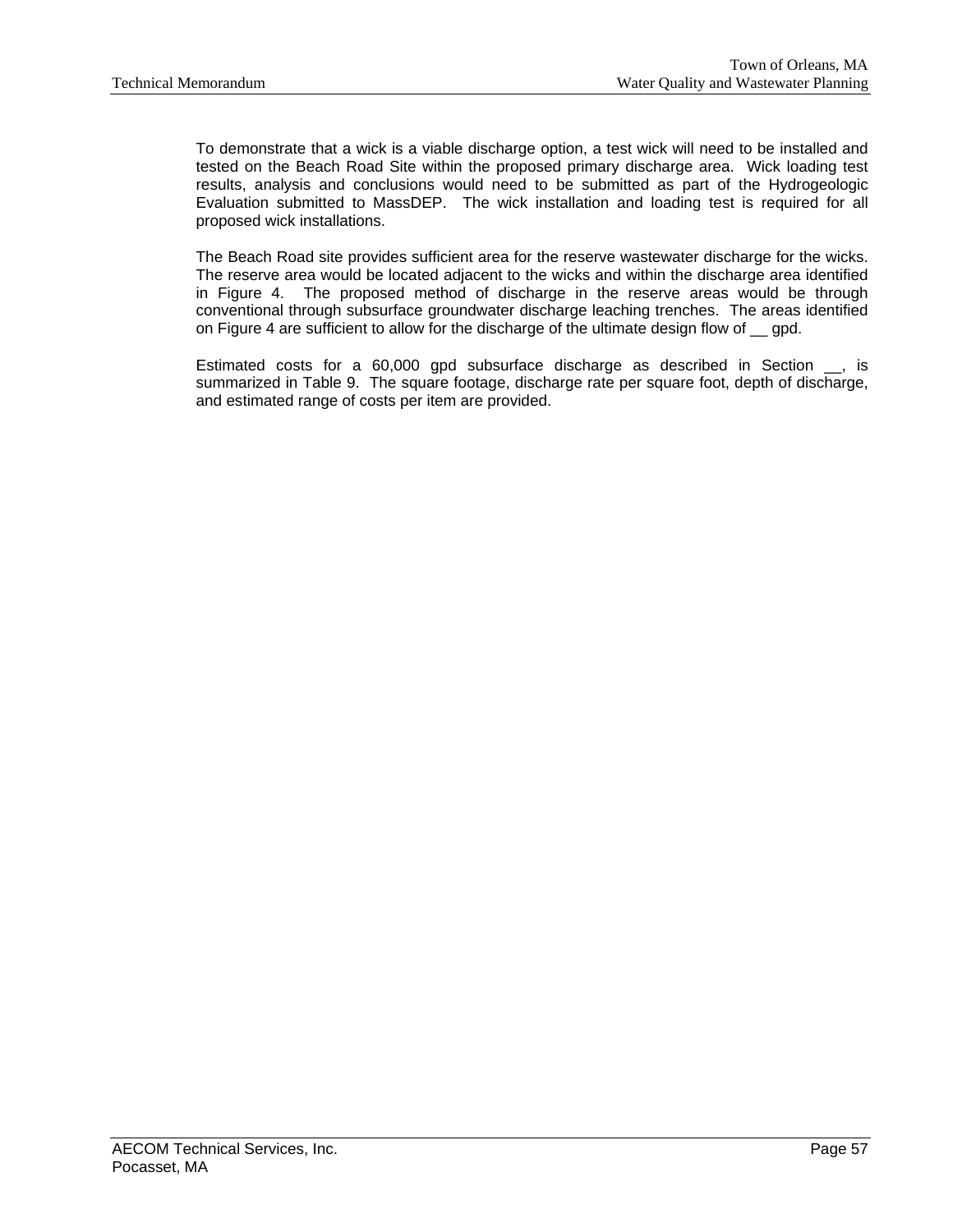Insert Table 10 - Summary of Estimated Costs – Wick Discharge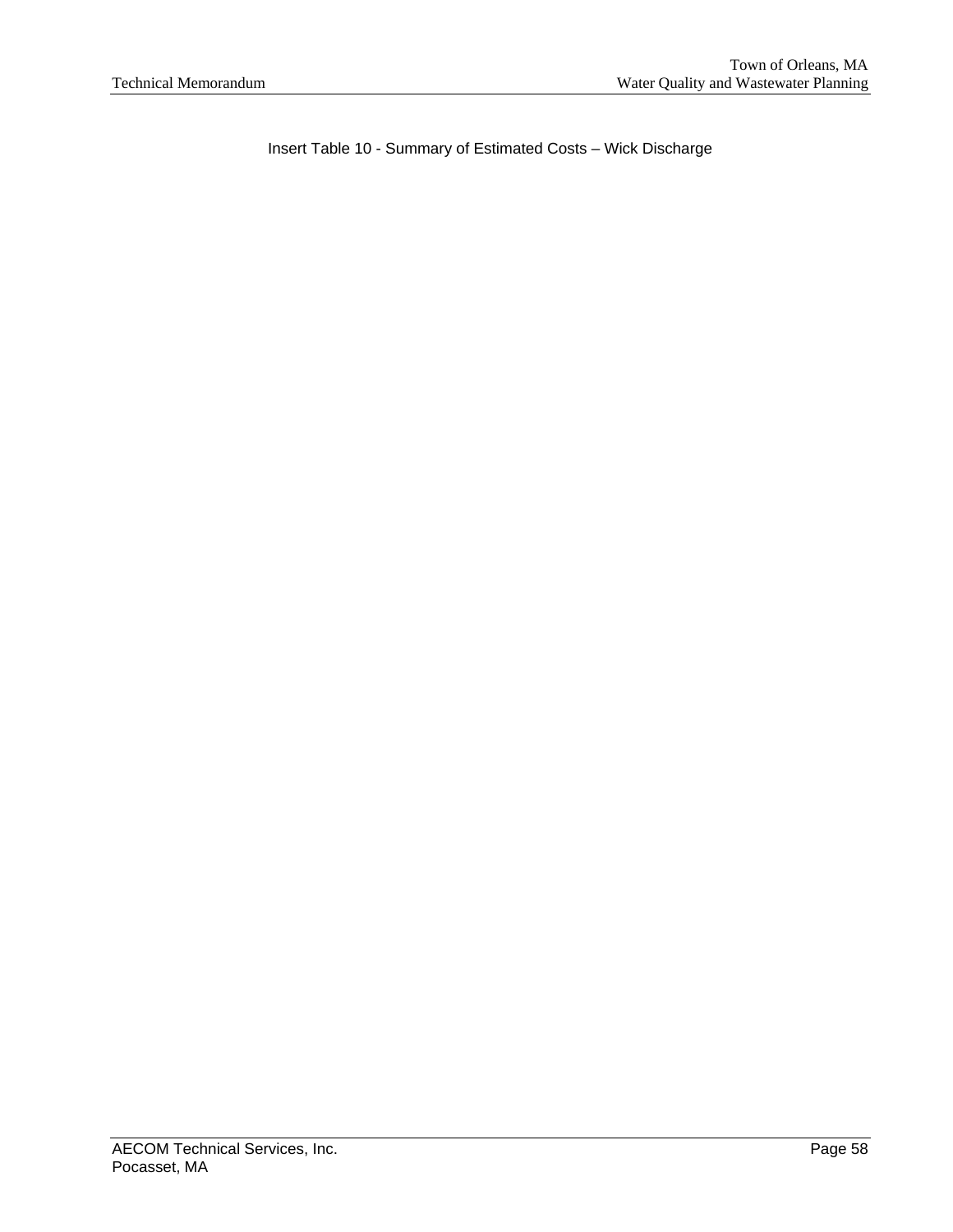## **10.0 REFERENCES**

Anderson, M.P. and W.W. Woessner, 1992, Applied Groundwater Modeling, Academic Press, Inc., San Diego, California.

Frimpter, M.H., 1980, "Probable High Ground-Water Levels in Massachusetts," U.S. Geological Survey Water Resource Investigations 80-1205.

McDonald, M.G. and A.W. Harbaugh, 1988, "A Modular Three-Dimensional Finite Difference Groundwater Flow Model", Techniques of Water Resources Investigations 06-Al, USGS.

Poeter, E.P and M.C. Hill, 1998, "Documentation of UCODE, A Computer Code for Universal Inverse Modeling," U.S. Geological Survey Water Resources Investigations Report 98-4080.

Randall, A.D., 1996, "Mean Annual Runoff, Precipitation and Evapotranspiration in the Glaciated Northeastern United States, 1951-1980," U.S. Geological Survey, Open File Report, OFR 96-395.

Oldale, R. N., Carl Koteff, and J. H. Hartshorn, 1971, Geologic Map of the Orleans Quadrangle, Barnstable County, Cape Cod, Massachusetts", GQ-931, U. S. Geological Survey.

Woodworth, J. B. and Wigglesworth, Edward, 1934, Geography and Geology of the Region including Cape Cod, the Elizabeth Islands, Nantucket, Martha's Vineyard, No Mans Land, and Block Island: Harvard Coll. Mus. Comp. Zoology Mem. v.52, 322 p.

Zheng, C., 1991, "PATH3D. A Groundwater Path and Travel-Time Simulator".

S. S. Papadopoulos & Associates, Inc., Rockville, Maryland.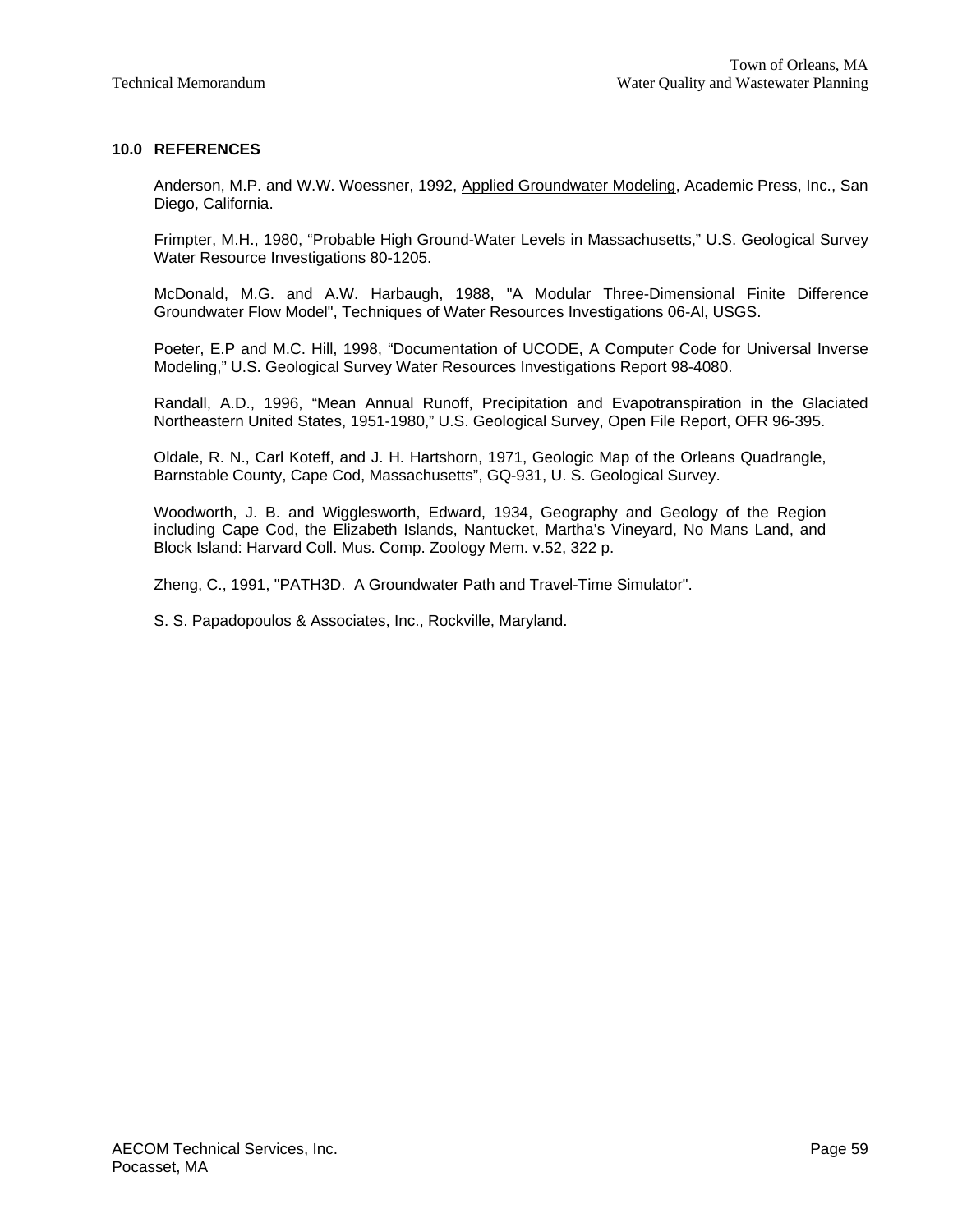**This Page Intentionally Left Blank**